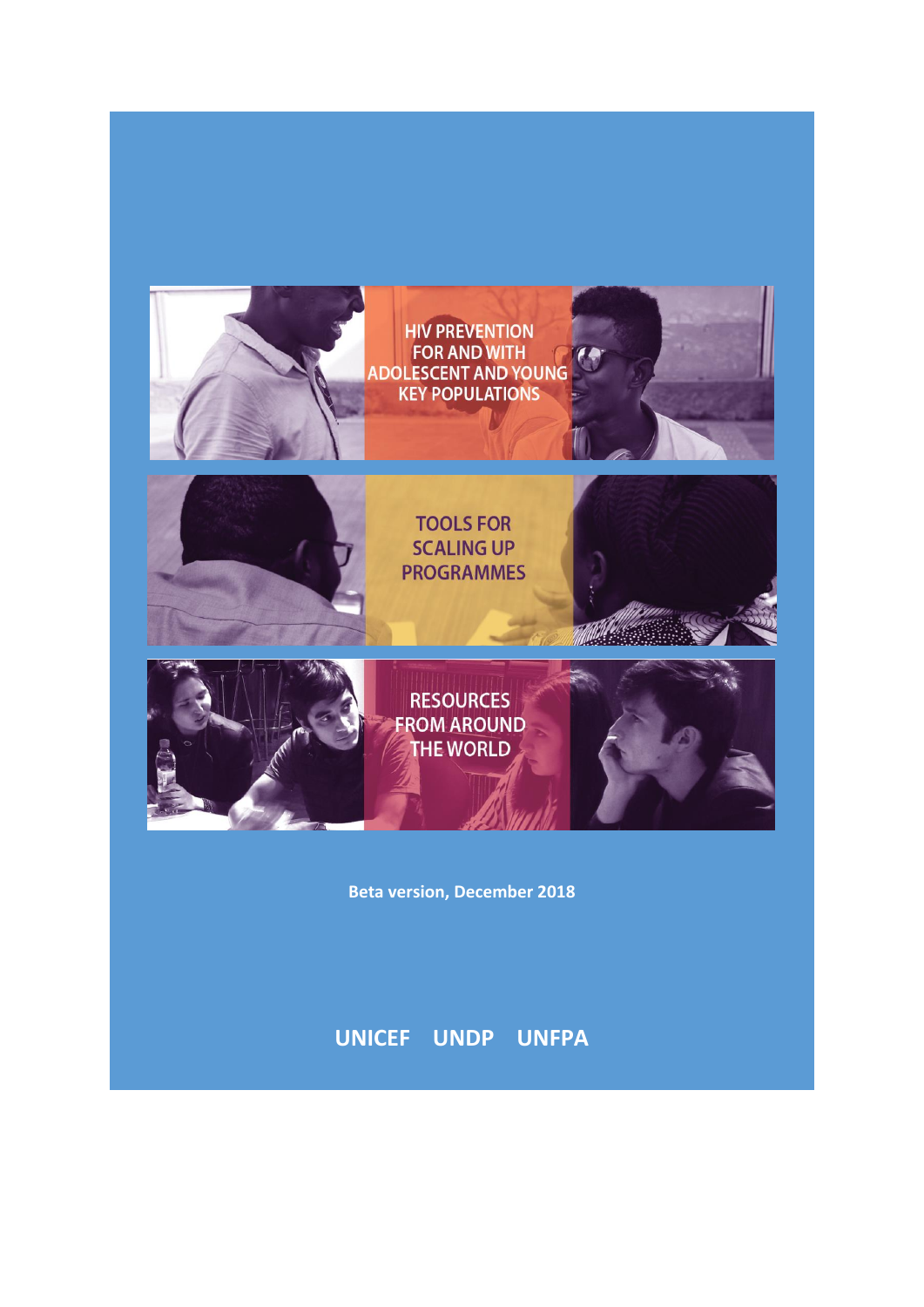# **TABLE OF CONTENTS**

**[About this Toolkit](#page-2-0)**

**[Glossary](#page-5-0)**

**[Assess](#page-6-0)**

**[Plan](#page-9-0)**

**[Resource](#page-17-0)**

**[Monitor](#page-21-0)**

**[Advocate](#page-23-0)**

**[Collaborate](#page-28-0)**

**[Innovate](#page-30-0)**

**[Exchange](#page-34-0)**

**[Overarching guidance documents](#page-40-0)**

**[Further tools](#page-43-0)**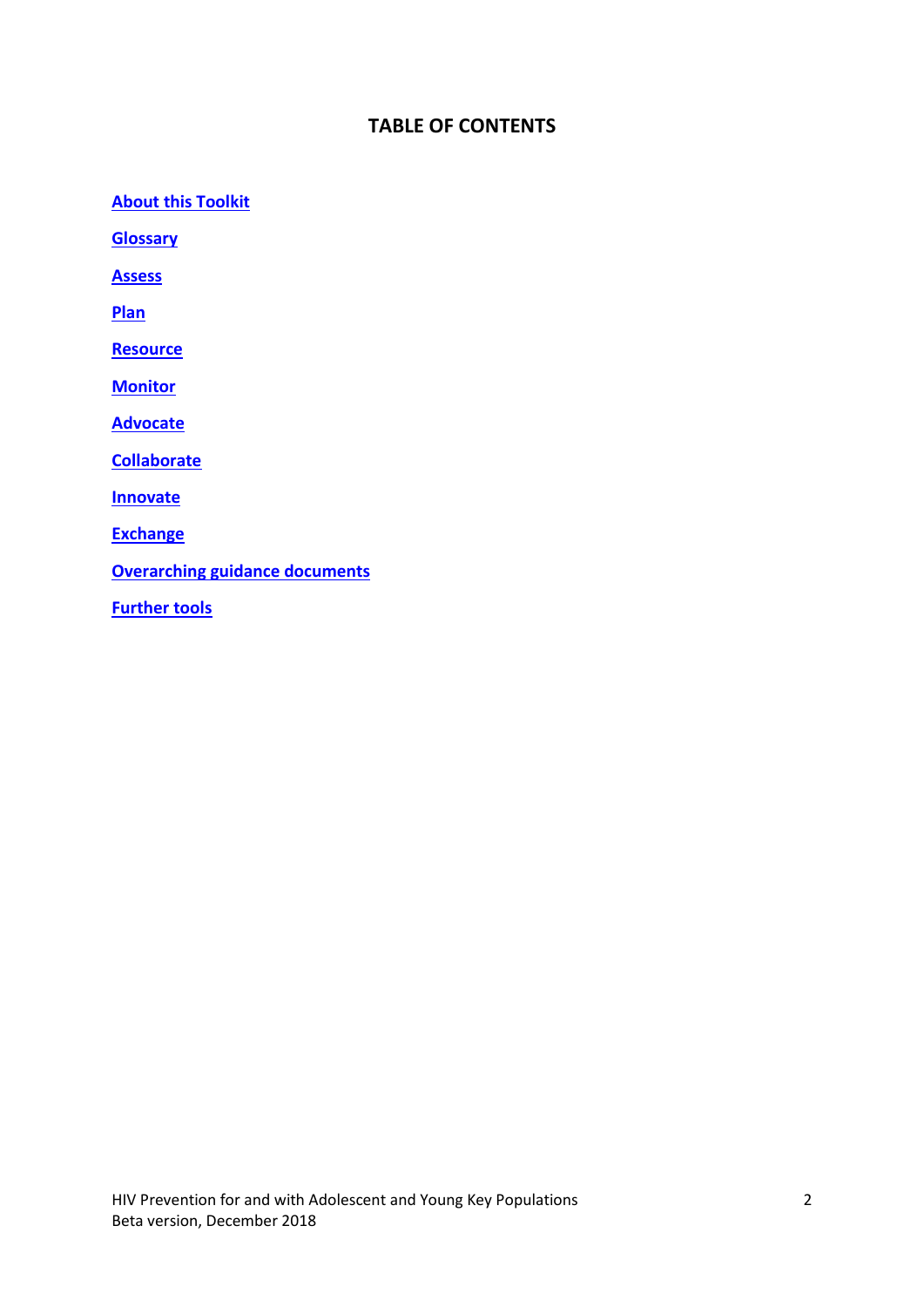

<span id="page-2-0"></span>This toolkit is a collection of resources to help you plan and scale up HIV prevention programmes with adolescents and young people from key populations – people aged 10-24 years who:

- are young sex workers (aged 18 and above)
- are sexually exploited children (under 18)
- are adolescent boys and young men who have sex with men
- are transgender or gender non-conforming
- inject drugs

For detailed definitions of these terms, please see the [Glossary.](#page-5-0)

# **Why adolescent and young key populations?**

Over the past decade, there has been good progress in preventing HIV infection in newborns and young children. But results for adolescents and young people aged 10–24 have been more mixed. Since 2010, new HIV infections and HIV-related deaths have declined more slowly among older adolescents (aged 15–19 years) than among children under 10. Globally, almost 60% of new infections among children and adolescents occur in the  $15-19$  age group.<sup>1</sup>

Adolescents and young people need effective interventions, implemented at scale, in order to address the HIV epidemic in this age group. But the need is even more acute for those who are members of key populations. In every country, adolescent and young key populations are disproportionately affected by HIV. Their risk and vulnerability are even greater than among adolescents and young people generally.

UNAIDS has set ambitious Super-Fast-Track targets to reduce the number of new HIV infections by 2020 to below 67,000 globally among 15–19-year-olds, and under 100,000 among adolescent girls and young women (aged 15–24 years).

1

 $1$  Data sources for this section, including graphs:

UNICEF. *2018 HIV Estimates. Statistical update from HIV Data & Analytics, 18 July, 2018.* UNAIDS. *Start Free, Stay Free, AIDS Free. A super-fast-track framework for ending AIDS among children, adolescents and young women by 2020.*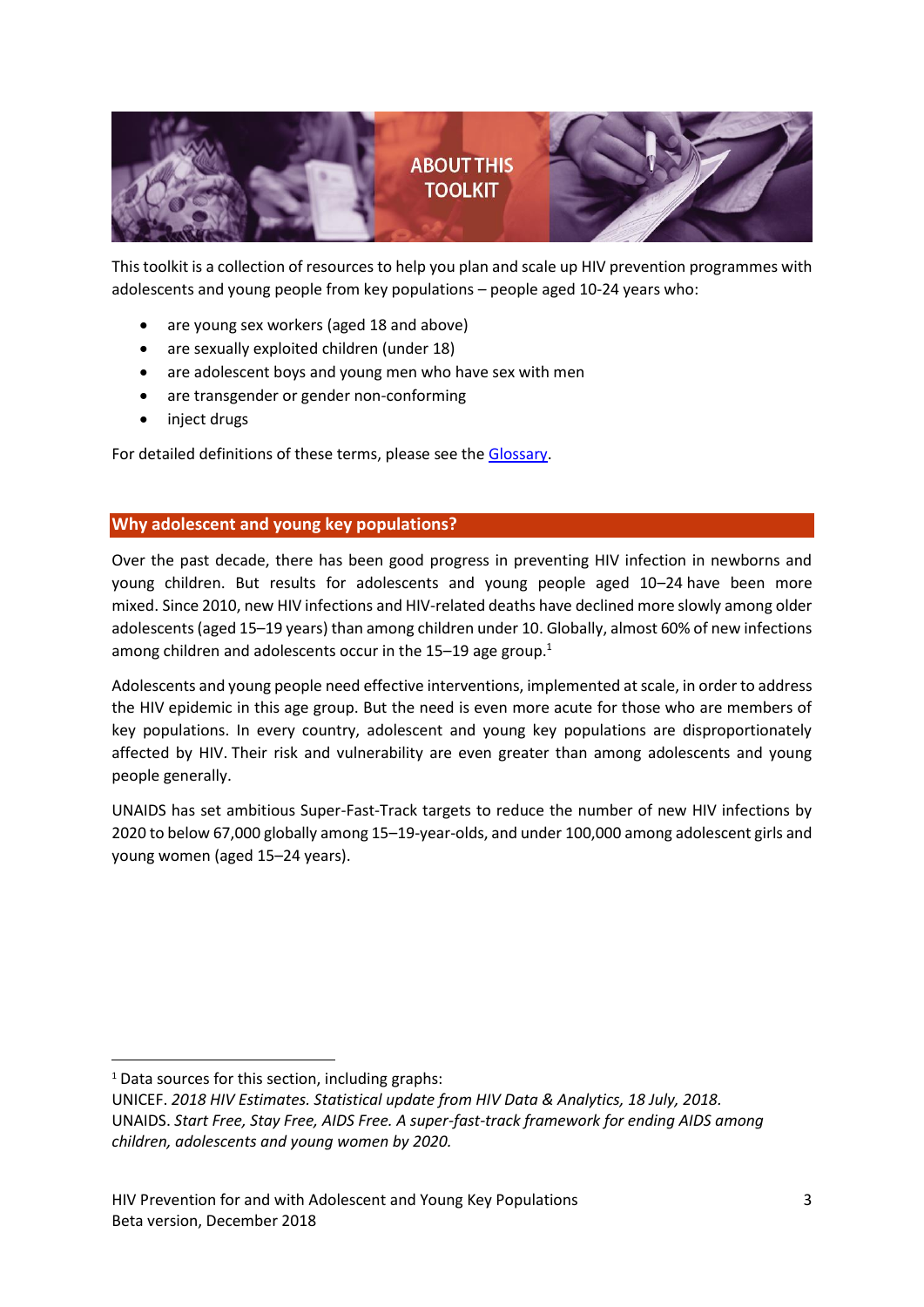

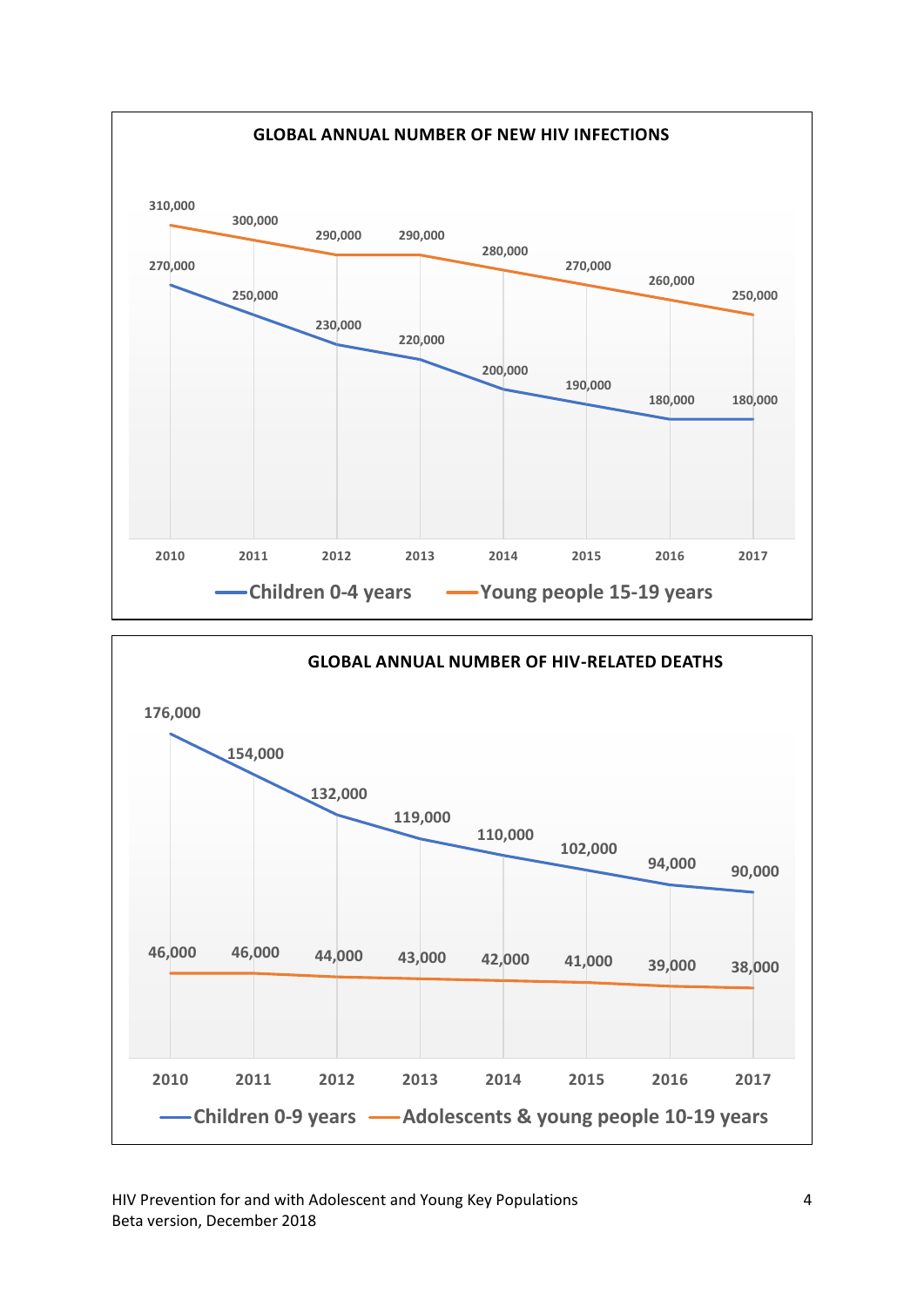# **Who is this toolkit for?**

This toolkit is for you if you are managing or helping to run HIV prevention programmes at a national or subnational level - whether you work in government, the private sector, an NGO or another civilsociety organization, including organizations or networks of key populations or young people.

# **What is in this toolkit?**

The resources you will find here include guidance documents as well as practical "how-to" tools. Most are divided between eight modules: four of these track major stages of planning and implementing a programme (Assess, Plan, Resource, Monitor), while the other four are areas that may apply to any stage of a programme (Advocate, Collaborate, Innovate and Exchange). Within each module, the tools are divided into themes. The 175 tools in the modules have been selected to offer a range of relevant resources from a variety of regions, and most of them were created or published since 2014.

Following these eight modules there are two further sections. The first of these contains 17 overarching guidance documents, with normative guidance relevant to one or more young key populations, or to key populations generally. In most cases, each tool has relevance for several of the modules. The final section contains a further 60 tools. Although they are not included in the modules themselves, it is hoped that users of this toolkit will find them relevant and interesting.

Most of the tools in this toolkit can be downloaded as PDFs. Others are links to websites, or online resources such as videos. All the resources were not created especially for this toolkit, but are already in use around the world. They were contributed by representatives of young key population organizations and networks, implementing organizations, donors and UN agencies.

### **What are the gaps, and how can I contribute?**

Some of the resources here do not address adolescent and young key populations specifically, but they are still relevant and can be adapted to local contexts. But gaps remain to be filled by organizations, donors and governments, to give programmes access to the most up-to-date and relevant information and tools for scaling up interventions with adolescents and young people from key populations.

This website is an evolving resource – please [get in touch](http://childrenandaids.org/node/884) if you have tools that you think should be part of this toolkit.

### **What next?**

This toolkit is part of a series of resources being developed by UNICEF and partners to address HIV prevention with adolescents and young people. The other toolkits will address:

- HIV and adolescent girls and young women
- HIV and pregnant adolescents
- Adolescents living with HIV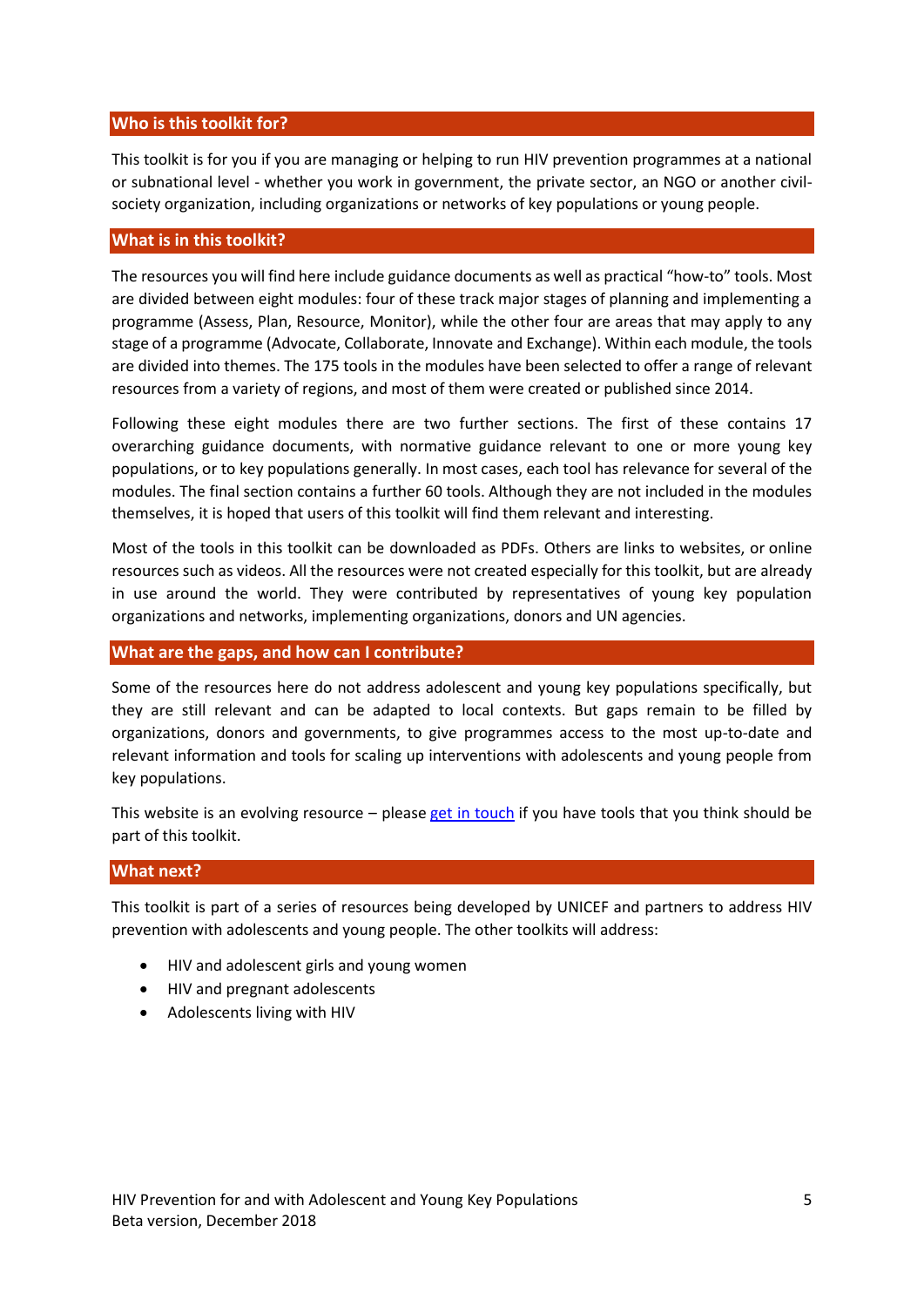# **GLOSSARY**

<span id="page-5-0"></span>The definitions in this glossary are adapted from the following publications by the Interagency Working Group on Key Populations (all published by WHO, 2015).

- [HIV and young people who sell sex: A technical brief](http://childrenandaids.org/node/782)
- [HIV and young men who have sex with men: A technical brief](http://childrenandaids.org/node/783)
- [HIV and young transgender people: A technical brief](http://childrenandaids.org/node/784)
- [HIV and young people who inject drugs: A technical brief](http://childrenandaids.org/node/785)

as well as the [Discussion paper: Transgender health and human rights](http://www.undp.org/content/undp/en/home/librarypage/hiv-aids/discussion-paper-on-transgender-health---human-rights.html) (UNDP, 2013)

**Adolescents** are those aged 10–19 years.

**Young people** are those aged 10–24 years.

**Young sex workers** include female, male and transgender adults (18 years of age and above) who receive money or goods in exchange for sexual services, either regularly or occasionally. Sex work is consensual sex between adults, can take many forms, and varies between and within countries and communities. Sex work may vary in the degree to which it is "formal", or organized.

**Sexually exploited children** refers to the exploitative use of children (under 18 years of age) in prostitution, defined under Article 2 of the Optional Protocol to the CRC on the sale of children, child prostitution and child pornography (2000) as "the use of a child in sexual activities for remuneration or any other form of consideration".

**Adolescent boys and young men** who have sex with men refers to males aged 10–24 who engage in sexual and/or romantic relations with other males. The words "men" and "sex" are interpreted differently in diverse cultures and societies, as well as by the individuals involved. Therefore, the term "men who have sex with men" encompasses the large variety of settings and contexts in which maleto-male sex takes place, across multiple motivations for engaging in sex, self-determined sexual and gender identities, and various identifications with particular community or social groups.

**Transgender** is an umbrella term for all people whose internal sense of their gender (their gender identity) is different from the sex they were assigned at birth. Transgender people choose different terms to describe themselves. Someone born female who identifies as male is a transgender man/boy. He might use the term "transman", "FtM" or "F2M", or simply "male" to describe his identity. A transgender woman/girl is someone born male who identifies as female. She might describe herself as a "transwoman" "MtF, "M2F" or "female". In some cultures, specific terms such as *hijra* (India), *kathoey* (Thailand) or *waria* (Indonesia) may be used.

**Gender non-conforming** (or gender variant) refers to people whose gender expression is different from societal expectations and/or stereotypes related to gender.

**People who inject drugs** refers to people who inject non-medically sanctioned psychotropic (or psychoactive) substances. These drugs include, but are not limited to, opioids, amphetamine-type stimulants, cocaine, hypno-sedatives and hallucinogens. Injection may be through intravenous, intramuscular, subcutaneous or other injectable routes. This definition of injecting drug use does not include people who self-inject medicines for medical purposes, referred to as "therapeutic injection", nor individuals who self-inject non-psychotropic substances, such as steroids or other hormones, for body shaping or for improving athletic performance.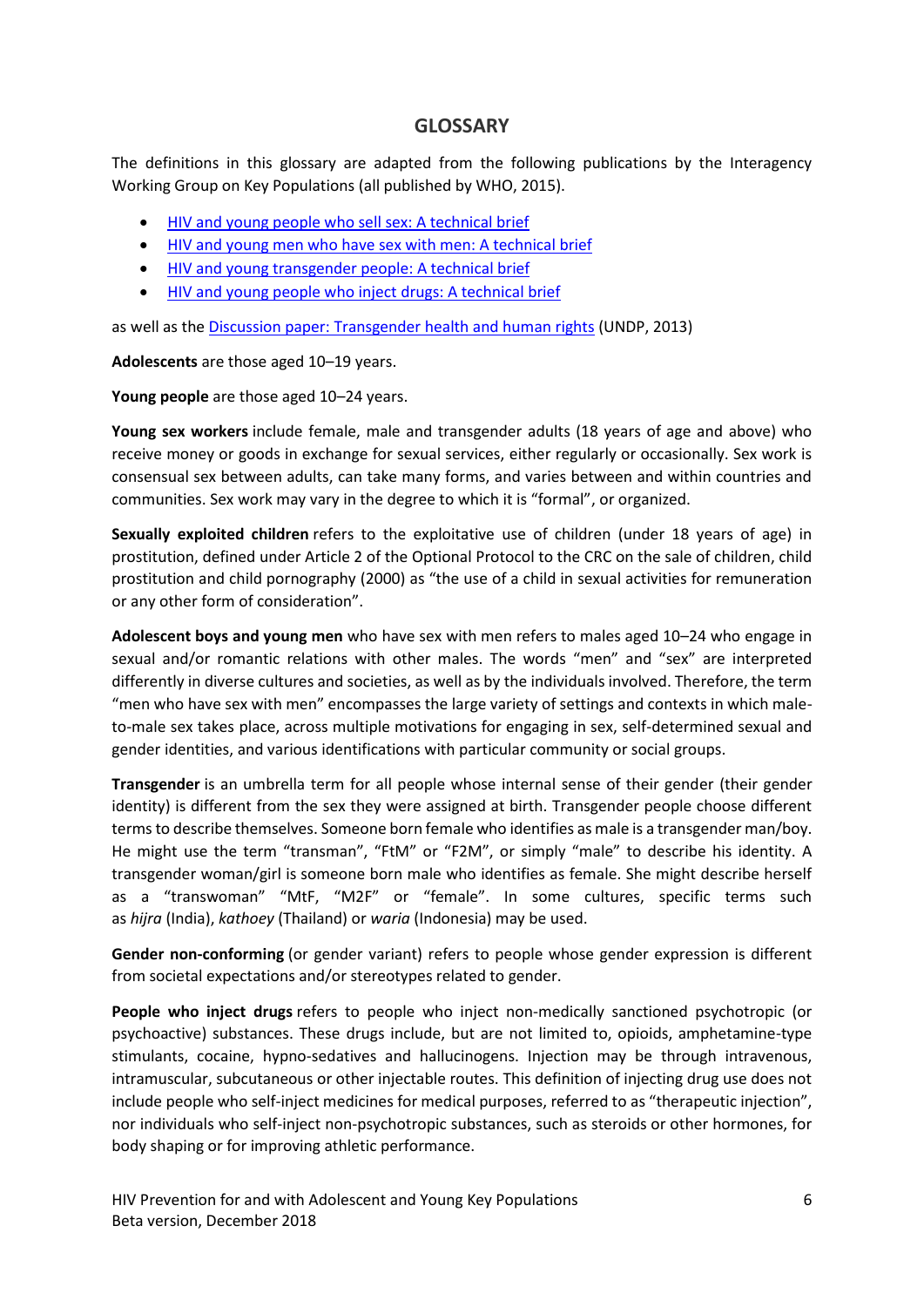# **ASSESS**

<span id="page-6-0"></span>

The first step in scaling up HIV prevention programmes for adolescents and young people from key populations is to get clear data on the epidemic. Assessing the responses already in place, and understanding barriers to expansion, completes the picture.

### **MAKING THE CASE WITH DATA**

# **[Young key populations at higher risk of HIV in Asia and the Pacific: Making the case with strategic](http://childrenandaids.org/sites/default/files/2018-11/Young%20key%20populations%20at%20higher%20risk%20of%20HIV%20in%20Asia%20and%20the%20Pacific%20-%20Making%20the%20case%20with%20strategic%20information.pdf)  [information](http://childrenandaids.org/sites/default/files/2018-11/Young%20key%20populations%20at%20higher%20risk%20of%20HIV%20in%20Asia%20and%20the%20Pacific%20-%20Making%20the%20case%20with%20strategic%20information.pdf)**

Provides recommendations on how to ethically involve young members of key populations in research; build the case for disaggregated data on these populations; implement data collection; and estimate the sizes of young key populations. **[UNICEF](http://www.unicef.org/)**, 2013

#### **Briefings on HIV among adolescent key populations in South-East Asian countries**

**Risks among adolescent and young males who [have sex with males and transgender persons in](http://childrenandaids.org/sites/default/files/2018-11/Risks%20among%20adolescent%20and%20young%20males%20who%20have%20sex%20with%20males%20and%20transgender%20persons%20in%20Thailand.pdf)  [Thailand](http://childrenandaids.org/sites/default/files/2018-11/Risks%20among%20adolescent%20and%20young%20males%20who%20have%20sex%20with%20males%20and%20transgender%20persons%20in%20Thailand.pdf)**

**[HIV among adolescent and young key populations in Indonesia](http://childrenandaids.org/sites/default/files/2018-11/HIV%20among%20adolescent%20and%20young%20key%20populations%20in%20Indonesia.pdf)**

**[The growing HIV epidemic among adolescents in the Philippines](http://childrenandaids.org/sites/default/files/2018-11/The%20growing%20HIV%20epidemic%20among%20adolescents%20in%20the%20Philippines.pdf)**

Short briefing papers with data on the HIV epidemic among key population members aged 15-24 years in three countries, including risk and vulnerability factors, knowledge about HIV, testing rates, and use of services.

**[Department of Health, Philippines](https://www.doh.gov.ph/)**, 2017

## **[Transitions study exploring early HIV risk among adolescent girls, young women and young female](http://childrenandaids.org/sites/default/files/2018-11/Transitions%20study%20in%20Kenya%20-%20Exploring%20early%20HIV%20risk%20among%20adolescent%20girls%2C%20young%20women%20and%20young%20female%20sex%20workers.pdf)  [sex workers \[in Kenya\]](http://childrenandaids.org/sites/default/files/2018-11/Transitions%20study%20in%20Kenya%20-%20Exploring%20early%20HIV%20risk%20among%20adolescent%20girls%2C%20young%20women%20and%20young%20female%20sex%20workers.pdf)**

A brief describing the approach and outcomes of a study to understand the risk and vulnerabilities of adolescent girls and young women and young self-identified sex workers aged 14-24. The goal was to inform the strategic design and expansion of HIV prevention programmes in Kenya. The study used geographic mapping, immunological studies, a behavioural and biological survey, and mathematical modelling.

**[NASCOP](https://www.nascop.or.ke/)**, 2018

# **[Transitions study exploring early HIV risk among adolescent girls, young women and young female](http://childrenandaids.org/sites/default/files/2018-11/Transitions%20study%20in%20Ukraine%20-%20Exploring%20early%20HIV%20risk%20among%20adolescent%20girls%2C%20young%20women%20and%20young%20female%20sex%20workers.pdf)  [sex workers \[in Ukraine\]](http://childrenandaids.org/sites/default/files/2018-11/Transitions%20study%20in%20Ukraine%20-%20Exploring%20early%20HIV%20risk%20among%20adolescent%20girls%2C%20young%20women%20and%20young%20female%20sex%20workers.pdf)**

A brief describing the approach and outcomes of a study to understand the risk and vulnerabilities of adolescent girls and young women and young self-identified sex workers aged 14-24. The goal was to inform the strategic design and expansion of HIV prevention programmes in Ukraine. The study used geographic mapping, a behavioural and biological survey, key informant interview and mathematical modelling.

**Ukrainian Institute for Social Research, 2015**

HIV Prevention for and with Adolescent and Young Key Populations 7 Beta version, December 2018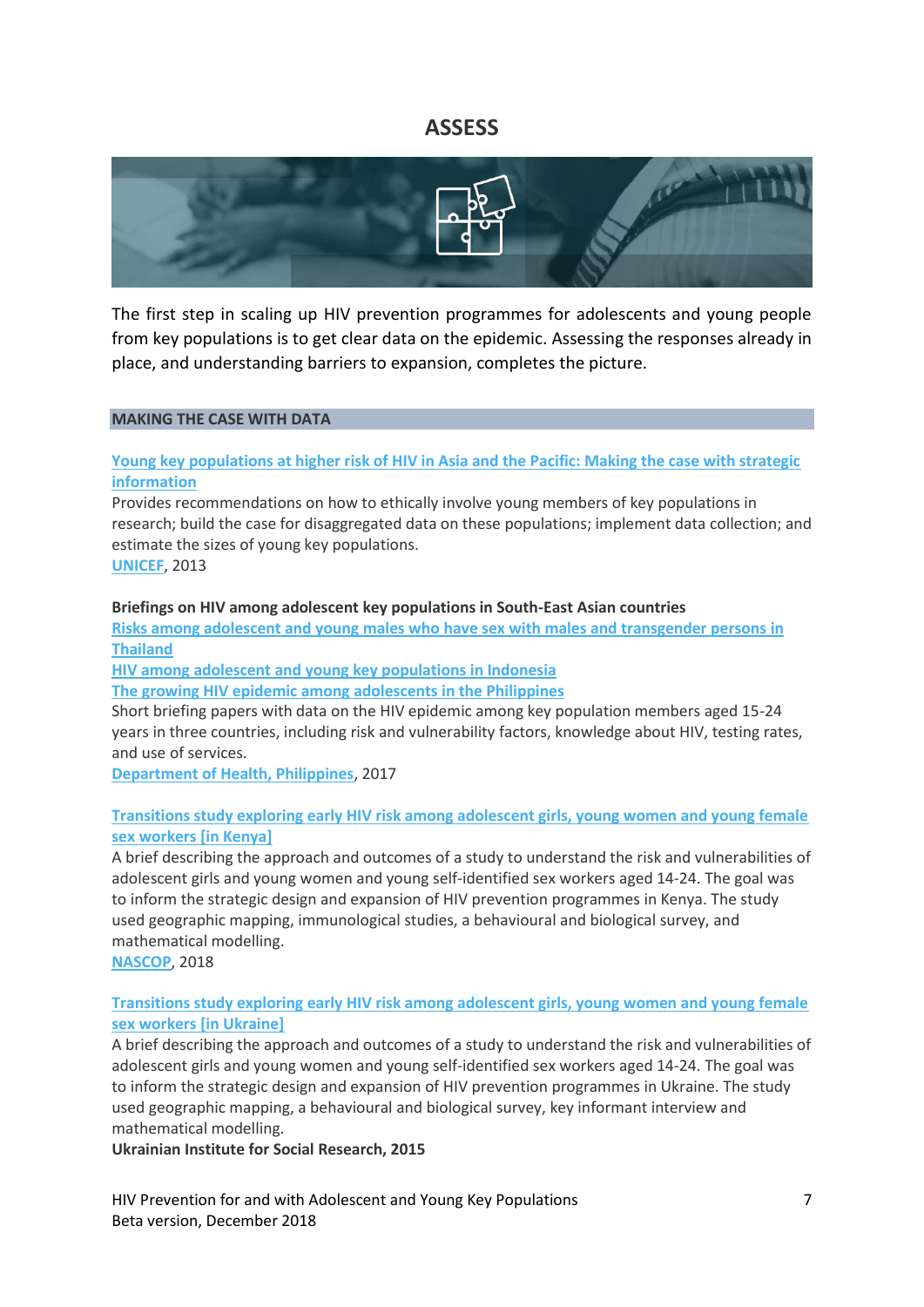# **[Ensuring inclusion of adolescent key populations at higher risk of HIV exposure: Recommendations](http://childrenandaids.org/sites/default/files/2018-11/Ensuring%20inclusion%20of%20adolescent%20key%20populations%20at%20higher%20risk%20of%20HIV%20exposure%20-%20Recommendations%20for%20conducting%20biological%20behavioral%20surveillance%20surveys.pdf)  [for conducting biological behavioral surveillance surveys](http://childrenandaids.org/sites/default/files/2018-11/Ensuring%20inclusion%20of%20adolescent%20key%20populations%20at%20higher%20risk%20of%20HIV%20exposure%20-%20Recommendations%20for%20conducting%20biological%20behavioral%20surveillance%20surveys.pdf)**

This paper reviews current ethical and sampling challenges and provides suggestions to ensure that adolescent key populations are included in surveillance activities, to enhance evidence-informed, strategic and targeted funding allocations and programmes. **[JMIR Public Health and Surveillance](https://publichealth.jmir.org/)** Johnston et al, 2017

### **GLOBAL MAPS AND UPDATES**

### **[Key populations atlas](http://www.aidsinfoonline.org/kpatlas/#/home)**

Provides local-level data, not just on traditional global HIV monitoring indicators, but also on stigma and discrimination, particularly in the health service sector, and on the legal environment. **[UNAIDS](http://www.unaids.org/)**

### **[PrEPWatch country updates](https://www.prepwatch.org/country-updates/)**

Provides information submitted by countries on PrEP availability, funding sources, guidelines, etc. Part of a website offering broader information on PrEP scale-up. **[AVAC](https://avac.org/)**

### **[PrEPMAP: Your guide to PrEP in Asia and the Pacific](https://www.prepmap.org/)**

A website offering information about PrEP, where to find it locally in more than 20 countries, and how to advocate for wider PrEP availability. **[APCOM](https://apcom.org/)**

### **GUIDANCE AND TOOLS FOR ASSESSMENTS**

# **Collecting and reporting of sex- [and age-disaggregated data on adolescents at the sub-national](http://childrenandaids.org/sites/default/files/2018-11/Collecting%20and%20reporting%20of%20sex-%20and%20age-disaggregated%20data%20on%20adolescents%20at%20the%20sub-national%20level.pdf)  [level](http://childrenandaids.org/sites/default/files/2018-11/Collecting%20and%20reporting%20of%20sex-%20and%20age-disaggregated%20data%20on%20adolescents%20at%20the%20sub-national%20level.pdf)**

This document guides countries through the process of collecting and reporting sub-national data on adolescents to inform programme planning and implementation efforts. It helps to identify data gaps for adolescents and to inform immediate programme-planning needs at the sub-national level. **[UNICEF](http://www.unicef.org/)**, 2016

### **Rapid assessment check list: Analysis of plans & systems for delivering effective HIV prevention**

A series of checklists covering HIV prevention strategy, management, implementation, and specific interventions such as condoms, PrEP, and key populations. The annex contains summary tables, and checklists covering further assessment topics.

**[Rapid assessment check list](http://childrenandaids.org/sites/default/files/2018-11/Rapid%20assessment%20check%20list.pdf) [Rapid assessment check list -](http://childrenandaids.org/sites/default/files/2018-11/Rapid%20assessment%20check%20list%20-%20Annex.pdf) Annex [UNAIDS](http://www.unaids.org/)**, 2017

# **Strengthening the adolescent component of national HIV programmes through country assessments: Adolescent assessment and decision-makers' AADM tool**

A guidance document and tool to facilitate country assessments to strengthen the adolescent component of national HIV programming. The document describes the key steps involved in rapid assessments, in-depth analysis, and evidence-informed planning.

**[Adolescent assessment and decision-](http://childrenandaids.org/sites/default/files/2018-11/Adolescent%20Assessment%20and%20Decision-Makers%27%20tool%20-%20guidance%20document.pdf)makers' AADM tool [Adolescent Assessment and Decision-Makers' tool -](http://childrenandaids.org/sites/default/files/2018-12/Adolescent%20Assessment%20and%20Decision-Makers%27%20tool%20-%20Excel.xlsx) Excel [UNICEF](http://www.unicef.org/)**, 2016-2018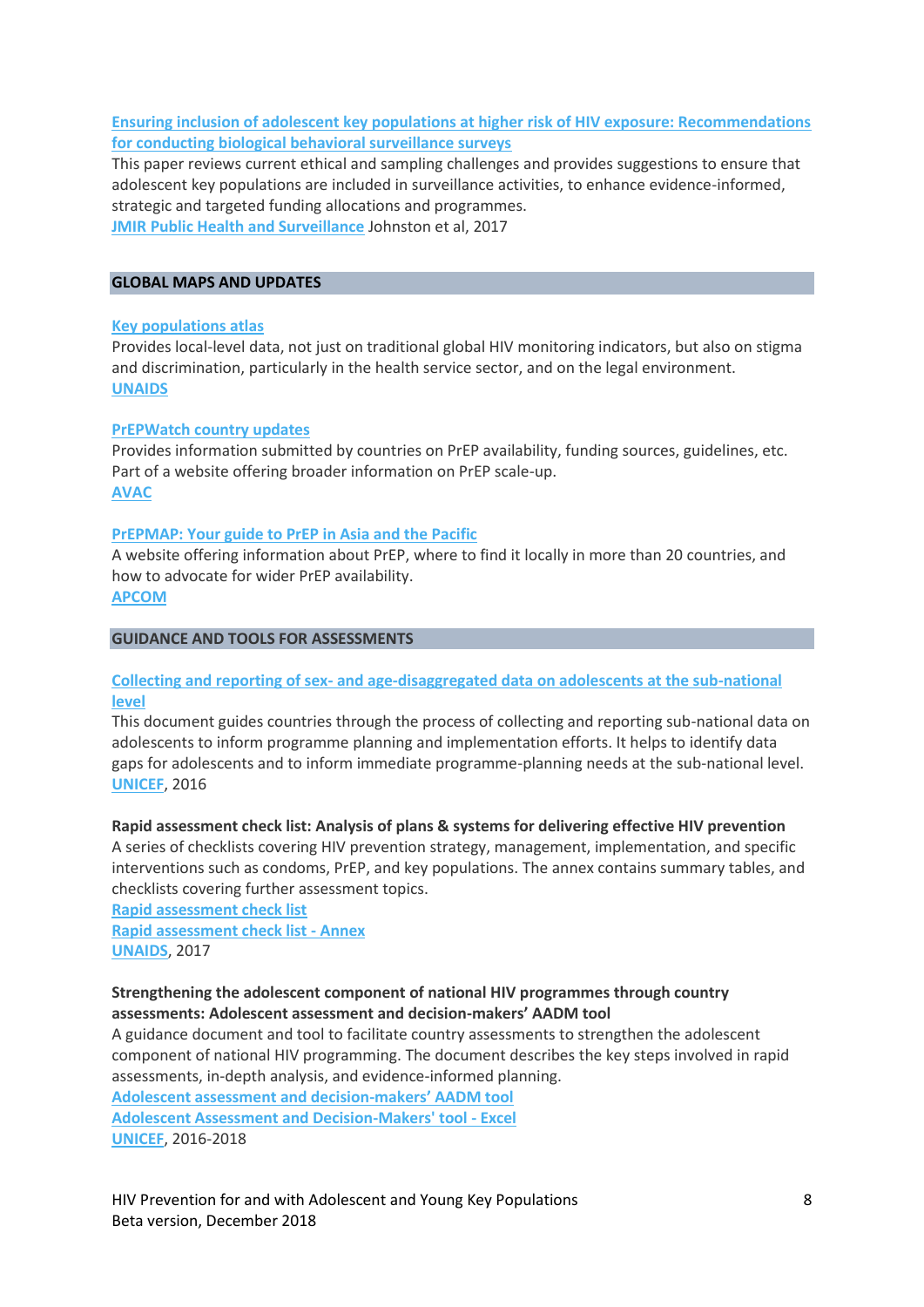# **Legal Environment Assessment for HIV Services for gay men, other MSM and Trans Populations in EECA**

A tool to produce country profiles measuring current legislative barriers in accessing HIV and other general health services in the Eastern Europe and Central Asia region. It also addresses protection of rights. The tool consists of a protocol describing the method, and an Excel-based profile sheet for recording data.

**[Legal Environment Assessment for HIV Services for gay men, other MSM and Trans Populations in](http://childrenandaids.org/sites/default/files/2018-11/Legal%20environment%20assessment%20for%20HIV%20services%20for%20gay%20men%2C%20other%20MSM%20and%20trans%20populations%20in%20CEECA.pdf)  [EECA](http://childrenandaids.org/sites/default/files/2018-11/Legal%20environment%20assessment%20for%20HIV%20services%20for%20gay%20men%2C%20other%20MSM%20and%20trans%20populations%20in%20CEECA.pdf)**

**[Legal environment assessment -](http://childrenandaids.org/sites/default/files/2018-11/Legal%20environment%20assessment%20-%20Annex%20-%20Country%20tables.xlsx) Annex - Country tables.xlsx [ECOM](https://ecom.ngo/en/)**, 2018

# **[The people living with HIV stigma index: User guide](http://childrenandaids.org/sites/default/files/2018-11/The%20people%20living%20with%20HIV%20stigma%20index%20-%20User%20guide.pdf)**

The stigma index collects information about the experiences of people living with HIV related to stigma, discrimination and human rights. It is for use by and with people living with HIV. The guide contains tools and an agenda for training people who will conduct the survey, and explains how to use the results for advocacy. The **[stigma index website](http://www.stigmaindex.org/)** provides reports from countries that have conducted the survey.

**[The people living with HIV stigma index: User guide \(ARABIC\)](http://childrenandaids.org/sites/default/files/2018-11/The%20people%20living%20with%20HIV%20stigma%20index%20-%20User%20guide%20ARABIC.pdf)**

**[Index de stigmatisation et discrimination envers les personnes vivant avec le VIH](http://childrenandaids.org/sites/default/files/2018-11/Index%20de%20stigmatisation%20et%20discrimination%20envers%20les%20personnes%20vivant%20avec%20le%20VIH%20-%20Guide%20de%20l%27utilisateur.pdf)**

**[Índice do estigma de pessoas vivendo com HIV](http://childrenandaids.org/sites/default/files/2018-11/%C3%8Dndice%20do%20estigma%20de%20pessoas%20vivendo%20com%20HIV%20-%20Guia%20do%20utilizador.pdf)**

**[Индекс стигмatизации людей, живущих с ВИЧ](http://childrenandaids.org/sites/default/files/2018-11/%D0%98%D0%9D%D0%94%D0%95%D0%9A%D0%A1%20%D0%A1%D0%A2%D0%98%D0%93%D0%9CAT%D0%98%D0%97%D0%90%D0%A6%D0%98%D0%98%20%D0%9B%D0%AE%D0%94%D0%95%D0%99%2C%20%D0%96%D0%98%D0%92%D0%A3%D0%A9%D0%98%D0%A5%20%D0%A1%20%D0%92%D0%98%D0%A7%20%E2%80%93%20%D0%A0%D0%A3%D0%9A%D0%9E%D0%92%D0%9E%D0%94%D0%A1%D0%A2%D0%92%D0%9E%20%D0%9F%D0%9E%D0%9B%D0%AC%D0%97%D0%9E%D0%92%D0%90%D0%A2%D0%95%D0%9B%D0%AF.pdf)**

**[El indice de estigma en personas que viven con VIH](http://childrenandaids.org/sites/default/files/2018-11/El%20indice%20de%20estigma%20en%20personas%20que%20viven%20con%20VIH%20-%20Guia%20del%20usuario.pdf)**

**[UNAIDS](http://www.unaids.org/)**, **[ICW](http://www.icwglobal.org/)**, **[GNP+](https://www.gnpplus.net/)**, 2010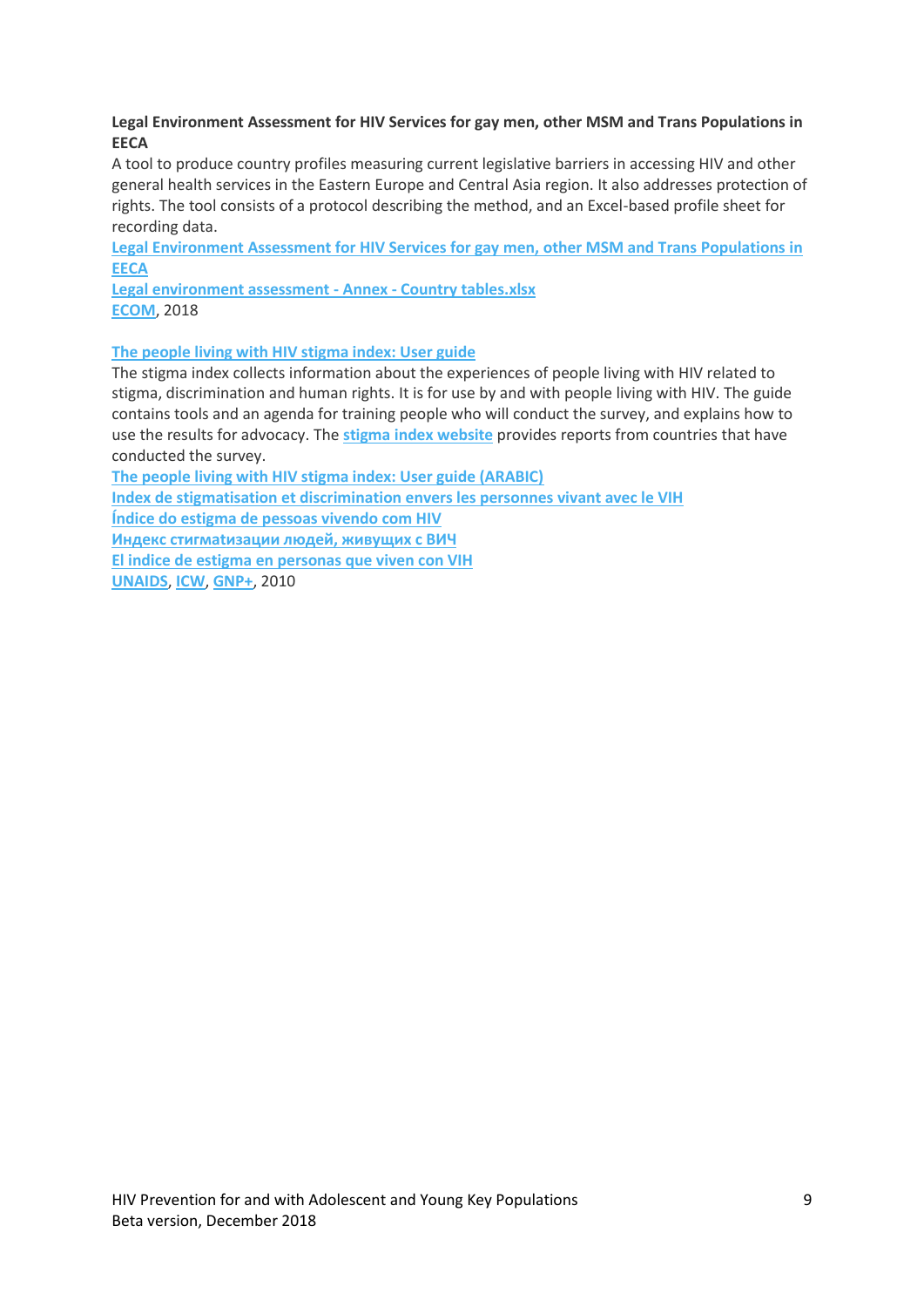# **PLAN**

<span id="page-9-0"></span>

Careful design and planning are crucial for scaling up HIV prevention programmes. It is important to consider what interventions address the needs of adolescents and young people from key populations, how best to reach them, and how to make services youth-friendly.

### **GUIDANCE ON DESIGN AND PLANNING**

### **[Global Accelerated Action for the Health of Adolescents \(AA-HA!\)](http://childrenandaids.org/sites/default/files/2018-11/Global%20Accelerated%20Action%20for%20the%20Health%20of%20Adolescents%20%28AA-HA%21%29%20-%20Guidance.pdf)**

Guidance and a summary document for governments on what to do, and how to do it, to respond to the health needs of adolescents. The website also provides a summary document for the guidance, brochures, a comic book and infographics.

**[Global Accelerated Action for the Health of Adolescents \(AA-HA! -](http://childrenandaids.org/sites/default/files/2018-11/Global%20Accelerated%20Action%20for%20the%20Health%20of%20Adolescents%20%28AA-HA%21%29%20-%20Summary%20ARABIC.pdf) ARABIC)**

[全球加快青少年健康行](http://childrenandaids.org/sites/default/files/2018-11/%E5%85%A8%E7%90%83%E5%8A%A0%E5%BF%AB%E9%9D%92%E5%B0%91%E5%B9%B4%E5%81%A5%E5%BA%B7%E8%A1%8C%E5%8A%A8%20%EF%BC%88AA-HA%21%EF%BC%89%20%E6%94%AF%E6%8C%81%E5%9B%BD%E5%AE%B6%E5%AE%9E%E6%96%BD%E5%B7%A5%E4%BD%9C%E7%9A%84%E6%8C%87%E5%AF%BC%E6%84%8F%E8%A7%81%E2%80%94%E6%A6%82%E8%A6%81.pdf)**动** (**AA-HA!**) 支持国家**实施工作的指导意见—**概要

**[Action mondiale accélérée en faveur de la santé des adolescents \(AA-HA!\) -](http://childrenandaids.org/sites/default/files/2018-11/Action%20mondiale%20acc%C3%A9l%C3%A9r%C3%A9e%20en%20faveur%20de%20la%20sant%C3%A9%20des%20adolescents%20%28AA-HA%21%29%20-%20Orientations.pdf) Orientation [Ação Global Acelerada para a Saúde de Adolescentes \(AA-HA!\) -](http://childrenandaids.org/sites/default/files/2018-11/A%C3%A7%C3%A3o%20Global%20Acelerada%20para%20a%20Sa%C3%BAde%20de%20Adolescentes%20%28AA-HA%21%29%20-%20Guia%20de%20Orienta%C3%A7%C3%A3o.pdf) Guia de Orientação [Глобальное ускорение действий в интересах здоровья подростков \(АА](http://childrenandaids.org/sites/default/files/2018-11/%D0%93%D0%BB%D0%BE%D0%B1%D0%B0%D0%BB%D1%8C%D0%BD%D0%BE%D0%B5%20%D1%83%D1%81%D0%BA%D0%BE%D1%80%D0%B5%D0%BD%D0%B8%D0%B5%20%D0%B4%D0%B5%D0%B9%D1%81%D1%82%D0%B2%D0%B8%D0%B9%20%D0%B2%20%D0%B8%D0%BD%D1%82%D0%B5%D1%80%D0%B5%D1%81%D0%B0%D1%85%20%D0%B7%D0%B4%D0%BE%D1%80%D0%BE%D0%B2%D1%8C%D1%8F%20%D0%BF%D0%BE%D0%B4%D1%80%D0%BE%D1%81%D1%82%D0%BA%D0%BE%D0%B2%20%28%D0%90%D0%90-HA%21%29%20-%20%D0%A0%D0%B5%D0%B7%D1%8E%D0%BC%D0%B5.pdf)-HA!) [WHO](https://www.who.int/maternal_child_adolescent/topics/adolescence/framework-accelerated-action/en/)**, 2017

### **Adolescent HIV programming: [READY Here we come! Good practice guide](http://childrenandaids.org/sites/default/files/2018-11/Adolescent%20HIV%20programming%20-%20READY%20Here%20we%20come%21%20Good%20practice%20guide.pdf)**

This guide offers implementation guidance and support for providing sexual and reproductive health services to adolescents and young people from key populations or who are living with HIV. It can be used for developing policies and standard operating procedures, and for training. Topics covered include adolescent development, delivering services, meaningful participation, informed consent, and communicating with adolescents.

**[Programmation de la lutte contre le VIH pour les adolescents -](http://childrenandaids.org/sites/default/files/2018-11/Programmation%20de%20la%20lutte%20contre%20le%20VIH%20pour%20les%20adolescents%20-%20READY%20Nous%20voici%21%20Guide%20de%20bonnes%20pratiques.pdf) READY Nous voici! Guide de bonnes [pratiques](http://childrenandaids.org/sites/default/files/2018-11/Programmation%20de%20la%20lutte%20contre%20le%20VIH%20pour%20les%20adolescents%20-%20READY%20Nous%20voici%21%20Guide%20de%20bonnes%20pratiques.pdf)**

**Programacao de HIV para adolescentes - [READY Ca estamos! Guia de boas praticas](http://childrenandaids.org/sites/default/files/2018-11/Programacao%20de%20HIV%20para%20adolescentes%20-%20READY%20Ca%20estamos%21%20Guia%20de%20boas%20praticas.pdf) [International HIV/AIDS Alliance](http://www.aidsalliance.org/)**, 2017

# **[Changing gears: A guide to effective HIV service programming for gay men and other men who](http://childrenandaids.org/sites/default/files/2018-11/Changing%20gears%20-%20A%20guide%20to%20effective%20HIV%20service%20programming%20for%20gay%20men%20and%20other%20men%20who%20have%20sex%20with%20men%20in%20Asia.pdf)  [have sex with men in Asia](http://childrenandaids.org/sites/default/files/2018-11/Changing%20gears%20-%20A%20guide%20to%20effective%20HIV%20service%20programming%20for%20gay%20men%20and%20other%20men%20who%20have%20sex%20with%20men%20in%20Asia.pdf)**

A framework for designing or assessing comprehensive HIV services for men who have sex with men. It covers collecting and analysing data, providing a service package (including PrEP and newer HIV testing methods), reaching young men who have sex with men, and tackling related health and social problems.

**[APCOM](https://apcom.org/)**, 2016

### **[Key population program implementation guide](http://childrenandaids.org/sites/default/files/2018-11/Key%20population%20program%20implementation%20guide.pdf)**

The guide details the steps to design and deliver effective services to key populations, with a view to scaling up. It is based on a cascade framework that aims to help people from key populations be engaged in planning and delivering programmes, and to ensure that those at risk are supported to

HIV Prevention for and with Adolescent and Young Key Populations 10 Beta version, December 2018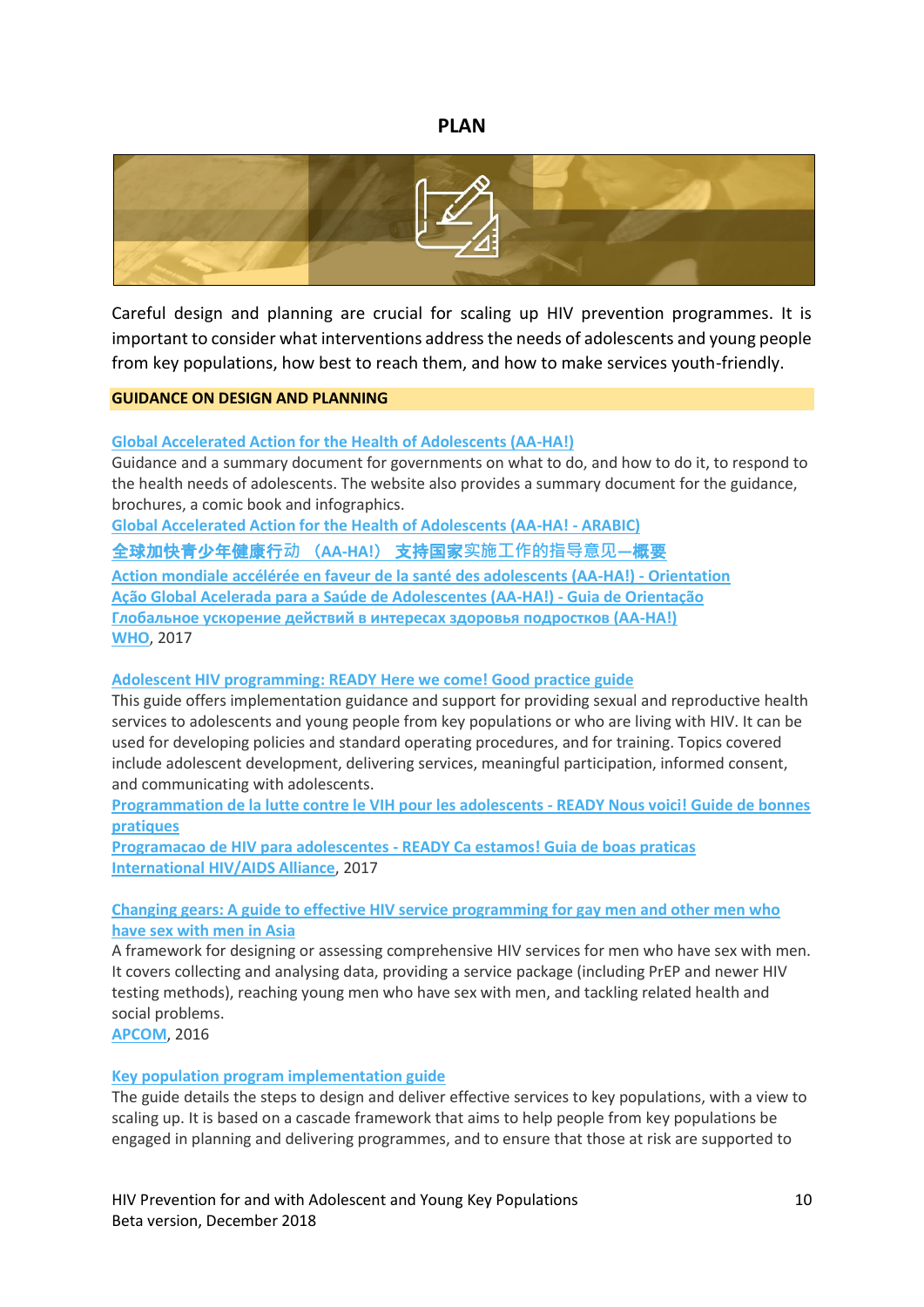remain on a continuum of prevention, testing, and (if needed) treatment, care and viral suppression. **[FHI 360 LINKAGES](https://www.fhi360.org/projects/linkages-across-continuum-hiv-services-key-populations-affected-hiv-linkages)**, 2017

**[National implementation guidelines for HIV and STI programming among young key populations](http://childrenandaids.org/sites/default/files/2018-12/National%20Implementation%20Guidelines%20for%20HIV%20and%20STI%20Programming%20%20Among%20You....pdf)** These guidelines were developed as part of Kenya's fast-track plan to end AIDS among adolescents and young people. Based on research into adolescent and young key populations in Kenya and elsewhere, they outline a package of HIV prevention services, and emphasize the need to combine biobehavioural interventions with services in education, job skills training, mental health, and social care and protection.

**[NASCOP](http://www.nascop.or.ke/)**, 2018

**[Step by step: Preparing to work with children and young people who inject drugs](http://childrenandaids.org/sites/default/files/2018-11/Step%20by%20step%20-%20Preparing%20to%20work%20with%20children%20and%20young%20people%20who%20inject%20drugs.pdf)**

This resource is intended for harm reduction service providers with limited experience of working with children and young people who inject drugs. It sets out a quick and inexpensive process of exercises and other activities to prepare to work with children and young people under 18. It is designed to help the organization and staff feel safe in starting this work, and to support them in thinking through the challenging situations and decisions that they may face. **[International HIV/AIDS Alliance](http://www.aidsalliance.org/)**, **[Harm Reduction International](https://www.hri.global/)**, **[Save the Children](https://www.savethechildren.net/)**, **[Youth RISE](https://youthrise.org/)**

### **PRIORITIZING GEOGRAPHIES, LOCATING POPULATIONS**

**[Geographical mapping of high risk activities \(HRA\) in urban areas: A tested methodology for](http://childrenandaids.org/sites/default/files/2018-11/Geographical%20mapping%20of%20high%20risk%20activities%20%28HRA%29%20in%20urban%20areas%20-%20A%20tested%20methodology%20for%20estimating%20the%20risk%20population%20for%20planning%20HIV%20intervention%20programmes.pdf)  [estimating the risk population for planning HIV intervention programmes](http://childrenandaids.org/sites/default/files/2018-11/Geographical%20mapping%20of%20high%20risk%20activities%20%28HRA%29%20in%20urban%20areas%20-%20A%20tested%20methodology%20for%20estimating%20the%20risk%20population%20for%20planning%20HIV%20intervention%20programmes.pdf)**

A methodology to count the number of high-risk population members active in a given geographical area, classify groups according to their risk behaviours and derive basic insights into factors that make them vulnerable to HIV.

**[Catalyst Management Services](http://cms.org.in/)**

**[Virtual mapping: Harnessing online social networks to reach men who have sex with men in Kenya](http://childrenandaids.org/sites/default/files/2018-11/Virtual%20mapping%20-%20Harnessing%20online%20social%20networks%20to%20reach%20men%20who%20have%20sex%20with%20men%20in%20Kenya.pdf)** This brief describes a study that mapped websites, social media apps and online groups used by men who have sex with men. The results included estimates of the number of people using the sites, and an understanding of their HIV risk behaviours, service needs, and interest in HIV self-testing. **[NASCOP](https://www.nascop.or.ke/)**, **[University of Manitoba](http://www.phdaf.org/)**, 2018

**[\[Network mapping:\] Approach to female sex worker enrolment and dropout](http://childrenandaids.org/sites/default/files/2018-11/%5BNetwork%20mapping%5D%20-%20Approach%20to%20female%20sex%20worker%20enrolment%20and%20dropout.pdf)**

A protocol and sample tools for network mapping to identify and enroll unreached or hidden populations for services. Rather than relying on one-off static counts at a given location, network mapping is a dynamic process that engages key population members to map their changing networks of contacts. The document describes the methodology, and provides sample checklists and illustrations of data collection sheets.

**[Swasti Health Catalyst](http://swasti.org/)**, **[Catalyst Management Services](http://cms.org.in/)**, 2018

# **Introduction to HIV/AIDS and sexually transmitted infection surveillance. Module 4: Introduction to respondent driven sampling**

A course for self-study or as part of training, describing respondent-driven sampling (RDS) and how to plan and implement it with key populations.

**[Introduction to respondent driven sampling](http://childrenandaids.org/sites/default/files/2018-11/Introduction%20to%20HIV%20AIDS%20and%20sexually%20transmitted%20infection%20surveillance.%20Module%204%20-%20Introduction%20to%20respondent%20driven%20sampling.pdf)**

**Supplement - [A guide to using RDS Analyst and NetDraw](http://childrenandaids.org/sites/default/files/2018-11/Introduction%20to%20HIV%20AIDS%20and%20sexually%20transmitted%20infection%20surveillance.%20Module%204%20-%20Supplement%20-%20A%20guide%20to%20using%20RDS%20Analyst%20and%20NetDraw.pdf) [WHO](http://www.who.org/)**, 2010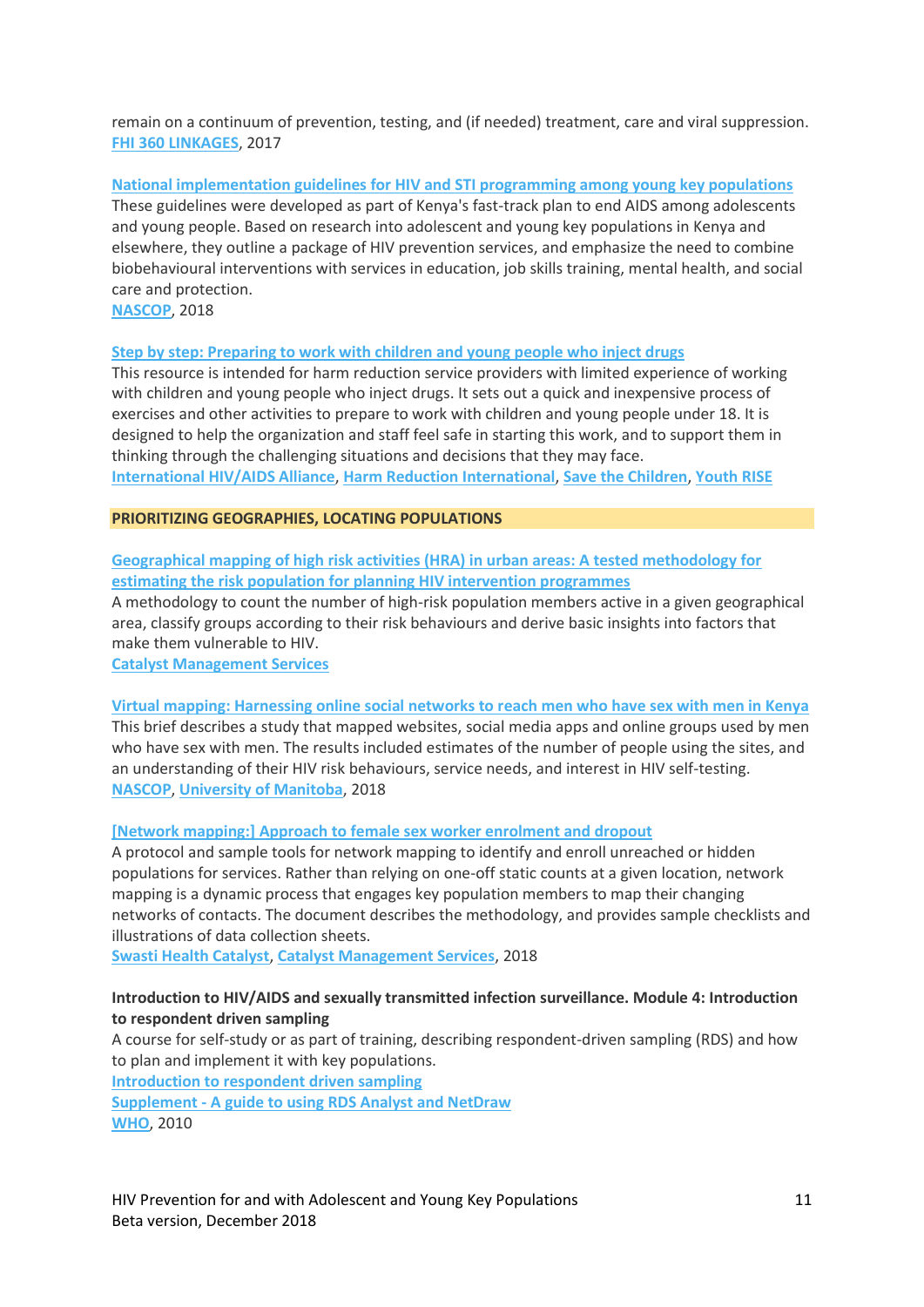### **[PLACE: Priorities for Local AIDS Control Efforts: A manual for](http://childrenandaids.org/sites/default/files/2018-11/PLACE%20Priorities%20for%20Local%20AIDS%20Control%20Efforts%20-%20A%20manual%20for%20implementing%20the%20PLACE%20method.pdf) implementing the PLACE method**

Using a venue-based approach, PLACE lays out a step-by-step method for monitoring HIV prevention among key populations. This guide is designed for implementation within a short period of time by local personnel equipped with a word-processing program and freely available data-entry, analysis and mapping programs. The Measure Evaluation website provides additional tools. **[Measure Evaluation](https://www.measureevaluation.org/resources/tools/hiv-aids/place)**, 2005

### **[Gender analysis toolkit for key population HIV prevention, care, and](http://childrenandaids.org/sites/default/files/2018-11/Gender%20analysis%20toolkit%20for%20key%20population%20HIV%20prevention%2C%20care%2C%20and%20treatment%20programs.pdf) treatment programs**

A gender analysis can increase the effectiveness of HIV prevention, care, and treatment activities for key populations by identifying specific gender issues, describing how they could affect the programme's goals, and identifying ways to work around barriers and leverage opportunities. This toolkit outlines key considerations and steps for conducting a gender analysis, explains how to engage with stakeholders, provides tools and resources, and gives examples of gender analyses conducted in Kenya and Cameroon.

**[FHI 360 LINKAGES](https://www.fhi360.org/projects/linkages-across-continuum-hiv-services-key-populations-affected-hiv-linkages)**, 2017

### **[Third national behavioural assessment of key populations in Kenya: Polling booth survey report](http://childrenandaids.org/sites/default/files/2018-11/Polling%20booth%20survey%20report.pdf)**

A report on the use of polling booth surveys to track the behaviours of key populations in Kenya. It provides a detailed description of how to run a polling booth survey, as well as outlining the results, including for members of young key populations.

**[NASCOP](https://www.nascop.or.ke/)**, **[University of Manitoba](http://www.phdaf.org/)**, 2018

### **OUTREACH MICROPLANING**

# **[Microplanning in peer-led outreach programs: A handbook based on the experience of the Avahan](http://childrenandaids.org/sites/default/files/2018-11/Microplanning%20in%20peer-led%20outreach%20programs%20-%20A%20handbook%20based%20on%20the%20experience%20of%20the%20Avahan%20India%20AIDS%20Initiative.pdf)  [India AIDS Initiative](http://childrenandaids.org/sites/default/files/2018-11/Microplanning%20in%20peer-led%20outreach%20programs%20-%20A%20handbook%20based%20on%20the%20experience%20of%20the%20Avahan%20India%20AIDS%20Initiative.pdf)**

This handbook describes the steps involved in planning and implementing microplanning for outreach to key populations. It provides examples of microplanning tools and forms from programmes around the world.

**[Bill & Melinda Gates Foundation](https://www.gatesfoundation.org/)**, 2013

### **[Learning site: Outreach and micro-planning](http://childrenandaids.org/sites/default/files/2018-11/Learning%20site%20-%20Outreach%20and%20Micro-planning.pdf)**

A short illustrated guide to the steps in planning and implementing outreach for sex workers, including site mapping, recruiting community outreach workers, delivering outreach services, and microplanning.

**[NASCOP](https://www.nascop.or.ke/)**, **[University of Manitoba](http://www.phdaf.org/)**, 2015

#### **[Learning site: Micro planning tools](http://childrenandaids.org/sites/default/files/2018-11/Learning%20site%20-%20Micro%20planning%20tools.pdf)**

A short illustrated guide to microplanning for outreach to sex workers, including site mapping, spot analysis, contact listing, peer plans, and opportunity gap analysis. **[NASCOP](https://www.nascop.or.ke/)**, **[University of Manitoba](http://www.phdaf.org/)**, 2015

#### **[Unique identifier codes: Guidelines for use with key populations](http://childrenandaids.org/sites/default/files/2018-11/Unique%20identifier%20codes%20-%20Guidelines%20for%20use%20with%20key%20populations.pdf)**

A guide to the use of unique identifier codes (UICs) for key populations receiving HIV services, to ensure that an accurate record is kept of the HIV services each individual receives, while respecting the person's confidentiality. It shows how to create UICs, discusses ethical and technical considerations, and offers case studies.

**[FHI 360 LINKAGES](https://www.fhi360.org/projects/linkages-across-continuum-hiv-services-key-populations-affected-hiv-linkages)**, 2013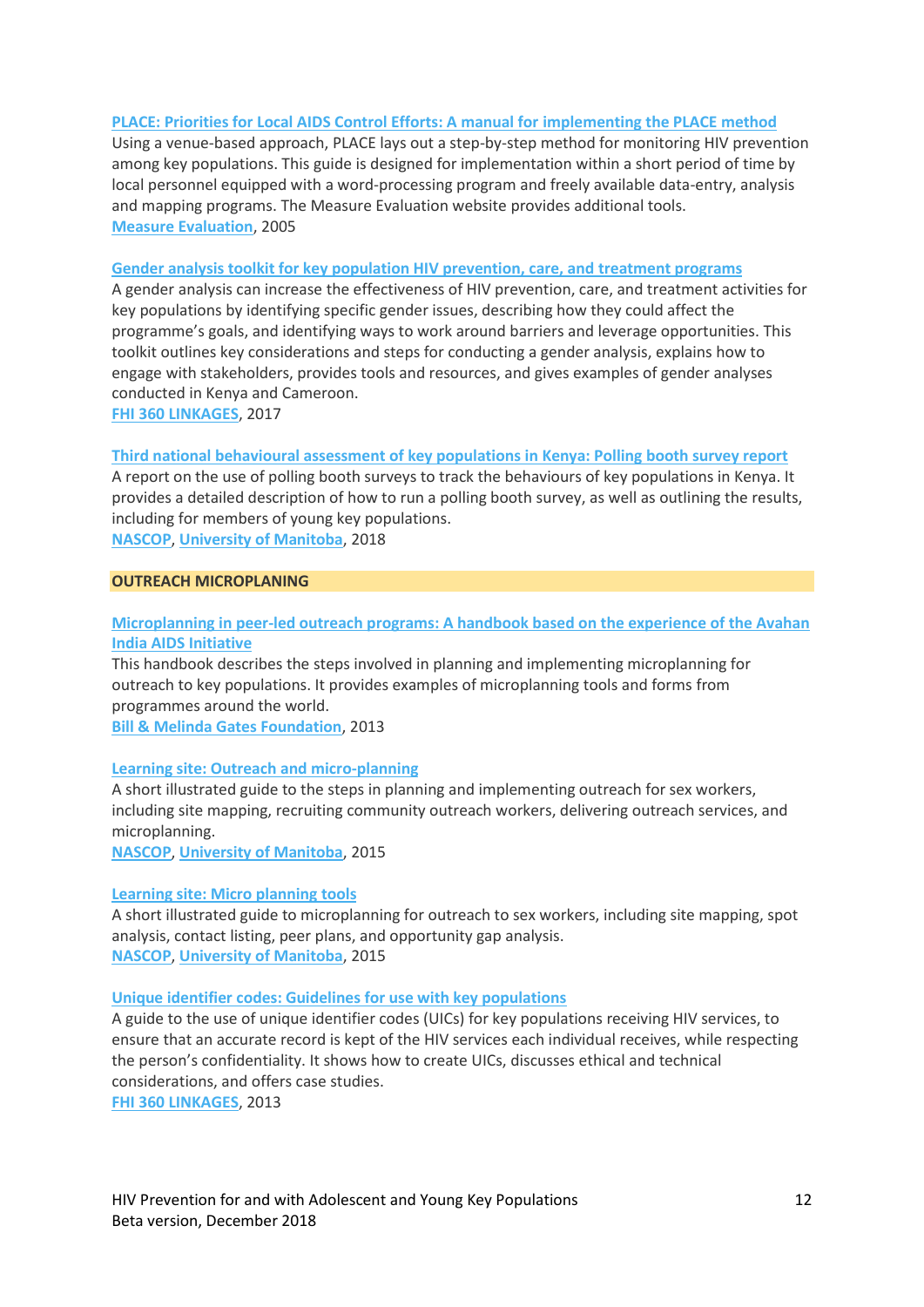#### **SETTING UP AND OPERATING SERVICE DELIVERY SITES**

# **[Standard operating procedures for establishing and operating drop-in centres for key populations](http://childrenandaids.org/sites/default/files/2018-11/Standard%20operating%20procedures%20for%20establishing%20and%20operating%20drop-in%20centres%20for%20key%20populations%20in%20Kenya.pdf)  [in Kenya](http://childrenandaids.org/sites/default/files/2018-11/Standard%20operating%20procedures%20for%20establishing%20and%20operating%20drop-in%20centres%20for%20key%20populations%20in%20Kenya.pdf)**

Provides guidance on planning, setting up, running, managing and monitoring a drop-in centre, including community committees for oversight, and safety considerations. **[NASCOP](https://www.nascop.or.ke/)**, **[University of Manitoba](http://www.phdaf.org/)**, 2016

### **[Use of innovative and interactive interpersonal communication: IPC user guide](http://childrenandaids.org/sites/default/files/2018-11/Use%20of%20innovative%20and%20interactive%20interpersonal%20communication%20-%20IPC%20user%20guide.pdf)**

This case study provides scripts and directions for the use of IPC materials for HIV prevention with key populations in Kenya. Six different approaches are described step by step, addressing low clinic attendance, HIV testing, and condom use.

**[NASCOP](https://www.nascop.or.ke/)**, **[University of Manitoba](http://www.phdaf.org/)**, 2015

### **[HIV risk reduction tool](https://wwwn.cdc.gov/hivrisk/)**

This website offers comprehensive information on HIV, safer sex behaviours and HIV testing sites. It links to many other documents produced by the CDC. **[US Centers for Disease Control and Prevention](http://www.cdc.gov/)**

# **[Safety and security toolkit: Strengthening the implementation of HIV programs for and with key](http://childrenandaids.org/sites/default/files/2018-11/Safety%20and%20security%20toolkit%20-%20Strengthening%20the%20implementation%20of%20HIV%20programs%20for%20and%20with%20key%20populations.pdf)  [populations](http://childrenandaids.org/sites/default/files/2018-11/Safety%20and%20security%20toolkit%20-%20Strengthening%20the%20implementation%20of%20HIV%20programs%20for%20and%20with%20key%20populations.pdf)**

A guide to help HIV programme implementers, particularly those working in direct service delivery, address safety and security challenges when implementing programmes for and with key populations. It is designed for use in environments where members of key populations are criminalized and face elevated levels of stigma, discrimination, and violence. It identifies promising practices and tools, makes recommendations to address safety and security challenges, and provides a systematic approach (via checklists) to identify and respond to safety and security gaps. **[FHI 360 LINKAGES](https://www.fhi360.org/projects/linkages-across-continuum-hiv-services-key-populations-affected-hiv-linkages)**, 2018

#### **SRH AND HIV SERVICE DELIVERY PACKAGE**

# **[Sexual and reproductive health and rights, and HIV 101 workshop guide: A guide to facilitating a](http://childrenandaids.org/sites/default/files/2018-11/Sexual%20and%20reproductive%20health%20and%20rights%2C%20and%20HIV%20101%20workshop%20guide.pdf)  [workshop on linking up HIV and sexual and reproductive health and rights with young key](http://childrenandaids.org/sites/default/files/2018-11/Sexual%20and%20reproductive%20health%20and%20rights%2C%20and%20HIV%20101%20workshop%20guide.pdf)  [populations](http://childrenandaids.org/sites/default/files/2018-11/Sexual%20and%20reproductive%20health%20and%20rights%2C%20and%20HIV%20101%20workshop%20guide.pdf)**

This facilitator's guide describes how to plan, deliver and evaluate a workshop for members of young key populations. The workshop is designed to take five consecutive days in one week, although it can be adapted for shorter trainings as needed. It culminates with a site visit and group discussion. Sessions include suggestions, tips and reminders for facilitators, and list materials needed. References to useful resources are also provided.

**[International HIV/AIDS Alliance](http://www.aidsalliance.org/)**, 2015

# **[Essential packages manual: Sexual and reproductive health and rights programmes for young](http://childrenandaids.org/sites/default/files/2018-11/Essential%20packages%20manual%20-%20Sexual%20and%20reproductive%20health%20and%20rights%20programmes%20for%20young%20people.pdf)  [people](http://childrenandaids.org/sites/default/files/2018-11/Essential%20packages%20manual%20-%20Sexual%20and%20reproductive%20health%20and%20rights%20programmes%20for%20young%20people.pdf)**

A guide to review programmes and identify gaps and areas for improvement, in line with a rightsbased, gender-transformative and youth-centred approach. It provides examples, stories, tools and resources. It includes definitions and information on core values and sexual rights, and chapters on comprehensive sexuality education and information, SRH services, enabling environment and working in partnerships.

**[Rutgers International](https://www.rutgers.international/)**, **[Aidsfonds](https://aidsfonds.org/about-aidsfonds)**, **[IPPF](https://www.ippf.org/)**, 2016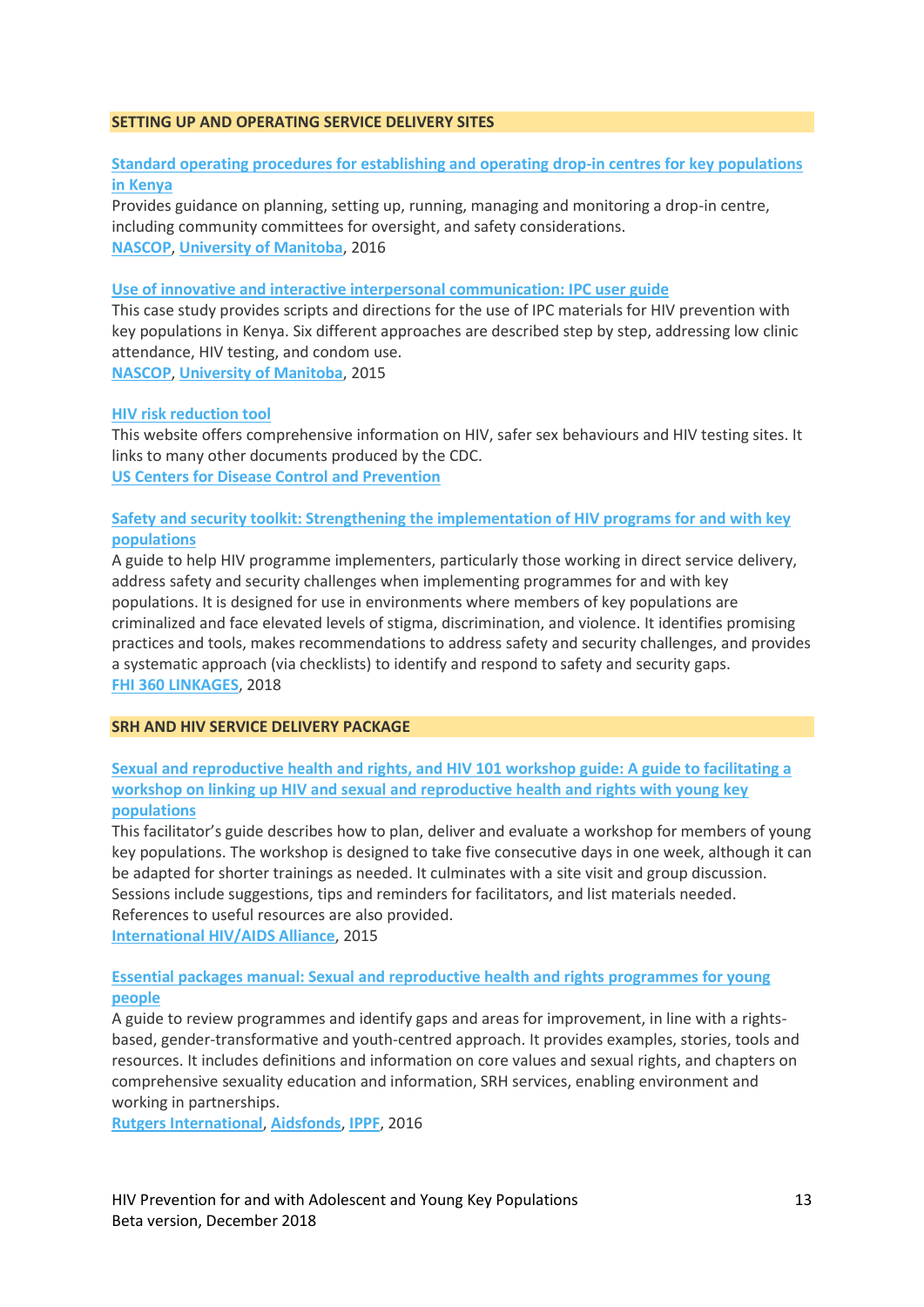# **[Evidence and rights-based planning and support tool for empowering approaches to SRHR](http://childrenandaids.org/sites/default/files/2018-11/Evidence%20and%20rights-based%20planning%20and%20support%20tool%20for%20empowering%20approaches%20to%20SRHR%20education%20with%20young%20people.pdf)  [education with young people](http://childrenandaids.org/sites/default/files/2018-11/Evidence%20and%20rights-based%20planning%20and%20support%20tool%20for%20empowering%20approaches%20to%20SRHR%20education%20with%20young%20people.pdf)**

This tool provides an overview of the characteristics of effective, rights-based sexual and reproductive health and rights educuation and HIV prevention interventions for young people. It consists of a brief checklist of characteristics, with background information. Organizations can use it to analyse their intervention or to plan new interventions. **[Rutgers International](https://www.rutgers.international/)**, **[Aidsfonds](https://aidsfonds.org/about-aidsfonds)**, 2016

#### **DELIVERING COMPREHENSIVE SEXUALITY EDUCATION**

**[International technical guidance on sexuality education: An evidence-informed](http://childrenandaids.org/sites/default/files/2018-11/International%20technical%20guidance%20on%20sexuality%20education%20-%20An%20evidence-informed%20approach.pdf) approach**

Guidelines to assist education, health and other relevant authorities in developing and implementing school-based and out-of-school comprehensive sexuality education programmes and materials. As well as background on young people's sexual and reproductive health, and the evidence base for CSE, it covers key topics and learning objectives, building support for CSE, and delivering effective CSE programmes.

**[UNESCO](http://www.unesco.org/)**, 2018

#### **[Deliver+Enable toolkit: Scaling up comprehensive sexuality education \(CSE\)](http://childrenandaids.org/sites/default/files/2018-11/Deliver%2BEnable%20toolkit%20-%20Scaling%20up%20comprehensive%20sexuality%20education%20%28CSE%29.pdf)**

This toolkit offers guidance and resources on ways to deliver CSE for children, adolescents, and youth in non-formal and formal settings and encourage other stakeholders to develop and implement CSE policies and programmes.

**Fournir+Rendre Possible boite a outils - [Mise a l'echelle de l'education sexuelle integree \(ESI\)](http://childrenandaids.org/sites/default/files/2018-11/Fournir%2BRendre%20Possible%20boite%20a%20outils%20-%20Mise%20a%20l%27echelle%20de%20l%27education%20sexuelle%20integree%20%28ESI%29.pdf) Impartir+Habilitar caja de herramientas - [Ampliando la educacion sexual integral \(ESI\)](http://childrenandaids.org/sites/default/files/2018-11/Impartir%2BHabilitar%20caja%20de%20herramientas%20-%20Ampliando%20la%20educacion%20sexual%20integral%20%28ESI%29.pdf) [IPPF](https://www.ippf.org/)**, 2017

#### **ADDRESSING VIOLENCE**

#### **[INSPIRE: Seven strategies for ending violence against children](http://childrenandaids.org/sites/default/files/2018-11/INSPIRE%20-%20Seven%20strategies%20for%20ending%20violence%20against%20children.pdf)**

This publication presents a group of evidenced-based strategies to help countries and communities intensify their focus on the prevention programmes and services with the greatest potential to reduce violence against children. The website provides executive summary documents and infographics (and a Spanish-language version of the document).

**INSPIRE - [Seven strategies for ending violence against children \(ARABIC\)](http://childrenandaids.org/sites/default/files/2018-11/INSPIRE%20-%20Seven%20strategies%20for%20ending%20violence%20against%20children%20ARABIC.pdf)**

**INSPIRE -** 消除**[针对儿童的暴力行为的七项策略](http://childrenandaids.org/sites/default/files/2018-11/INSPIRE%20-%20%E6%B6%88%E9%99%A4%E9%92%88%E5%AF%B9%E5%84%BF%E7%AB%A5%E7%9A%84%E6%9A%B4%E5%8A%9B%E8%A1%8C%E4%B8%BA%E7%9A%84%E4%B8%83%E9%A1%B9%E7%AD%96%E7%95%A5.pdf)**

**INSPIRE - [Sept stratégies pour mettre fin à la violen](http://childrenandaids.org/sites/default/files/2018-11/INSPIRE%20-%20Sept%20strat%C3%A9gies%20pour%20mettre%20fin%20%C3%A0%20la%20violence%20%C3%A0%20l%E2%80%99encontre%20des%20enfants.pdf)ce à l'encontre des enfants**

**INSPIRE - [Sete estratégias para pôr fim à violência contra crianças](http://childrenandaids.org/sites/default/files/2018-11/INSPIRE%20-%20Sete%20Estrat%C3%A9gias%20para%20P%C3%B4r%20Fim%20%C3%A0%20Viol%C3%AAncia%20Contra%20Crian%C3%A7as.pdf)**

**INSPIRE - [Семь стратегий по ликвидации насилия в отношении детей](http://childrenandaids.org/sites/default/files/2018-11/INSPIRE%20-%20%D0%A1%D0%B5%D0%BC%D1%8C%20%D1%81%D1%82%D1%80%D0%B0%D1%82%D0%B5%D0%B3%D0%B8%D0%B9%20%D0%BF%D0%BE%20%D0%BB%D0%B8%D0%BA%D0%B2%D0%B8%D0%B4%D0%B0%D1%86%D0%B8%D0%B8%20%D0%BD%D0%B0%D1%81%D0%B8%D0%BB%D0%B8%D1%8F%20%D0%B2%20%D0%BE%D1%82%D0%BD%D0%BE%D1%88%D0%B5%D0%BD%D0%B8%D0%B8%20%D0%B4%D0%B5%D1%82%D0%B5%D0%B9.pdf)**

**[WHO](https://www.who.int/violence_injury_prevention/violence/inspire/en/)**, 2016

**[Preventing and responding to violence against children and adolescents: Theory of change](http://childrenandaids.org/sites/default/files/2018-11/Preventing%20and%20responding%20to%20violence%20against%20children%20and%20adolescents%20-%20Theory%20of%20change.pdf)**

Presents an overarching, multisectoral theory of change to guide UNICEF's work on preventing and responding to violence against girls, boys and adolescents. The theory describes pathways of change, proposes a package of evidence-based strategies and articulates a chain of results, both to prevent violence and to improve the lives of child and adolescent victims when violence occurs. **[UNICEF](http://www.unicef.org/)**, 2017

#### **[Global guidance on addressing school-related gender-based violence](http://childrenandaids.org/sites/default/files/2018-11/Global%20guidance%20on%20addressing%20school-related%20gender-based%20violence.pdf)**

Provides key information for governments, policymakers, teachers, practitioners and civil-society organizations that wish to take concrete action against school-related gender-based violence. It

HIV Prevention for and with Adolescent and Young Key Populations 14 Beta version, December 2018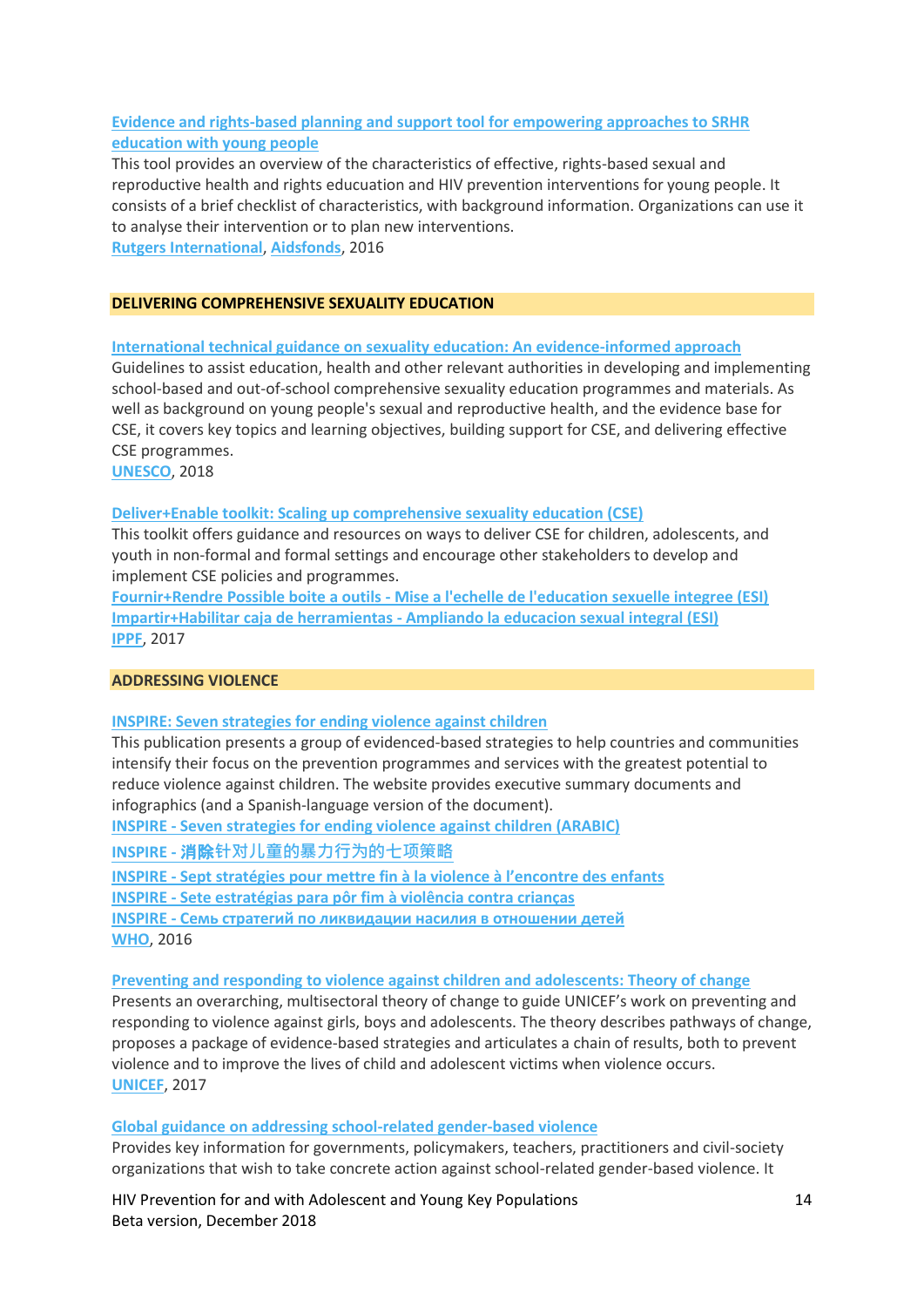introduces approaches, methodologies, tools and resources that have shown positive results in preventing and responding to such violence. **[UN Women](http://www.unwomen.org/)**, 2016

### **[Guidelines in the establishment and management of a referral system on violence against women](http://childrenandaids.org/sites/default/files/2018-11/Guidelines%20in%20the%20establishment%20and%20management%20of%20a%20referral%20system%20on%20violence%20against%20women%20at%20the%20local%20government%20unit%20level.pdf)  [at the local government unit level](http://childrenandaids.org/sites/default/files/2018-11/Guidelines%20in%20the%20establishment%20and%20management%20of%20a%20referral%20system%20on%20violence%20against%20women%20at%20the%20local%20government%20unit%20level.pdf)**

Guidelines for an integrated, coordinated, multidisciplinary and gender-sensitive community response to victims of violence against women. The document is for service providers from law enforcement, prosecution, health, social welfare, and other local government agencies, NGOs and faith-based organizations.

**[Philippine Commission on Women](https://www.pcw.gov.ph/)**, 2009

### **[Violence prevention and response for female sex workers](http://childrenandaids.org/sites/default/files/2018-11/Violence%20prevention%20and%20response%20for%20female%20sex%20workers.pdf)**

An illustrated guide for sex workers about what to do if you experience violence. It outlines different kinds of violence (including, but not limited to, sexual violence), explains who perpetrators of violence may be, and how to report violence in accordance with constitutional and legal rights in Kenya.

**[NASCOP](https://www.nascop.or.ke/)**, **[University of Manitoba](http://www.phdaf.org/)**, 2017

### **[Violence prevention and response for men who have sex with men](http://childrenandaids.org/sites/default/files/2018-11/Violence%20prevention%20and%20response%20for%20men%20who%20have%20sex%20with%20men.pdf)**

An illustrated guide for men who have sex with men about what to do if you experience violence. It outlines different kinds of violence (including, but not limited to, sexual violence), explains who perpetrators of violence may be, and how to report violence in accordance with constitutional and legal rights in Kenya.

**[NASCOP](https://www.nascop.or.ke/)**, **[University of Manitoba](http://www.phdaf.org/)**, 2017

### **TRAINING TOOLS – I**

# **Health4All: [Training health workers for the provision of quality, stigma-free HIV services for key](http://childrenandaids.org/sites/default/files/2018-11/Health4All%20-%20Training%20health%20workers%20for%20the%20provision%20of%20quality%2C%20stigma-free%20HIV%20services%20for%20key%20populations.pdf)  [populations](http://childrenandaids.org/sites/default/files/2018-11/Health4All%20-%20Training%20health%20workers%20for%20the%20provision%20of%20quality%2C%20stigma-free%20HIV%20services%20for%20key%20populations.pdf)**

A handbook for training healthcare workers to increase their empathy, clinical knowledge and interpersonal skills in regard to key populations, to help them provide high-quality services free of stigma and discrimination. The guide is accompanied by slide presentations for each of the modules, available from the LINKAGES website.

**Health4All: [Formation des professionnels de santé pour la prestation de services liés au VIH de](http://childrenandaids.org/sites/default/files/2018-11/Health4All%20-%20Formation%20des%20professionnels%20de%20sant%C3%A9%20pour%20la%20prestation%20de%20services%20li%C3%A9s%20au%20VIH%20de%20qualit%C3%A9%20et%20non-stigmatisants%20aux%20populations%20cl%C3%A9s.pdf)  [qualité et non-stigmatisants aux populations clés](http://childrenandaids.org/sites/default/files/2018-11/Health4All%20-%20Formation%20des%20professionnels%20de%20sant%C3%A9%20pour%20la%20prestation%20de%20services%20li%C3%A9s%20au%20VIH%20de%20qualit%C3%A9%20et%20non-stigmatisants%20aux%20populations%20cl%C3%A9s.pdf) [FHI 360 LINKAGES](https://www.fhi360.org/resource/health4all)**, **[Intrahealth](https://www.intrahealth.org/)**, 2018

# **[Confronting discrimination: Overcoming HIV-related stigma and discrimination in healthcare](http://childrenandaids.org/sites/default/files/2018-11/Confronting%20discrimination%20-%20Overcoming%20HIV-related%20stigma%20and%20discrimination%20in%20healthcare%20settings%20and%20beyond.pdf)  [settings and beyond](http://childrenandaids.org/sites/default/files/2018-11/Confronting%20discrimination%20-%20Overcoming%20HIV-related%20stigma%20and%20discrimination%20in%20healthcare%20settings%20and%20beyond.pdf)**

This report compiles the latest body of evidence on how stigma and discrimination create barriers across the HIV prevention, testing and treatment cascades and reduce the impact of the AIDS response. It brings together best practices on confronting stigma and discrimination, with examples from numerous countries, providing a resource for programme managers, policymakers, health-care providers and communities.

**[UNAIDS](http://www.unaids.org/)**, 2018

# **[¿Cuál es la diferencia? \(What is the difference?\) Training healthcare providers on LGBT-inclusive](https://www.youtube.com/watch?v=2asPSMg0HDk)  [healthcare](https://www.youtube.com/watch?v=2asPSMg0HDk)**

A video for training health-care providers on taking a clinical history without making assumptions concerning the client's sexual orientation or gender identity. The examples include a young person

HIV Prevention for and with Adolescent and Young Key Populations 15 Beta version, December 2018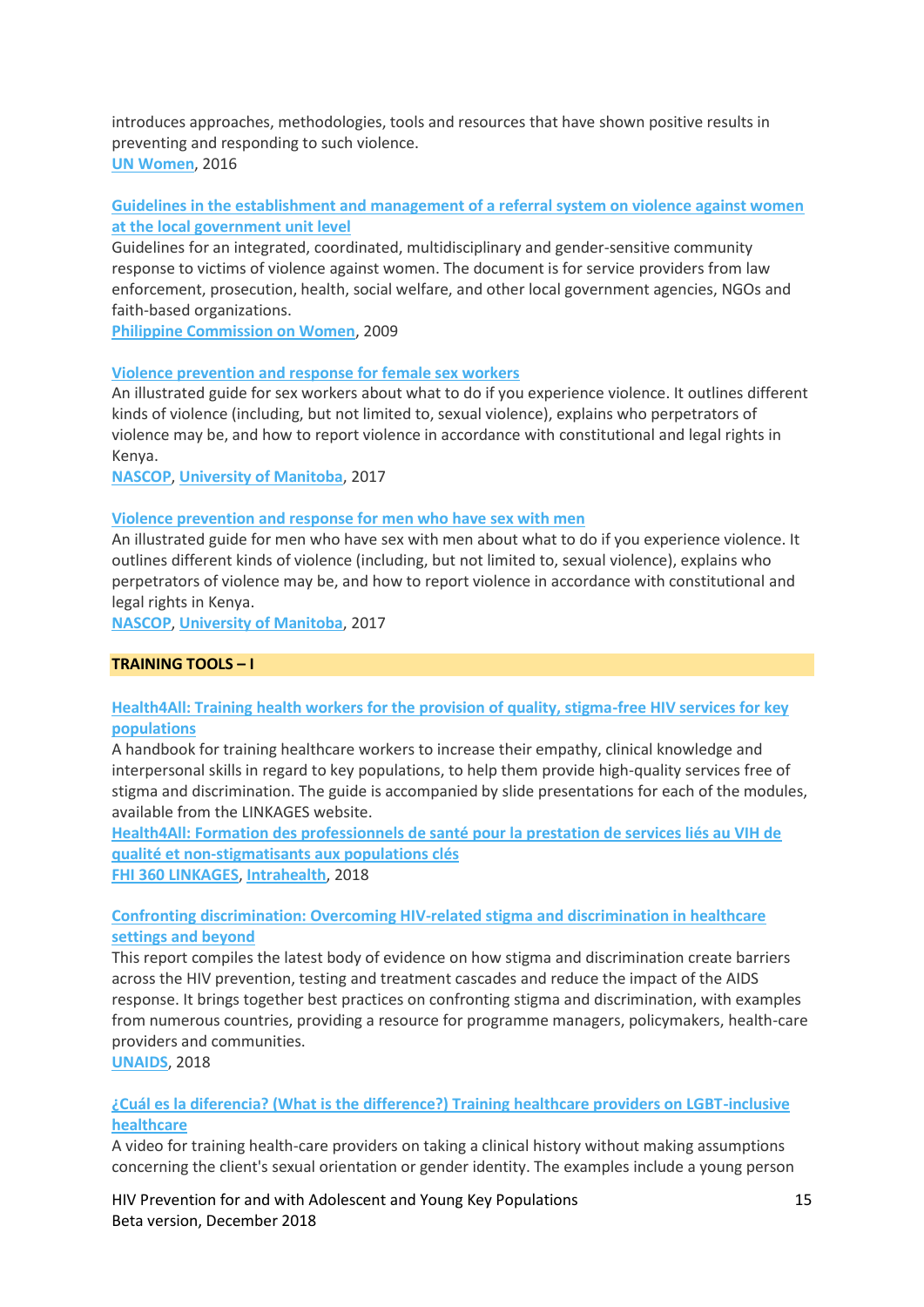from a key population. The dialogues are in Spanish, with English subtitles. **[Colectivo Ovejas Negras](http://ovejasnegras.org/es/)**, Uruguay, 2013

### **TRAINING TOOLS – II**

#### **[Training of trainers: Sensitizing service providers \[on the needs and rights of minors selling sex\]](http://childrenandaids.org/sites/default/files/2018-11/Training%20of%20trainers%20-%20Sensitizing%20service%20providers%20on%20the%20needs%20and%20rights%20of%20minors%20selling%20sex.pdf)**

This manual supports trainers facilitating a three-day course to give new trainers the knowledge, skills and practical experience required to provide sensitization workshops for service providers working with minors who sell sex.

**[Aidsfonds](http://www.aidsfonds.org/)**

#### **[Training manual on sex work, HIV and human rights](http://childrenandaids.org/sites/default/files/2018-11/Training%20manual%20on%20sex%20work%20-%20HIV%20and%20human%20rights.pdf)**

A tool for organizing and leading a participatory community training. It can also be used as a toolkit for organizing advocacy campaigns, or for developing sensitization workshops and awareness-raising meetings for medical personnel, service providers, outreach workers, law enforcement agencies, and allies.

**[ICRSE](http://www.sexworkeurope.org/)**, 2015

#### **Training toolkit on MSM programming for the MENA region**

Resources for training and guiding community outreach workers, peer educators and managers of organizations that want to start programmes in their country or town (in the Middle East and North Africa region) with men who have sex with men. It consists of a project orientation manual, and a three-part training manual for volunteer peer educators.

**[MSM project orientation manual](http://childrenandaids.org/sites/default/files/2018-11/Training%20toolkit%20on%20MSM%20programming%20for%20the%20MENA%20region%20-%20MSM%20project%20orientation%20manual.pdf)**

**Module 1 - [Core knowledge](http://childrenandaids.org/sites/default/files/2018-11/Module%201%20-%20Core%20knowledge.pdf)**

**Module 2 - [Skills development](http://childrenandaids.org/sites/default/files/2018-11/Module%202%20-%20Skills%20development.pdf)**

**Module 3 - [Implementation and evaluation](http://childrenandaids.org/sites/default/files/2018-11/Module%203%20-%20Implementation%20and%20evaluation.pdf)**

**[International HIV/AIDS Alliance](http://www.aidsalliance.org/)**, **[UNAIDS](http://www.unaids.org/)**, 2016

**[Training manual for law enforcement officials on HIV service provision for people who inject drugs](http://childrenandaids.org/sites/default/files/2018-11/Training%20manual%20for%20law%20enforcement%20officials%20on%20HIV%20service%20provision%20for%20people%20who%20inject%20drugs.pdf)**

A curriculum to help law-enforcement officials and other uniformed services build their understanding of, and collaboration with, HIV prevention, treatment, care and support services for people who inject drugs. It consists of eight modules with learning objectives, readings, case studies and fact sheets.

**[UNODC](http://www.unodc.org/)**, 2014

# **[Mobilising a response to HIV, gender, youth and gender-based violence in South Africa: A toolkit](http://childrenandaids.org/sites/default/files/2018-11/Mobilising%20a%20response%20to%20HIV%2C%20gender%2C%20youth%20and%20gender-based%20violence%20in%20South%20Africa%20-%20A%20toolkit%20for%20trainers%20and%20programme%20implementers.pdf)  [for trainers and programme implementers](http://childrenandaids.org/sites/default/files/2018-11/Mobilising%20a%20response%20to%20HIV%2C%20gender%2C%20youth%20and%20gender-based%20violence%20in%20South%20Africa%20-%20A%20toolkit%20for%20trainers%20and%20programme%20implementers.pdf)**

This toolkit has been developed to support in-house training on gender, HIV, youth and community mobilization that can be implemented by senior staff, programme managers and field workers. Exercises are grouped into modules on gender; gender and HIV; gender, HIV and youth; and community mobilization approaches. **[USAID](http://www.usaid.gov/)**, 2015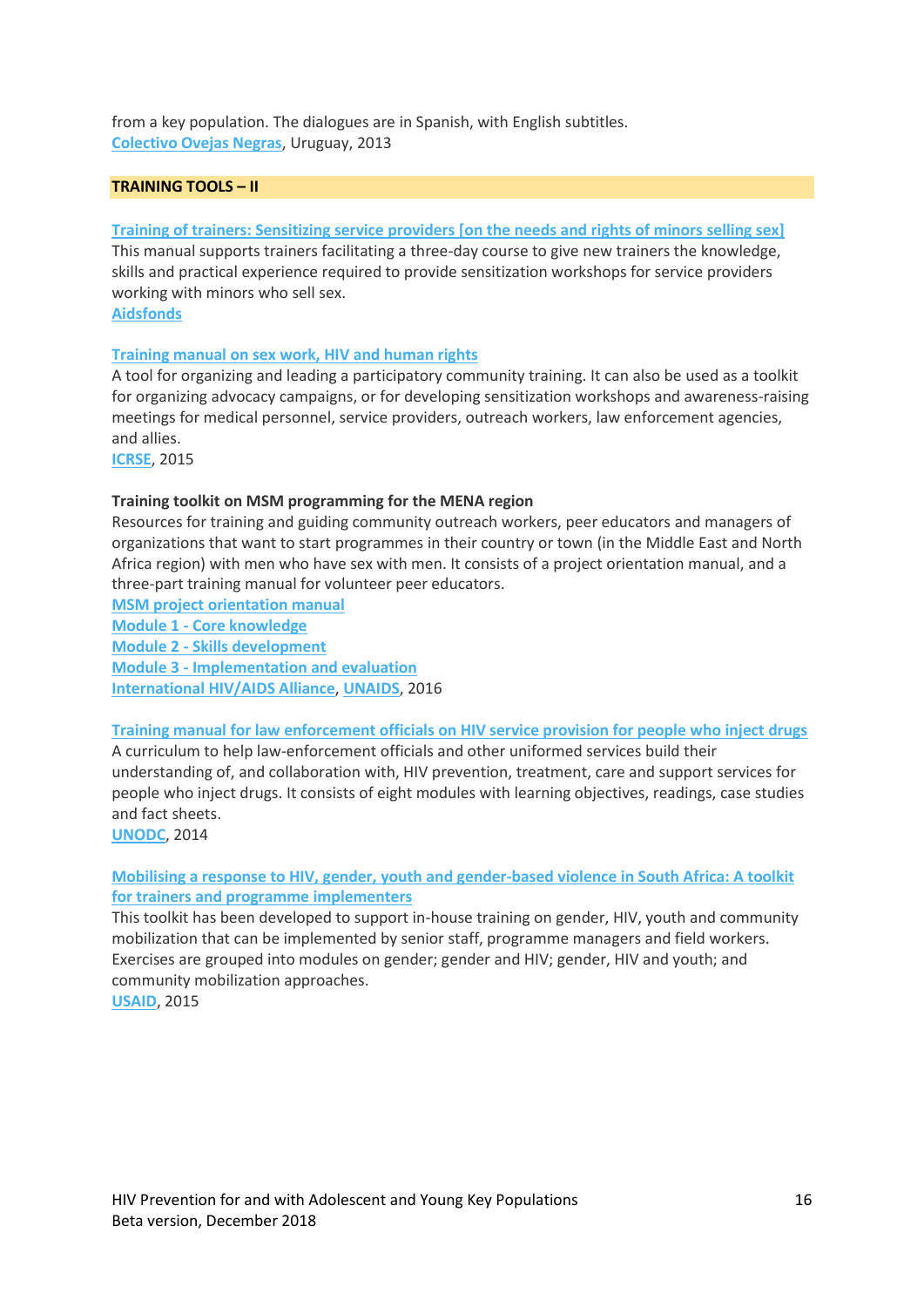**[Training module on work with public officials on human rights and combating stigma and](http://childrenandaids.org/sites/default/files/2018-11/Training%20module%20on%20work%20with%20public%20officials%20on%20human%20rights%20and%20combating%20stigma%20and%20discrimination%20against%20gay%20men%2C%20other%20MSM%20and%20trans%20people.pdf)  [discrimination against gay men, other MSM and trans people](http://childrenandaids.org/sites/default/files/2018-11/Training%20module%20on%20work%20with%20public%20officials%20on%20human%20rights%20and%20combating%20stigma%20and%20discrimination%20against%20gay%20men%2C%20other%20MSM%20and%20trans%20people.pdf)**

This is a curriculum and guide for training government officials on observing human rights and countering stigma and discrimination against gay men, other men who have sex with men and transgender people. It is intended for trainers and training groups that plan to work with healthcare workers, civil servants, and law enforcement agencies. The ECOM website also offers slide presentations for the training (in English).

**[Тренинговый модуль для обучения государственных служащих по вопросам соблюдения](http://childrenandaids.org/sites/default/files/2018-11/%D0%A2%D0%A0%D0%95%D0%9D%D0%98%D0%9D%D0%93%D0%9E%D0%92%D0%AB%D0%99%20%D0%9C%D0%9E%D0%94%D0%A3%D0%9B%D0%AC%20%D0%94%D0%9B%D0%AF%20%D0%9E%D0%91%D0%A3%D0%A7%D0%95%D0%9D%D0%98%D0%AF%20%D0%93%D0%9E%D0%A1%D0%A3%D0%94%D0%90%D0%A0%D0%A1%D0%A2%D0%92%D0%95%D0%9D%D0%9D%D0%AB%D0%A5%20%D0%A1%D0%9B%D0%A3%D0%96%D0%90%D0%A9%D0%98%D0%A5.pdf)  [прав человека и противодействию стигматизации и дискриминации по отношению к геям,](http://childrenandaids.org/sites/default/files/2018-11/%D0%A2%D0%A0%D0%95%D0%9D%D0%98%D0%9D%D0%93%D0%9E%D0%92%D0%AB%D0%99%20%D0%9C%D0%9E%D0%94%D0%A3%D0%9B%D0%AC%20%D0%94%D0%9B%D0%AF%20%D0%9E%D0%91%D0%A3%D0%A7%D0%95%D0%9D%D0%98%D0%AF%20%D0%93%D0%9E%D0%A1%D0%A3%D0%94%D0%90%D0%A0%D0%A1%D0%A2%D0%92%D0%95%D0%9D%D0%9D%D0%AB%D0%A5%20%D0%A1%D0%9B%D0%A3%D0%96%D0%90%D0%A9%D0%98%D0%A5.pdf)  [другим МСМ и транс\\* людям](http://childrenandaids.org/sites/default/files/2018-11/%D0%A2%D0%A0%D0%95%D0%9D%D0%98%D0%9D%D0%93%D0%9E%D0%92%D0%AB%D0%99%20%D0%9C%D0%9E%D0%94%D0%A3%D0%9B%D0%AC%20%D0%94%D0%9B%D0%AF%20%D0%9E%D0%91%D0%A3%D0%A7%D0%95%D0%9D%D0%98%D0%AF%20%D0%93%D0%9E%D0%A1%D0%A3%D0%94%D0%90%D0%A0%D0%A1%D0%A2%D0%92%D0%95%D0%9D%D0%9D%D0%AB%D0%A5%20%D0%A1%D0%9B%D0%A3%D0%96%D0%90%D0%A9%D0%98%D0%A5.pdf) [ECOM](https://ecom.ngo/en/training_module_stigma-and-discrimination/)**, 2018

HIV Prevention for and with Adolescent and Young Key Populations 17 Beta version, December 2018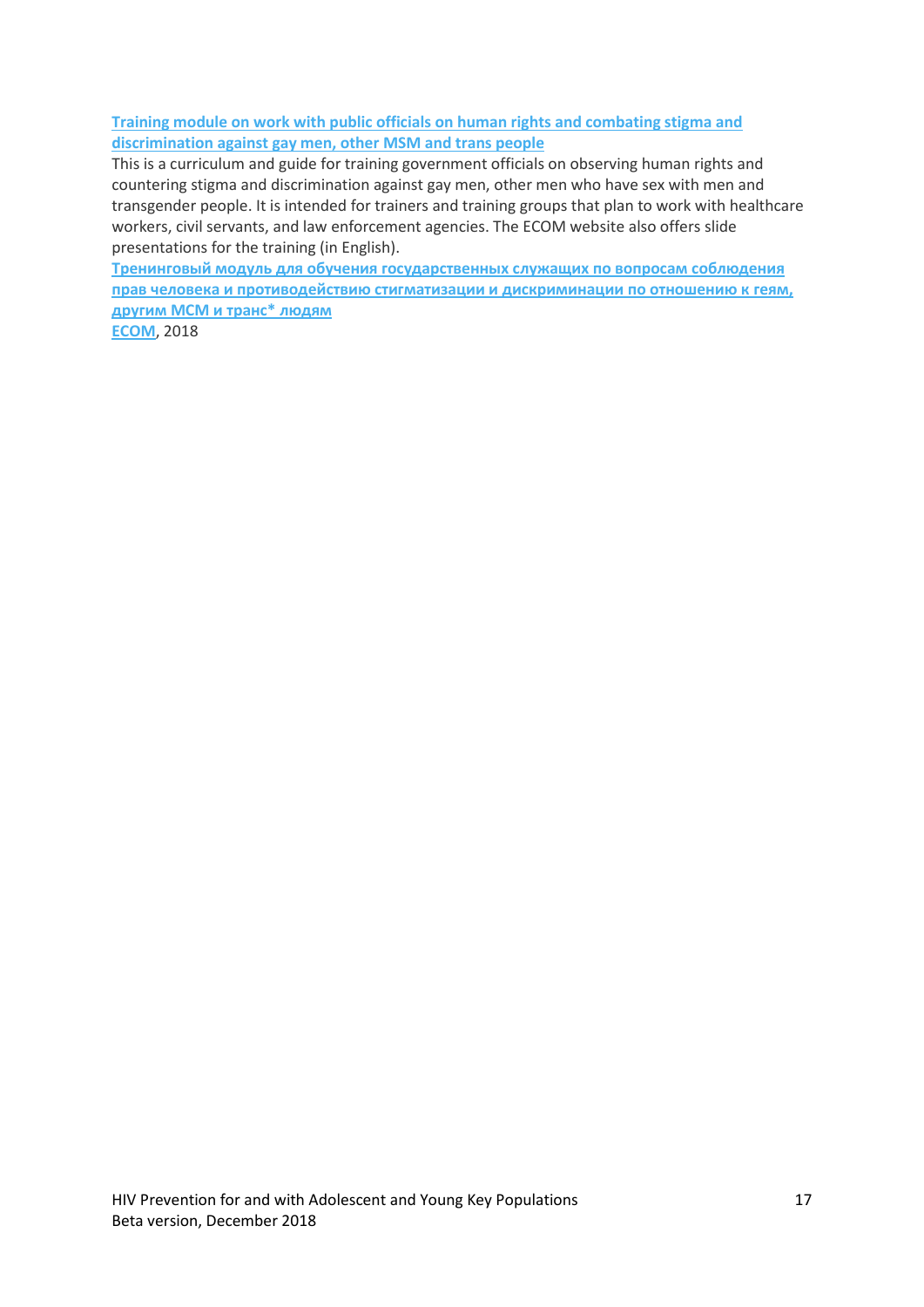# **RESOURCE**

<span id="page-17-0"></span>

Expanding HIV prevention programmes requires sufficient funds, skilled people and strong organizations that can implement well. It is equally important that young people are empowered to participate and have a say in decisions on programme planning and budgeting.

### **UNDERSTANDING ALLOCATIONS AND EXPENDITURES**

### **[System of health accounts \(SHA\) 2011](http://childrenandaids.org/sites/default/files/2018-11/A%20system%20of%20health%20accounts%20%28SHA%29%202011%20edition.pdf)**

A statistical reference manual giving a comprehensive description of the financial flows in health care. It provides a set of classifications of health care functions, providers of health care goods and services and financing schemes. The SHA 2011 tracks all health spending in a given country and generates consistent and comprehensive data on health spending. It can also be used as a monitoring and evaluation tool. The WHO web page includes links to the SHA 2011 manual, and to guideline documents for its implementation.

**[OECD](http://www.oecd.org/)**, **[EUROSTAT](https://ec.europa.eu/eurostat)**, **[WHO](http://http/www.who.int/health-accounts/methodology/en/)**, 2011

# **[UNICEF's engagements in influencing domestic public finance for children \(PF4C\): A global](http://childrenandaids.org/sites/default/files/2018-11/UNICEF%27s%20engagements%20in%20influencing%20domestic%20public%20finance%20for%20children%20%28PF4C%29%20-%20A%20global%20programme%20framework.pdf)  [programme framework](http://childrenandaids.org/sites/default/files/2018-11/UNICEF%27s%20engagements%20in%20influencing%20domestic%20public%20finance%20for%20children%20%28PF4C%29%20-%20A%20global%20programme%20framework.pdf)**

This document sets out the rationale and action areas for UNICEF's activities to foster the best possible use of public budgets to improve child outcomes. **[UNICEF](http://www.unicef.org/)**, 2017

#### **[Child-focused public expenditure measurement: A compendium of country initiatives](http://childrenandaids.org/sites/default/files/2018-11/Child-focused%20public%20expenditure%20measurement%20-%20A%20compendium%20of%20country%20initiatives.pdf)**

This publication presents 13 initiatives from around the world that involve the measurement of child-focused public expenditure, to inform the development of a global framework to measure and report on public financial inputs.

**[UNICEF](http://www.unicef.org/)**, 2016

### **[Medición del gasto en SIDA \(Megas\) en la Argentina:](http://childrenandaids.org/sites/default/files/2018-11/Medici%C3%B3n%20del%20gasto%20en%20SIDA%20%28Megas%29%20en%20la%20Argentina%20-%20Fuentes%20p%C3%BAblicas%20e%20internacionales%202006%20-%202009.pdf) Fuentes públicas e internacionales 2006-2009**

**(Measuring expenditures on AIDS in Argentina: Public and international sources 2006-2009)** Results from a study of expenditures on AIDS within the Argentine health system. It describes the criteria used for estimating, categorizing and assigning the amounts for specific initiatives related to HIV prevention and care, details the principal limitations of the methodology (MEGAS), and highlights possible activities to take forward the previous studies. **[UNICEF](http://www.unicef.org/)**, **[UNAIDS](http://unaids.org/)**, 2016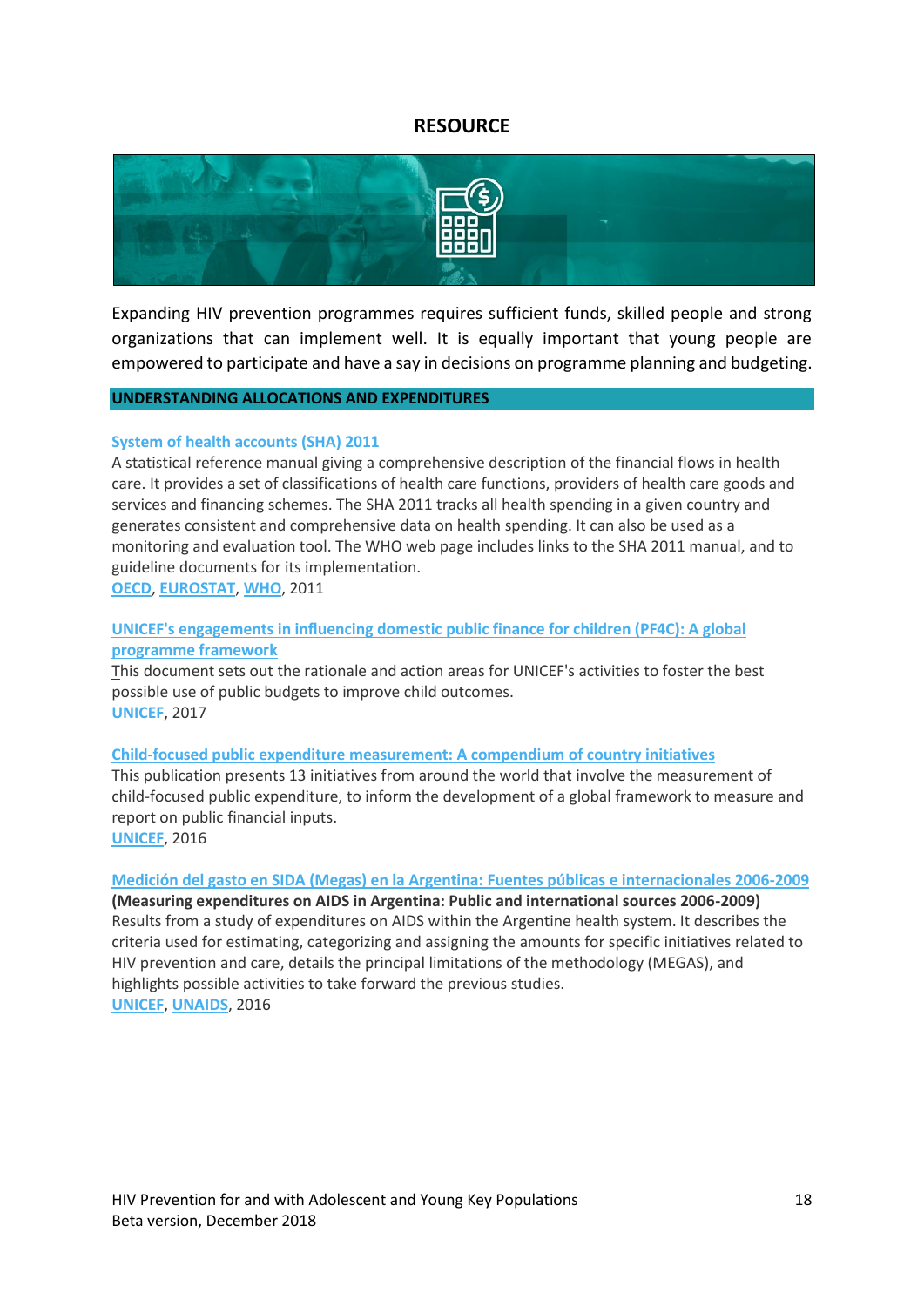# **INSTITUTIONAL CAPACITY**

#### **Organizational capacity assessment tool (OCAT)**

The OCAT can be used to develop baseline and periodic capacity assessments of an organization, helping users to measure how an organization's capacity changes over time. It consists of an Excel tool and a user guide (the tool is also available in French). Although these were developed for use in Southern Africa, they are relevant to other contexts.

**[OCAT](http://childrenandaids.org/sites/default/files/2018-11/Organizational%20capacity%20assessment%20tool%20-%20English_0.xls) [OCAT user guide](http://childrenandaids.org/sites/default/files/2018-11/OCAT-User-Guide-English_0.pdf) [OCAT \(FRENCH\)](http://childrenandaids.org/sites/default/files/2018-11/Organizational%20capacity%20assessment%20tool%20-%20French.xlsm) [Management Sciences for Health](http://www.msh.org/)**, 2013

### **[Institutional strengthening: Building strong management practices](https://www.k4health.org/toolkits/leadershipmgmt/institutional-strengthening-building-strong-management-practices)**

The guide presents principles, minimum standards and best practices for efficient, effective and sustainable organizations. The 10 chapters are standalone modules covering the key functional areas of most organizations. The chapters can be downloaded individually from the website. **[K4Health](http://www.k4health.org/)**

#### **[Tools for planning and developing human resources for](http://childrenandaids.org/sites/default/files/2018-11/Tools%20for%20planning%20and%20developing%20human%20resources%20for%20HIV-AIDS%20and%20other%20health%20services.pdf) HIV/AIDS and other health services**

A collection of tools and guidelines for policymakers, programme managers and human-resources planners for planning and developing human resources for HIV/AIDS programmes. **[Management Sciences for Health](http://childrenandaids.org/msh.org)**, 2006

### **Straight to the point: Budgeting tools**

Two tools explain a) what a budget is and why it's important, and how to make and monitor a budget, and b) assessing basic accounting practices.

**[Budgeting basics](http://childrenandaids.org/sites/default/files/2018-11/Straight%20to%20the%20Point%20-%20Budgeting%20basics.pdf) [Assessing basic accounting practices](http://childrenandaids.org/sites/default/files/2018-11/Straight%20to%20the%20Point%20-%20Assessing%20basic%20accounting%20practices.pdf) [Bases de la budgetisation](http://childrenandaids.org/sites/default/files/2018-11/Straight%20to%20the%20Point%20-%20Bases%20de%20la%20budgetisation.pdf) [Evaluer les pratiques fondamentales en matiere de comptabilite](http://childrenandaids.org/sites/default/files/2018-11/Straight%20to%20the%20Point%20-%20Evaluer%20les%20pratiques%20fondamentales%20en%20matiere%20de%20comptabilite.pdf) [Orcamento basico](http://childrenandaids.org/sites/default/files/2018-11/Straight%20to%20the%20Point%20-%20Orcamento%20basico.pdf) [Avaliacao de praticas basicas de contabilidade](http://childrenandaids.org/sites/default/files/2018-11/Straight%20to%20the%20Point%20-%20Avaliacao%20de%20praticas%20basicas%20de%20contabilidade.pdf) [Pathfinder International](https://www.pathfinder.org/publication-series/straight-to-the-point-capacity-building-tools/)**, 2013

# **Straight to the point: Tools for workplanning, assessing management and governance, and partner capacity-building**

These three tools describe and explain the basics of a) Workplanning, b) Practical management assessment, and c) Practical governance assessment, with worksheets and checklists. French and Portuguese translations are available on Pathfinder International's website.

```
Workplanning
Practical management assessment
Practical governance assessment
Pathfinder International, 2014
```
**[Resource mobilization toolkit for girls, young women and trans youth](http://childrenandaids.org/sites/default/files/2018-11/Resource%20mobilization%20toolkit%20for%20girls%2C%20young%20women%20and%20trans%20youth.pdf)**

Discusses the concepts behind resource mobilization, and offers templates and tips for young women, girls and trans youth to map networks and grant prospects and to use their own stories in mobilizing resource.

**[FRIDA/The Young Feminist](http://youngfeministfund.org/) Fund**, 2017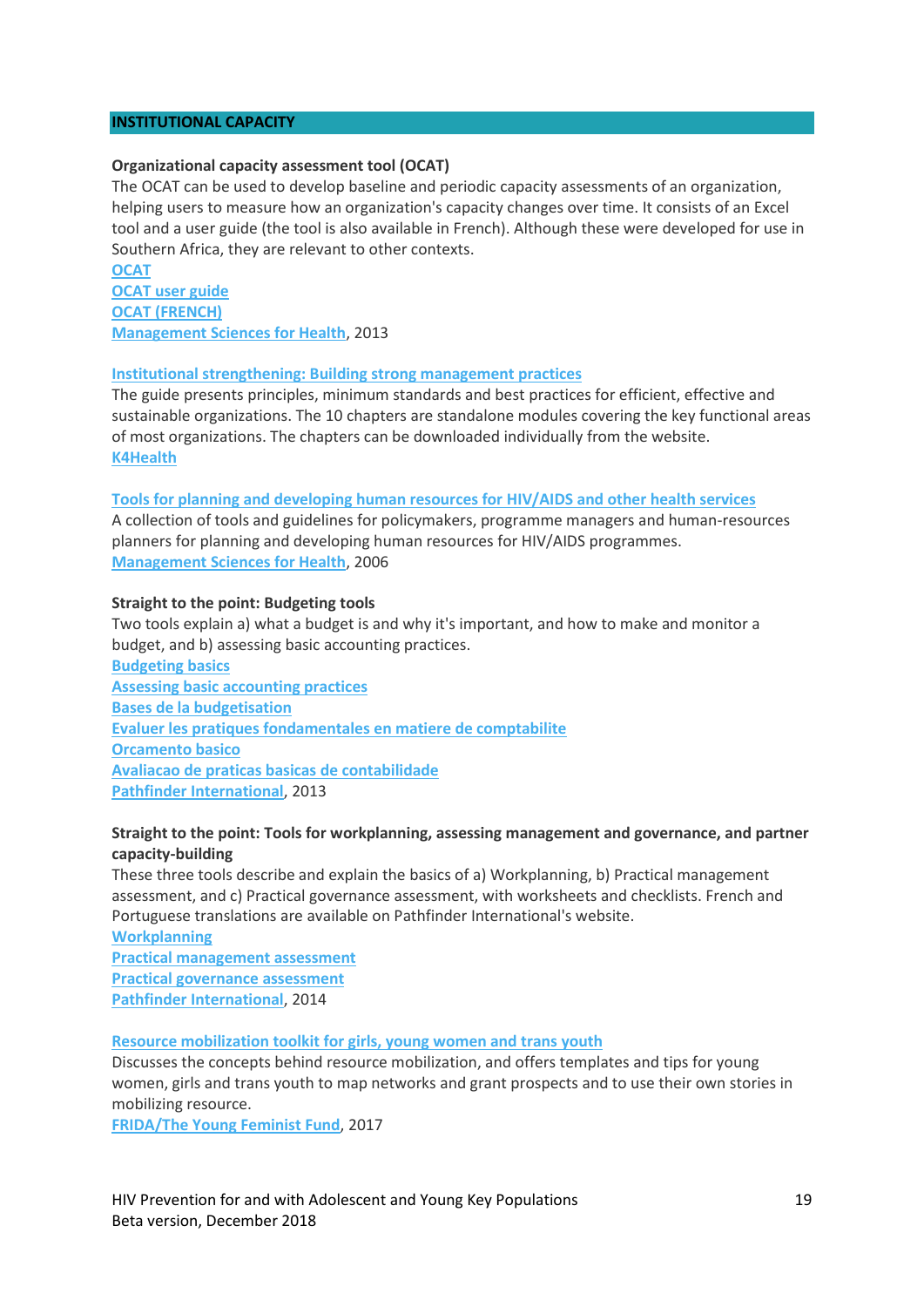### **CREATING PLATFORMS FOR ENGAGEMENT**

### **[Child participation in local governance: A UNICEF guidance note](http://childrenandaids.org/sites/default/files/2018-11/Child%20participation%20in%20local%20governance%20-%20A%20UNICEF%20guidance%20note.pdf)**

Explores the key considerations for UNICEF country office staff when supporting child participation in local governance, with a focus on participation in local government structures and processes. **[UNICEF](http://unicef.org/)**, 2018

**[Child participation in local governance: UNICEF country office case studies](http://childrenandaids.org/sites/default/files/2018-11/Child%20participation%20in%20local%20governance%20-%20UNICEF%20country%20office%20case%20studies.pdf)** Case studies from Nepal, Belize, Turkey and Ethiopia. **[UNICEF](http://unicef.org/)**, 2015

**[Government enhancement course for health center governance leaders and staff](http://childrenandaids.org/sites/default/files/2018-11/Government%20enhancement%20course%20for%20health%20center%20governance%20leaders%20and%20staff.pdf)** A training handbook for governance orientation and education for leaders and officials who govern health centres. **[Management Sciences for Health](http://www.msh.org/)**, 2014

### **[U-Report: Ending adolescent AIDS through mobile-based counselling and polling](http://childrenandaids.org/sites/default/files/2018-11/U-Report%20-%20Ending%20adolescent%20AIDS%20through%20mobile-based%20counselling%20and%20polling.pdf)**

This brief describes the results and lessons learned from implementing U-Report in Zambia. U-Report is a mobile-enabled youth engagement platform which provides real-time counselling and conducts polls on HIV among adolescents and young people, in order to increase knowledge about sexual and reproductive health and use of HIV prevention services. More information is available from the **[U-Report](http://www.ureport.ug/)** website.

**[mHealth Compendium](https://www.mhealthknowledge.org/resources/mhealth-compendium-database)**, 2016

#### **EMPOWERING AND ENGAGING YOUNG PEOPLE**

#### **[TeenGen](http://youth-lead.org/teengen/)**

TeenGen is a training course offered by Youth LEAD for adolescent members of key populations (aged 13-17) in Asia and the Pacific. It aims to build their knowledge and skills of adolescent key populations on HIV, leadership, and human rights.

**[Youth LEAD](http://youth-lead.org/)**

# **[Ending the AIDS epidemic for adolescents, with adolescents: A practical guide to meaningfully](http://childrenandaids.org/sites/default/files/2018-11/Ending%20the%20AIDS%20epidemic%20for%20adolescents%2C%20with%C2%A0adolescents%20-%20A%20practical%20guide%20to%20meaningfully%20engage%20adolescents%20in%20the%20AIDS%20response.pdf)  [engage adolescents in the AIDS response](http://childrenandaids.org/sites/default/files/2018-11/Ending%20the%20AIDS%20epidemic%20for%20adolescents%2C%20with%C2%A0adolescents%20-%20A%20practical%20guide%20to%20meaningfully%20engage%20adolescents%20in%20the%20AIDS%20response.pdf)**

Guidance for programme designers, implementers, policy and decision-makers. It discusses the principles of meaningful collaboration, recommendations for engaging with adolescents, and offers case studies of meaningful youth participation.

**[Youth Voices Count](http://www.youthvoicescount.org/)**, **[UNAIDS](http://unaids.org/)**, 2016

### **Aiming High: 10 Strategies for Meaningful Youth Engagement**

Examples of 10 strategies, drawn from different countries, are given in various areas of meaningful youth engagement for sexual and reproductive health and rights and HIV integration. These can be adapted and applied to any level of decision-making and programming. A scorecard is also provided. A video on the strategies is available on the Alliance website.

**[Aiming high: 10 strategies for meaningful youth engagement](http://childrenandaids.org/sites/default/files/2018-11/Aiming%20high%20-%2010%20strategies%20for%20meaningful%20youth%20engagement.pdf) Aiming high: [Accountability scorecard](http://childrenandaids.org/sites/default/files/2018-11/Aiming%20high%20-%20Accountability%20scorecard.pdf) Viser plus haut: [10 strategies pour une participation significative des jeunes](http://childrenandaids.org/sites/default/files/2018-11/Viser%20plus%20haut%20-%2010%20strategies%20pour%20une%20participation%20significative%20des%20jeunes.pdf) Viser plus haut: [tableau d'evaluation de la responsibilisation](http://childrenandaids.org/sites/default/files/2018-11/Viser%20plus%20haut%20-%20tableau%20d%27evaluation%20de%20la%20responsibilisation.pdf) [International HIV/AIDS Alliance](http://www.aidsalliance.org/resources/744-aiming-high-10-strategies-for-meaningful-youth-engagement)**, 2016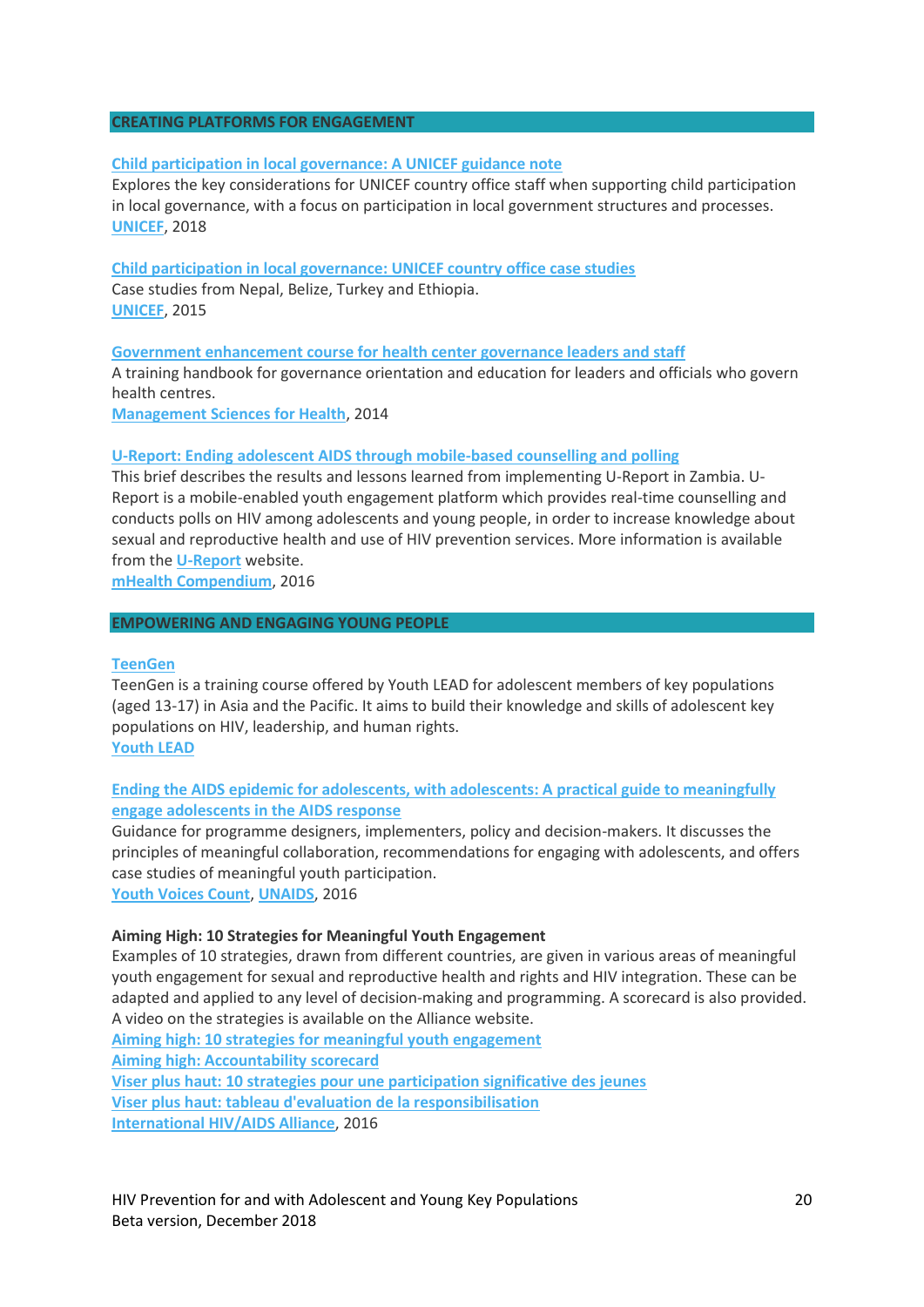# **[Adolescent clients' charter](http://childrenandaids.org/sites/default/files/2018-11/Adolescent%20clients%27%20charter.pdf)**

A one-page flier listing the rights and responsibilities of adolescents with regard to health services. **[Peer To Peer Uganda](http://www.peertopeeruganda.org/)**, 2015

# **Working [with young women who sell sex: Facilitators' activity pack](http://childrenandaids.org/sites/default/files/2018-11/Working%20with%20young%20women%20who%20sell%20sex%20-%20Facilitators%27%20activity%20pack.pdf)**

Offers activities and resources for young women who sell sex on prevention of HIV, living positively with HIV, building life skills, strengthening self-confidence and social networks, and learning to see and access relevant health and social services.

**Centre for Sexual Health, HIV and AIDS Research (CeSHHAR)**, Zimbabwe, 2016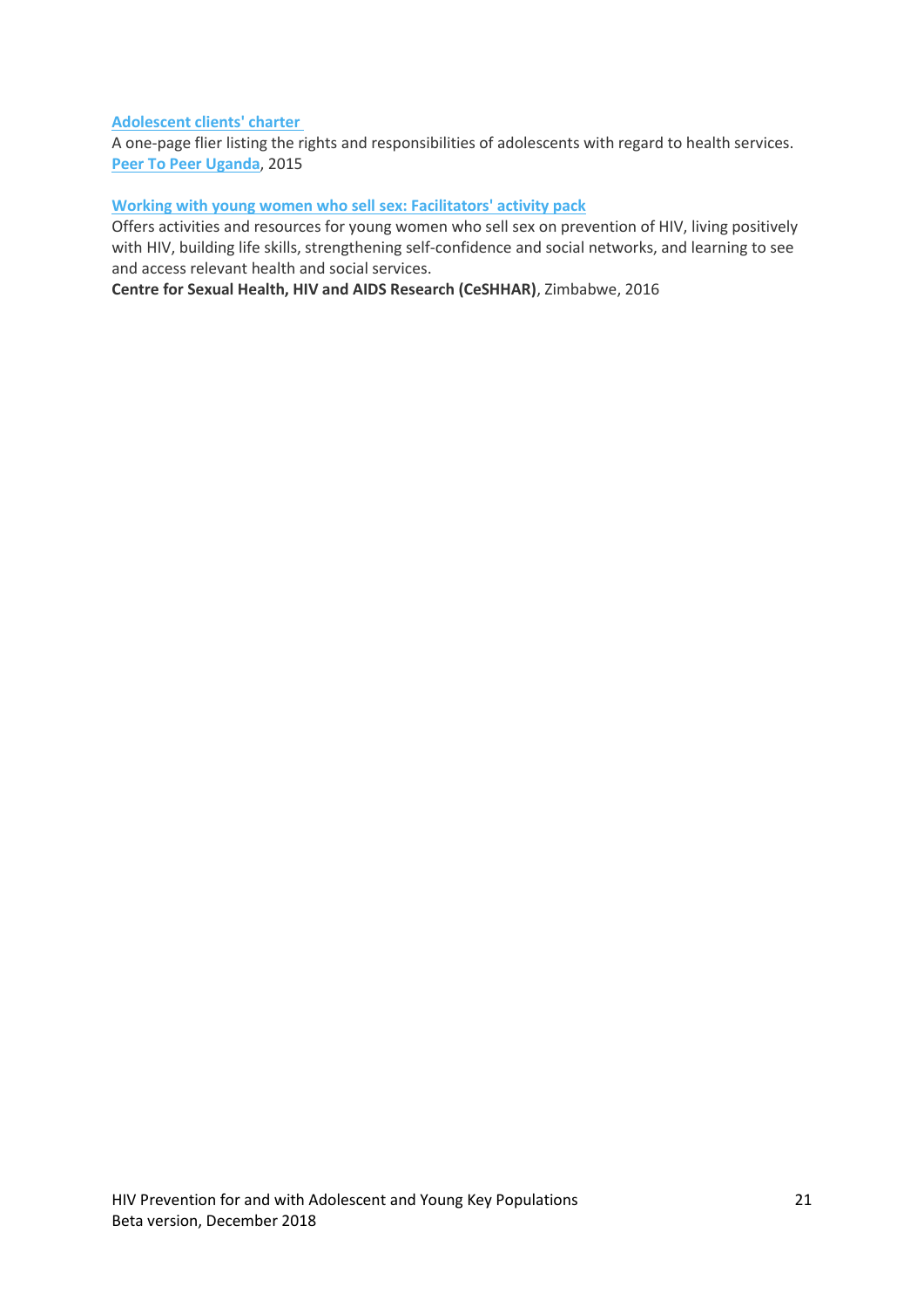# **MONITOR**

<span id="page-21-0"></span>

Are programmes achieving their goals, and do they truly serve the people they're meant to reach? As implementers monitor progress and check quality, they must also engage adolescents and young people from key populations to hold programmes accountable.

### **OVERSEEING PROGRAMMES**

# **[Are you on the right track? Six steps to measure the effect of your programme activities](http://childrenandaids.org/sites/default/files/2018-11/Are%20you%20on%20the%20right%20track%20-%20Six%20steps%20to%20measure%20the%20effect%20of%20your%20programme%20activities.pdf)**

A hands-on instruction manual for developing an outcome monitoring and evaluating plan that fits your organization's specific situation. The workbook demonstrates the six steps you need to measure the achievements of your organization's activities related to sexual and reproductive health and rights and HIV prevention.

**[Etes-vous sur la bonne voie? Six etapes pour mesurer les effets de vos activites de programme](http://childrenandaids.org/sites/default/files/2018-11/Etes-vous%20sur%20la%20bonne%20voie%20-%20Six%20etapes%20pour%20mesurer%20les%20effets%20de%20vos%20activites%20de%20programme.pdf) [Rutgers International](https://www.rutgers.international/)**, **[Aidsfonds](http://www.aidsfonds.org/)**

### **[Monitoring guide and toolkit for key population HIV prevention, care, and treatment programs](http://childrenandaids.org/sites/default/files/2018-11/Monitoring%20guide%20and%20toolkit%20for%20key%20population%20HIV%20prevention.pdf)**

This guide offers practical, ready-to-use advice and tools to collect and analyse data for monitoring peer outreach, clinical services, and support programs for key populations. It contains examples of tools and forms from around the world that may support efforts in monitoring programs and services, and describes issues that should be considered when using these tools. **[FHI 360 LINKAGES](https://www.fhi360.org/projects/linkages-across-continuum-hiv-services-key-populations-affected-hiv-linkages)**, 2016

# **[Measures to capture the quality of HIV services for men who have sex with men and for](http://childrenandaids.org/sites/default/files/2018-11/Quality%20of%20services%20measures%20for%20MSMTG%20Measure-2018.pdf)  [transgender people](http://childrenandaids.org/sites/default/files/2018-11/Quality%20of%20services%20measures%20for%20MSMTG%20Measure-2018.pdf)**

This short report discusses existing measures of quality for HIV programmes for men who have sex with men and transgender people, at the level of the provider, the organization and the health system. It highlights gaps, and suggests future directions for improving quality indicators. **[Measure](https://www.measureevaluation.org/)  [Evaluation](https://www.measureevaluation.org/)**, 2018

### **[Building capacity in information management for HIV and AIDS programs: A compendium of tools](http://childrenandaids.org/sites/default/files/2018-11/Building%20capacity%20in%20information%20management%20for%20HIV%20and%20AIDS%20programs%20-%20A%20compendium%20of%20tools.pdf)**

A guide to nearly 50 tools and other development-oriented materials that are free and readily available, such as training curricula and web-based toolkits. It is designed to build the capacity of HIV programs in information management, especially health information systems and monitoring and evaluation systems.

**[Measure Evaluation](http://www.measureevaluation.org/)**, 2017

# **[HIV cascade toolkit: A user's guide for constructing, presenting, interpreting and using HIV](http://childrenandaids.org/sites/default/files/2018-12/HIV%20cascade%20toolkit%20-%20A%20user%27s%20guide.pdf)  [cascades in Vietnam](http://childrenandaids.org/sites/default/files/2018-12/HIV%20cascade%20toolkit%20-%20A%20user%27s%20guide.pdf)**

This guide is designed to help government and civil society implementers in Vietnam construct, present, interpret and use HIV cascades for the continuum of prevention and care. The document outlines 1) recommended indicators for the standardized construction cascades, 2) simple steps to follow during the cascade generation process, 3) presentation guidelines for illustrating cascade

HIV Prevention for and with Adolescent and Young Key Populations 22 Beta version, December 2018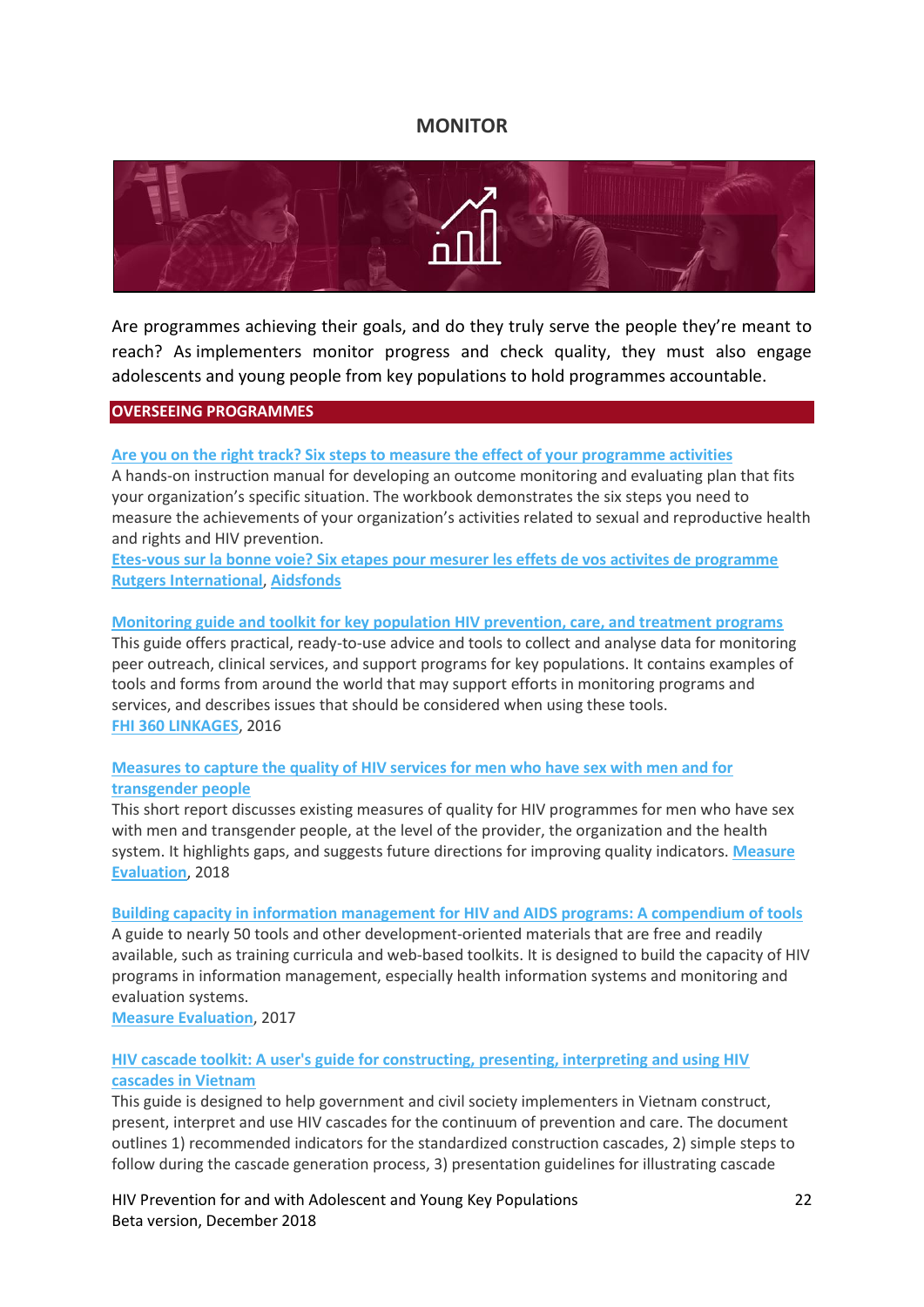performance by different variables, and 4) tips to help implementers effectively interpret and use HIV cascades.

**[FHI 360 LINKAGES](https://www.fhi360.org/projects/linkages-across-continuum-hiv-services-key-populations-affected-hiv-linkages)**, 2014

### **[Key population data collection tools in Kenya](http://childrenandaids.org/sites/default/files/2018-11/Key%20population%20data%20collection%20tools%20in%20Kenya.pdf)**

A reference guide for implementing agencies, with tools to capture standardized data on programmes for key populations in the Kenya HIV prevention programme. The tools cover outreach, clinical services and project-level data. **[NASCOP](http://www.nascop.or.ke/)**, 2014

# **MONITORING BY ADOLESCENTS AND YOUNG PEOPLE**

### **Jumping hurdles: Creating friendly health services for young people**

A tool to facilitate a structured discussion between health-care staff, clinics or other serviceproviders and young members of key populations on whether the service setting is welcoming and friendly, and how to improve it. A facilitator's guide and worksheets show how to prepare for and lead a discussion on the availability, accessibility, acceptability and quality of services.

**Jumping Hurdles - [Facilitator's Guide](http://childrenandaids.org/sites/default/files/2018-11/Jumping%20Hurdles%20%E2%80%93%20Facilitator%27s%20guide.pdf) [Jumping Hurdles -](http://childrenandaids.org/sites/default/files/2018-11/Jumping%20Hurdles%20Facilitation%20Tool.xlsx) Facilitation tool [Youth Voices Count](http://www.youthvoicescount.org/)**, 2016

# **Explore: A toolkit for involving young people as researchers in sexual and reproductive health and rights programmes**

A handbook and facilitator's guide for involving young people in monitoring and evaluation of the programmes that serve them. The introductory document includes guidelines to create conditions for successful youth participation.

**[A toolkit for involving young people as researchers in sexual and reproductive health and rights](http://childrenandaids.org/sites/default/files/2018-11/Explore%20-%20A%20toolkit%20for%20involving%20young%20people%20as%20researchers%20in%20sexual%20and%20reproductive%20health%20and%20rights%20programmes.pdf)  [programmes](http://childrenandaids.org/sites/default/files/2018-11/Explore%20-%20A%20toolkit%20for%20involving%20young%20people%20as%20researchers%20in%20sexual%20and%20reproductive%20health%20and%20rights%20programmes.pdf)**

**[Monitoring and evaluation and research in SRHR programmes for young people -](http://childrenandaids.org/sites/default/files/2018-11/EXPLORE%20-%20Monitoring%20and%20evaluation%20and%20research%20in%20SRHR%20programmes%20for%20young%20people%20-%20Training%20manual.pdf) Training manual [Monitoring and evaluation and research in SRHR programmes for young people -](http://childrenandaids.org/sites/default/files/2018-11/EXPLORE%20-%20Monitoring%20and%20evaluation%20and%20research%20in%20SRHR%20programmes%20for%20young%20people%20-%20Handbook.pdf) Handbook [Rutgers International](https://www.rutgers.international/)**, **[IPPF](http://www.ippf.org/)**, 2013

**Participatory advocacy to promote the quality of HIV testing services for young people in China** A description of a two-year, peer-led "secret client" programme that encouraged young people to

seek HIV testing and to report back on the quality of services in order to make service delivery more youth-friendly.

**[Participatory advocacy to promote the quality of HIV testing services for young people in China](http://childrenandaids.org/sites/default/files/2018-11/Participatory%20advocacy%20to%20promote%20the%20quality%20of%20HIV%20testing%20services%20for%20young%20people%20in%20China.pdf) [Participatory advocacy to promote the quality of HIV testing services for young people in China -](http://childrenandaids.org/sites/default/files/2018-11/Participatory%20advocacy%20to%20promote%20the%20quality%20of%20HIV%20testing%20services%20for%20young%20people%20in%20China%20-%20Guidelines.pdf) [Guidelines](http://childrenandaids.org/sites/default/files/2018-11/Participatory%20advocacy%20to%20promote%20the%20quality%20of%20HIV%20testing%20services%20for%20young%20people%20in%20China%20-%20Guidelines.pdf)**

**[Participatory advocacy to promote the quality of HIV testing services for young people in China -](http://childrenandaids.org/sites/default/files/2018-11/Participatory%20advocacy%20to%20promote%20the%20quality%20of%20HIV%20testing%20services%20for%20young%20people%20in%20China%20-%20Quality%20assessment%20questionnaire.pdf) [Quality assessment questionnaire](http://childrenandaids.org/sites/default/files/2018-11/Participatory%20advocacy%20to%20promote%20the%20quality%20of%20HIV%20testing%20services%20for%20young%20people%20in%20China%20-%20Quality%20assessment%20questionnaire.pdf)**

**[Chinese Association of STD/AIDS Prevention and Control](http://www.aids.org.cn/)**, 2017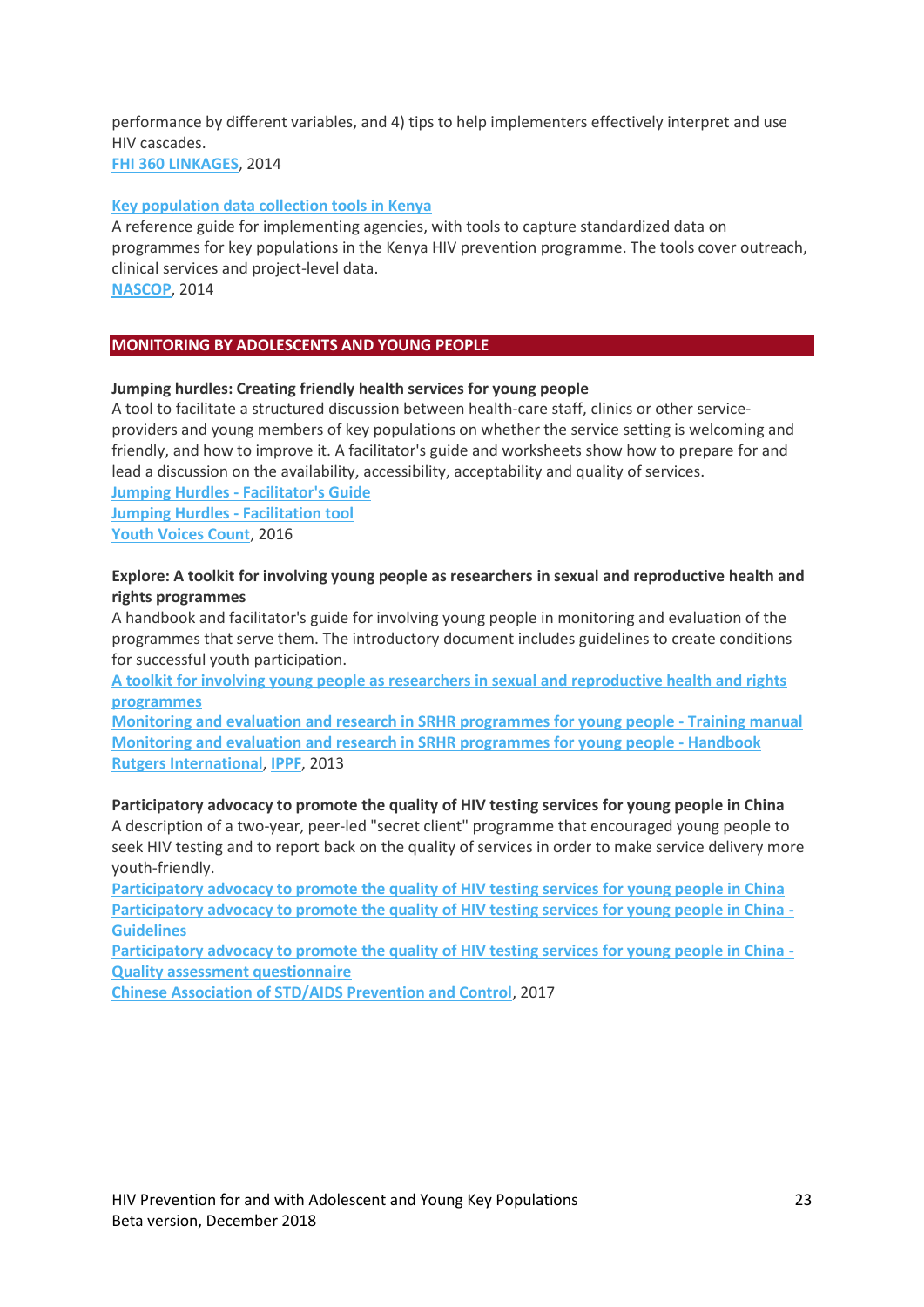# **ADVOCATE**

<span id="page-23-0"></span>

Supportive laws and policies help protect adolescent and young members of key populations. There are many tools to mobilize and support them in advocating for their rights, for positive change and to fight stigma, discrimination and violence.

### **REFORMING LAWS**

### **Risks, rights and health: Final report of the Global Commission on HIV and the Law**

Recommendations on removing punitive legislation and promoting enabling laws, policies and practices that facilitate inclusive, rights-based, evidence-informed and effective/efficient responses to HIV. The 2018 supplement highlights developments globally in the six years since the publication of the original report, taking into account the context of Agenda 2030 and the Sustainable Development Goals.

**HIV and the Law - [Risks, rights and health 2012](http://childrenandaids.org/sites/default/files/2018-11/HIV%20and%20the%20Law%20-%20Risks%2C%20rights%20and%20health%202012.pdf) HIV and the Law - [Risks, rights and health SUPPLEMENT 2018](http://childrenandaids.org/sites/default/files/2018-11/HIV%20and%20the%20Law%20-%20Risks%2C%20rights%20and%20health%20SUPPLEMENT%202018.pdf) HIV and the Law - [Risques, droit et sante](http://childrenandaids.org/sites/default/files/2018-11/HIV%20and%20the%20Law%20-%20Risques%2C%20droit%20et%20sante.pdf) HIV and the Law - [Riscos, direitos e saude](http://childrenandaids.org/sites/default/files/2018-11/HIV%20and%20the%20Law%20-%20Riscos%2C%20direitos%20e%20saude.pdf) HIV and the Law - [Риски, права и здоровье](http://childrenandaids.org/sites/default/files/2018-11/HIV%20and%20the%20Law%20-%20%D0%A0%D0%B8%D1%81%D0%BA%D0%B8%2C%20%D0%BF%D1%80%D0%B0%D0%B2%D0%B0%20%D0%B8%20%D0%B7%D0%B4%D0%BE%D1%80%D0%BE%D0%B2%D1%8C%D0%B5.pdf) HIV and the Law - [Riesgos, direchos y salud](http://childrenandaids.org/sites/default/files/2018-11/HIV%20and%20the%20Law%20-%20Riesgos%2C%20direchos%20y%20salud.pdf) [Global Commission on HIV and the Law](http://hivlawcommission.org/)**, 2018

#### **[Age Matters! Exploring age-related legislation affecting children, adolescents and youth](http://childrenandaids.org/sites/default/files/2018-11/Age%20Matters%20-%20Exploring%20age-related%20legislation%20affecting%20children%2C%20adolescents%20and%20youth.pdf)**

This working paper explores age-related legal provisions for children, adolescents and youth in 22 countries and across more than 70 domains. It discusses the foundational principles of minimum age legislation, beginning with the principle of non-discrimination, followed by the best interests of the child, the notions of protection and autonomy, and respect for the views of the child and evolving capacities.

**[UNICEF](http://www.unicef.org/)**, 2016

### **Legal mi[nimum ages and the realization of adolescents' rights: A review of the situation in Latin](http://childrenandaids.org/sites/default/files/2018-11/Legal%20minimum%20ages%20and%20the%20realization%20of%20adolescents%27%20rights%20-%20A%20review.pdf)  [America and the Caribbean](http://childrenandaids.org/sites/default/files/2018-11/Legal%20minimum%20ages%20and%20the%20realization%20of%20adolescents%27%20rights%20-%20A%20review.pdf)**

The study aims to support the capacity of UNICEF and its partners to advocate for legal minimum ages that guarantee adolescents' rights, in particular their protection against all forms of violence and their development to their full potential. The analysis concentrates on legislative provisions concerning minimum ages - including for marriage, sexual consent, and medical consent (without parental consent) - and how these play out in the broader context. **[UNICEF](http://www.unicef.org/)**, 2016

# **[Harmonizing the legal environment for adolescent sexual and reproductive health and rights: A](http://childrenandaids.org/sites/default/files/2018-11/Harmonizing%20the%20legal%20environment%20for%20adolescent%20sexual%20and%20reproductive%20health%20and%20rights%20-%20A%20review.pdf)  [review of 23 countries in East and Southern Africa](http://childrenandaids.org/sites/default/files/2018-11/Harmonizing%20the%20legal%20environment%20for%20adolescent%20sexual%20and%20reproductive%20health%20and%20rights%20-%20A%20review.pdf)**

This study reviews the laws, policies and related frameworks in 23 countries in East and Southern Africa that create impediments to, or an enabling environment for, adolescent sexual and reproductive health and reproductive rights. It presents a harmonized regional legal framework,

HIV Prevention for and with Adolescent and Young Key Populations 24 Beta version, December 2018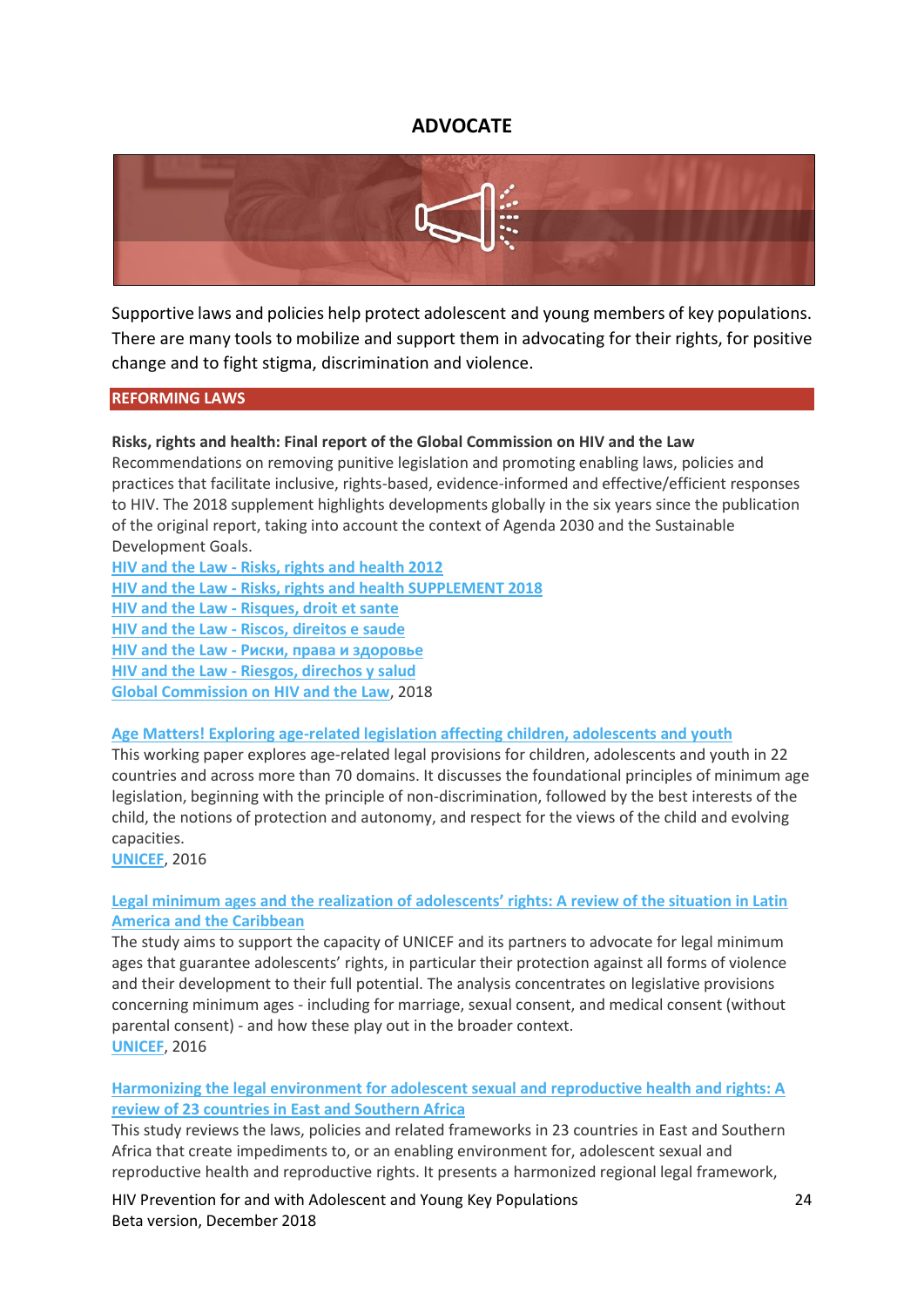translating international and regional legal provisions into useful strategies. **[UNFPA](http://www.unfpa.org/)**, 2017

### **[Sex work: The four legal models](https://www.youtube.com/watch?v=dg4l3X9rJHw)**

This video explains four legal models for sex work in a short and accessible format, as a resource for advocacy and training.

**[SWEAT](http://www.sweat.org.za/)**, 2017

### **[Comparing models of drug decriminalisation: An e-tool](http://decrim.idpc.net/)**

Models of decriminalization vary widely. This e-tool makes it possible to compare them side by side, mapping out how they work in practice, describing their legal framework, the role of the police (if any), the judicial or administrative process, the applicable sanction (if any), and examples of countries illustrating each model.

**[IDPC](https://idpc.net/)**, **[EHRN](https://www.harm-reduction.org/)**

### **[Model drug law for West Africa: A tool for policymakers](http://childrenandaids.org/sites/default/files/2018-11/Model%20drug%20law%20for%20West%20Africa.pdf)**

The Model Drug Law contains legislative provisions and commentary incorporating the obligations of the three UN drug control treaties. It also takes into account the outcomes and commitments from the 2016 UNGASS on the world problem, and the ECOWAS Drug Action Plan to Address Illicit Drug Trafficking, Organized Crime and Drug Abuse in West Africa (2016-2020), as well as existing evidence of effectiveness, the need for greater harmonisation of drug laws in the region, and the current gaps in legislation.

**[Loi type sur les drogues pour l'Afrique de l'Ouest](http://childrenandaids.org/sites/default/files/2018-11/Loi%20type%20sur%20les%20drogues%20pour%20l%27Afrique%20de%20l%27Ouest.pdf) [West African Commission on Drugs](http://www.wacommissionondrugs.org/)**, 2018

### **REFORMING POLICIES**

# **[Protocol on the provision of proxy consent for HIV testing services of children vulnerable to and at](http://childrenandaids.org/sites/default/files/2018-11/Protocol%20for%20the%20provision%20of%20proxy%20consent%20for%20HIV%20testing%20services%20-%20Philippines.pdf)  [risk of HIV](http://childrenandaids.org/sites/default/files/2018-11/Protocol%20for%20the%20provision%20of%20proxy%20consent%20for%20HIV%20testing%20services%20-%20Philippines.pdf)**

Describes the rationale, legal basis and a detailed management flowchart for authorizing some service-providers to give proxy consent for minors to receive HIV counselling and testing, in the absence of parental consent.

**[Council for the Welfare of Children](https://cwc.gov.ph/)**, 2018

### **[Training toolkit on drug policy advocacy](https://idpc.net/publications/2013/06/training-toolkit-on-drug-policy-advocacy)**

A toolkit for building the capacity of civil society organizations to engage with and influence drug policymaking processes. It covers drug policy, civil society advocacy and harm reduction, with 10 individual modules and accompanying slides that can be downloaded from the website. An adaptation of the toolkit for West Africa, in French, is also available from the IDPC website. **[IDPC](https://idpc.net/publications/2013/06/training-toolkit-on-drug-policy-advocacy)**, **[EHRN](https://www.harm-reduction.org/)**, 2013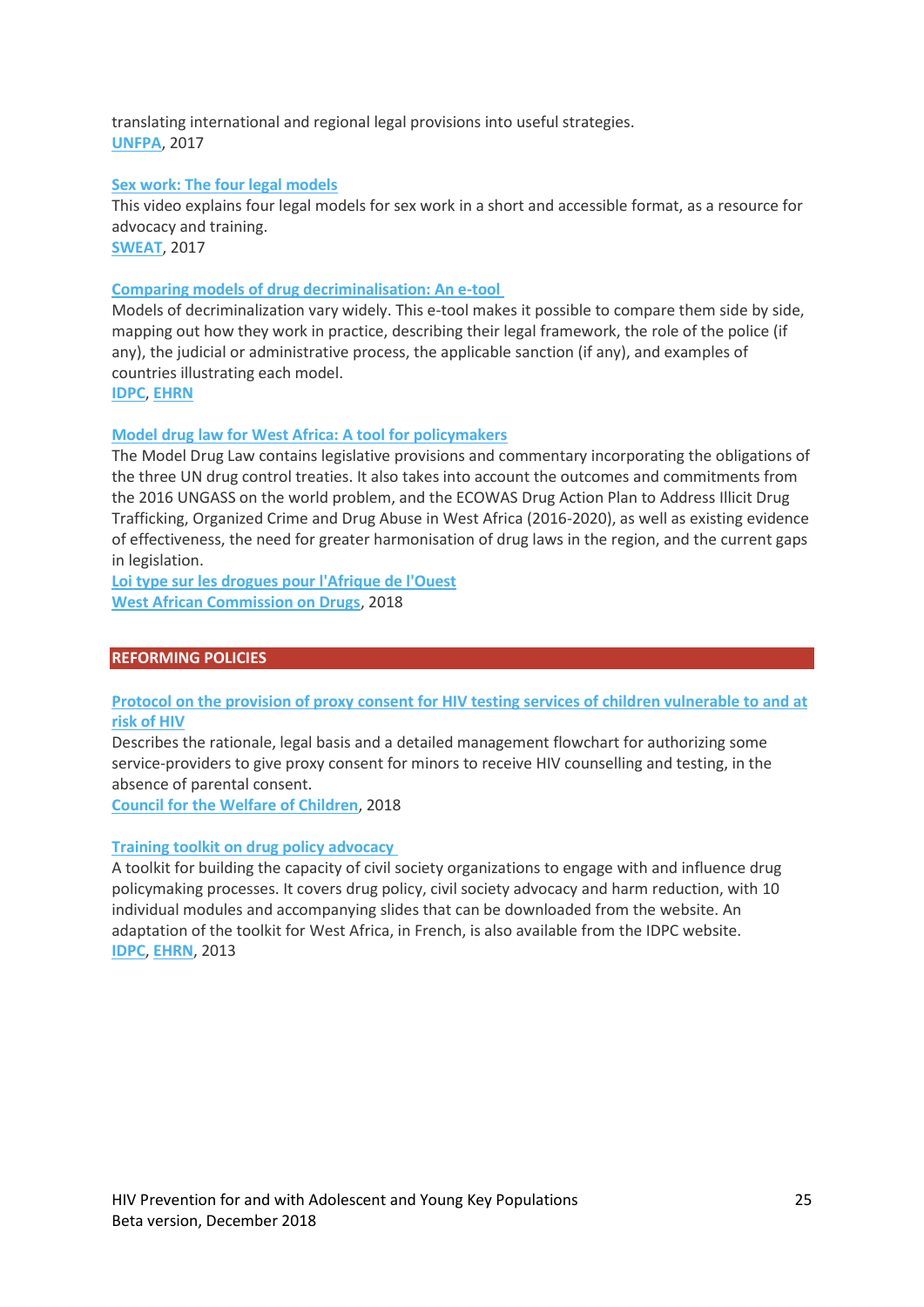### **MOBILIZING COMMUNITIES/COMMUNICATING FOR SOCIAL AND BEHAVIOUR CHANGE**

# **Straight to the point: Tools for behavior change activities and information, education and communication (IEC)**

These four concise tools explain and provide practical steps for: a) Identifying and prioritizing behaviour change needs, b) Assessing partner capacity for behaviour change activities, c) Evaluating behaviour change activities, and d) evaluating IEC materials. The tools are also available in French and Portuguese on Pathfinder International's website.

**[Identifying and prioritizing behavior change needs](http://childrenandaids.org/sites/default/files/2018-11/Straight%20to%20the%20Point%20-%20Identifying%20and%20prioritizing%20behavior%20change%20needs.pdf) [Assessing partner capacity for behavior change activities](http://childrenandaids.org/sites/default/files/2018-11/Straight%20to%20Point%20-%20Assessing%20partner%20capacity%20for%20behavior%20change%20activities.pdf) [Evaluation of behavior change activities](http://childrenandaids.org/sites/default/files/2018-11/Straight%20to%20the%20Point%20-%20Evaluation%20of%20behavior%20change%20activities.pdf) [Evaluation of IEC materials](http://childrenandaids.org/sites/default/files/2018-11/Straight%20to%20Point%20-%20Evaluation%20of%20IEC%20materials.pdf) [Pathfinder International](https://www.pathfinder.org/publication-series/straight-to-the-point-capacity-building-tools/)**, 2011

**[How to do an audience analysis \[for social and behaviour change communication\]](http://childrenandaids.org/sites/default/files/2018-11/How%20to%20do%20an%20audience%20analysis.pdf)** A brief guide to audience analysis. **[HC3](https://healthcommcapacity.org/)**, 2013

### **[Social change communication: Technical guidance for Global Fund proposals](http://childrenandaids.org/sites/default/files/2018-11/Social%20change%20communiction%20-%20Technical%20guidance%20for%20Global%20Fund%20proposals.pdf)**

This short document articulates social and behaviour change communications activities that should be included in proposals for funding to the Global Fund. **[UNAIDS](http://www.unaids.org/)**, **[WHO](http://www.who.org/)**

### **[Essential elements of SBCC programs for urban adolescents](https://sbccimplementationkits.org/urban-youth/courses/urban-adolescent-sbcc-implementation-kit/Essential%20elements%20of%20SBCC%20programs%20for%20urban%20adolescents)**

This is the second part of a web-based implementation kit for social and behaviour change (SBCC) campaigns on sexual and reproductive health with urban adolescents. It covers seven elements of SBCC campaigns, with step-by-step guides, resources, and worksheets for creating a campaign. A French version is also available from the same website. **[HC3](https://healthcommcapacity.org/)**, 2016

#### **[How to develop indicators for SBCC](http://childrenandaids.org/sites/default/files/2018-11/How%20to%20develop%20indicators%20%5Bfor%20SBCC%5D.pdf)**

A short step-by-step guide to defining and creating high-quality indicators for social and behaviour change communication.

**[HC3](https://healthcommcapacity.org/)**

### **ADVOCACY RESOURCES**

#### **"Uproot" policy briefs on young people and HIV, sexual health and participation**

A set of six policy briefs produced by young people and aimed at policymakers, with information on the main legal and policy barriers that young people face to access HIV and other sexual and reproductive health services. It explains how harmful laws and policies can affect their health and jeopardize the realization of rights, and lays out recommendations for more enabling policies. **[Age of consent and adolescent and youth sexual and reproductive health and rights](http://childrenandaids.org/sites/default/files/2018-11/Age%20of%20consent%20and%20adolescent%20and%20youth%20sexual%20and%20reproductive%20health%20and%20rights.pdf) [Legislative reform and adolescent and youth sexual and reproductive rights](http://childrenandaids.org/sites/default/files/2018-11/Legislative%20reform%20and%20adolescent%20and%20youth%20sexual%20and%20reproductive%20rights.pdf) [Spousal consent to HIV services and sexual and reproductive health services and rights](http://childrenandaids.org/sites/default/files/2018-11/Spousal%20consent%20to%20HIV%20services%20and%20sexual%20and%20reproductive%20health%20services%20and%20rights.pdf) [Comprehensive sexuality education and sexual and reproductive health](http://childrenandaids.org/sites/default/files/2018-11/Comprehensive%20sexuality%20education%20and%20sexual%20and%20reproductive%20health.pdf) [Adolescent and youth access to harm reduction services](http://childrenandaids.org/sites/default/files/2018-11/Adolescent%20and%20youth%20access%20to%20harm%20reduction%20services.pdf) [Adolescent and youth participation in decision-making processes that impact their health](http://childrenandaids.org/sites/default/files/2018-11/Adolescent%20and%20youth%20participation%20in%20decision-making%20processes%20that%20impact%20their%20health.pdf) [The PACT](https://www.theyouthpact.org/)**, **[Jamaica Youth Advocacy Network](http://www.jamaicayouthadvocacynetwork.org/)**, 2018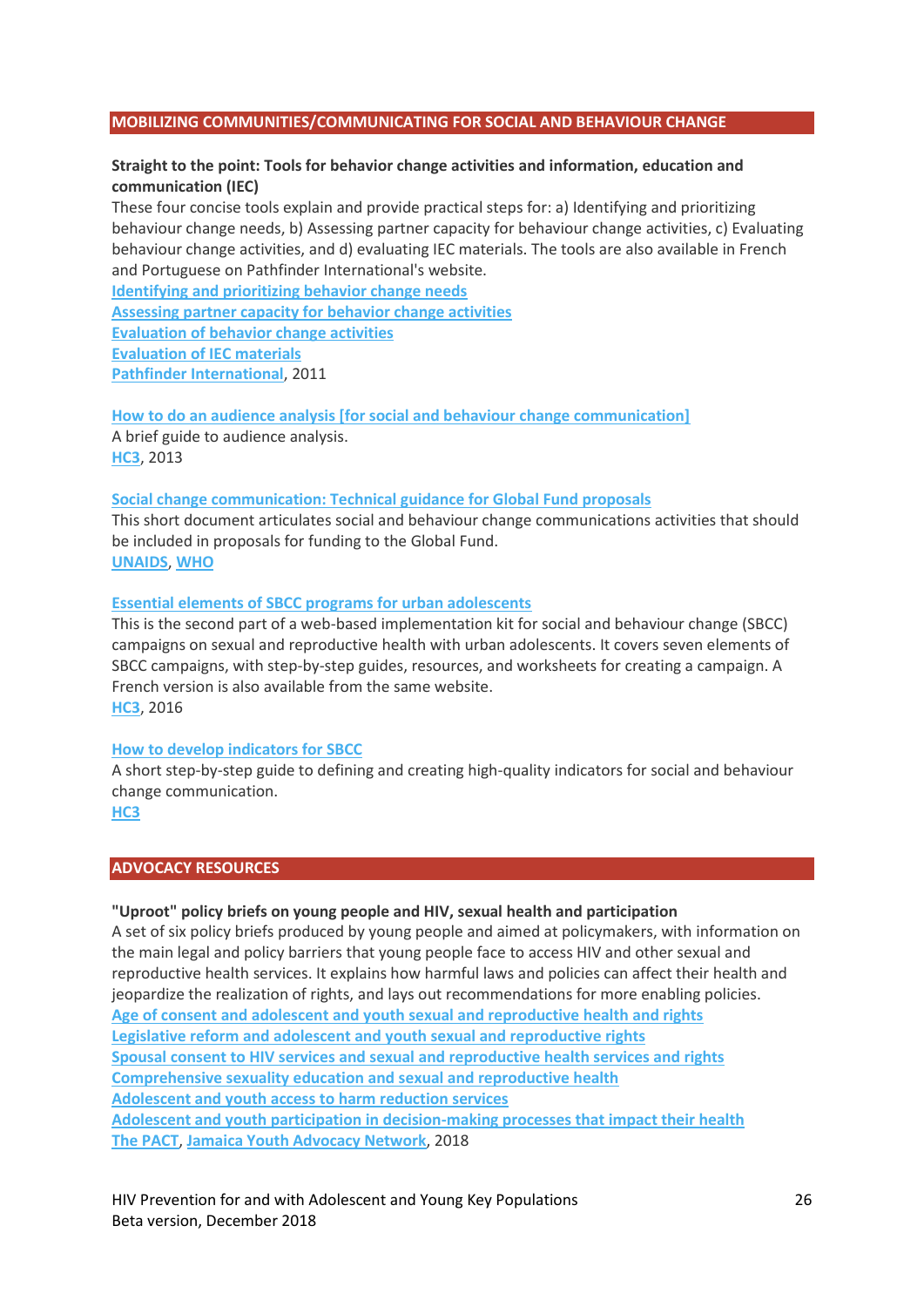# **[Respecting, protecting, and fulfilling our sexual and reproductive health and rights: A toolkit for](http://childrenandaids.org/sites/default/files/2018-11/Respecting%2C%20protecting%2C%20and%20fulfilling%20our%20sexual%20and%20reproductive%20health%20and%20rights%20-%20Toolkit.pdf)  [young leaders](http://childrenandaids.org/sites/default/files/2018-11/Respecting%2C%20protecting%2C%20and%20fulfilling%20our%20sexual%20and%20reproductive%20health%20and%20rights%20-%20Toolkit.pdf)**

This toolkit provides information and guidance for young people to become expert leaders on advocacy for sexual and reproductive health and rights. It introduces key concepts and rights, explains how to investigate the status of SRHR in one's own community and country, and how to develop an advocacy strategy for change.

**[Women Deliver](http://www.womendeliver.org/)**, 2015

### **[Understanding key terms and data related to HIV](http://childrenandaids.org/sites/default/files/2018-11/Understanding%20key%20terms%20and%20data%20related%20to%20HIV_0.pdf)**

A handbook to help young people aged 15-24 understand better the statistics around HIV issues. It is intended particularly for adolescent and young peer educators, young advocates and young people involved in HIV programming for young people from key populations. The handbook uses a comicbook format; the characters are teenagers who have conversations about understanding statistics, especially as they relate to data on HIV.

**[UNICEF](http://www.unicef.org/)**, 2016

### **[Agenda for zero discrimination in health-care settings](http://childrenandaids.org/sites/default/files/2018-11/Agenda%20for%20zero%20discrimination%20in%20health-care%20settings.pdf)**

A brief outline of the UNAIDS action plan for eliminating discrimination in health-care settings, together with six measures of a zero-discrimination environment. **[UNAIDS](http://www.unaids.org/)**, 2016

### **ADVOCACY FOR POLICY CHANGE**

#### **Straight to the Point: Advocacy tools**

These three concise tools explain and provide practical steps for setting advocacy priorities, assessing the political environment, and mapping an advocacy strategy. The tools are also available in French and Portuguese on Pathfinder International's website.

**[Setting advocacy priorities](http://childrenandaids.org/sites/default/files/2018-11/Straight%20to%20the%20Point%20-%20Setting%20advocacy%20priorities.pdf) [Assessing the political environment for advocacy](http://childrenandaids.org/sites/default/files/2018-11/Straight%20to%20the%20Point%20-%20Assessing%20the%20political%20environment%20for%20advocacy.pdf) [Mapping an advocacy strategy](http://childrenandaids.org/sites/default/files/2018-11/Straight%20to%20the%20Point%20-%20Mapping%20an%20advocacy%20strategy.pdf) [Pathfinder International](https://www.pathfinder.org/publication-series/straight-to-the-point-capacity-building-tools/)**, 2011

### **ACT! 2015 - [Advocacy strategy toolkit](http://childrenandaids.org/sites/default/files/2018-11/ACT%21%202015%20Advocacy%20strategy%20toolkit.pdf)**

A practical toolkit for young people who want to advance HIV and sexual and reproductive health and rights through national advocacy in the post-2015 agenda. It offers a series of step-by-step modules to help young advocates (and their adult allies) build an effective strategy to influence decision-makers.

**ACT! 2015 - [Boite à outils de la strategie de plaidoyer](http://childrenandaids.org/sites/default/files/2018-11/ACT%21%202015%20Boite%20%C3%A0%20outils%20de%20la%20strategie%20de%20plaidoyer.pdf)**

**ACT! 2015 - [Практическое пособие для разработки и реализации адвокативной стратегии](http://childrenandaids.org/sites/default/files/2018-11/ACT%21%202015%20%D0%9F%D1%80%D0%B0%D0%BA%D1%82%D0%B8%D1%87%D0%B5%D1%81%D0%BA%D0%BE%D0%B5%20%D0%BF%D0%BE%D1%81%D0%BE%D0%B1%D0%B8%D0%B5%20%D0%B4%D0%BB%D1%8F%20%D1%80%D0%B0%D0%B7%D1%80%D0%B0%D0%B1%D0%BE%D1%82%D0%BA%D0%B8%20%D0%B8%20%D1%80%D0%B5%D0%B0%D0%BB%D0%B8%D0%B7%D0%B0%D1%86%D0%B8%D0%B8%20%D0%B0%D0%B4%D0%B2%D0%BE%D0%BA%D0%B0%D1%82%D0%B8%D0%B2%D0%BD%D0%BE%D0%B9%20%D1%81%D1%82%D1%80%D0%B0%D1%82%D0%B5%D0%B3%D0%B8%D0%B8.pdf) [The PACT](https://www.theyouthpact.org/)**, 2014

### **[Youth advocates, act! A handbook on how to campaign for better sexuality education using the](http://childrenandaids.org/sites/default/files/2018-11/Youth%20advocates%2C%20act%21%20-%20A%20handbook.pdf)  [International Technical Guidance on Sexuality Education](http://childrenandaids.org/sites/default/files/2018-11/Youth%20advocates%2C%20act%21%20-%20A%20handbook.pdf)**

Guidance on how young advocates can use the 2018 International Technical Guidance on Sexuality Education to do effective advocacy in their own communities. The toolkit includes template letters to government representatives or schools, as well as conversation starters and a quiz on sexuality education topics.

HIV Prevention for and with Adolescent and Young Key Populations 27 Beta version, December 2018 **[Youth advocates, act! A handbook \(ARABIC\)](http://childrenandaids.org/sites/default/files/2018-11/Youth%20advocates%2C%20act%21%20-%20A%20handbook%20ARABIC.pdf) [Jeunes defenseurs, agissez! Manuel](http://childrenandaids.org/sites/default/files/2018-11/Jeunes%20defenseurs%2C%20agissez%21%20-%20Manuel.pdf) [Promotores juveniles, actuen! Un manual](http://childrenandaids.org/sites/default/files/2018-11/Promotores%20juveniles%2C%20actuen%21%20-%20Un%20manual.pdf) [IPPF](https://www.ippf.org/)**, 2018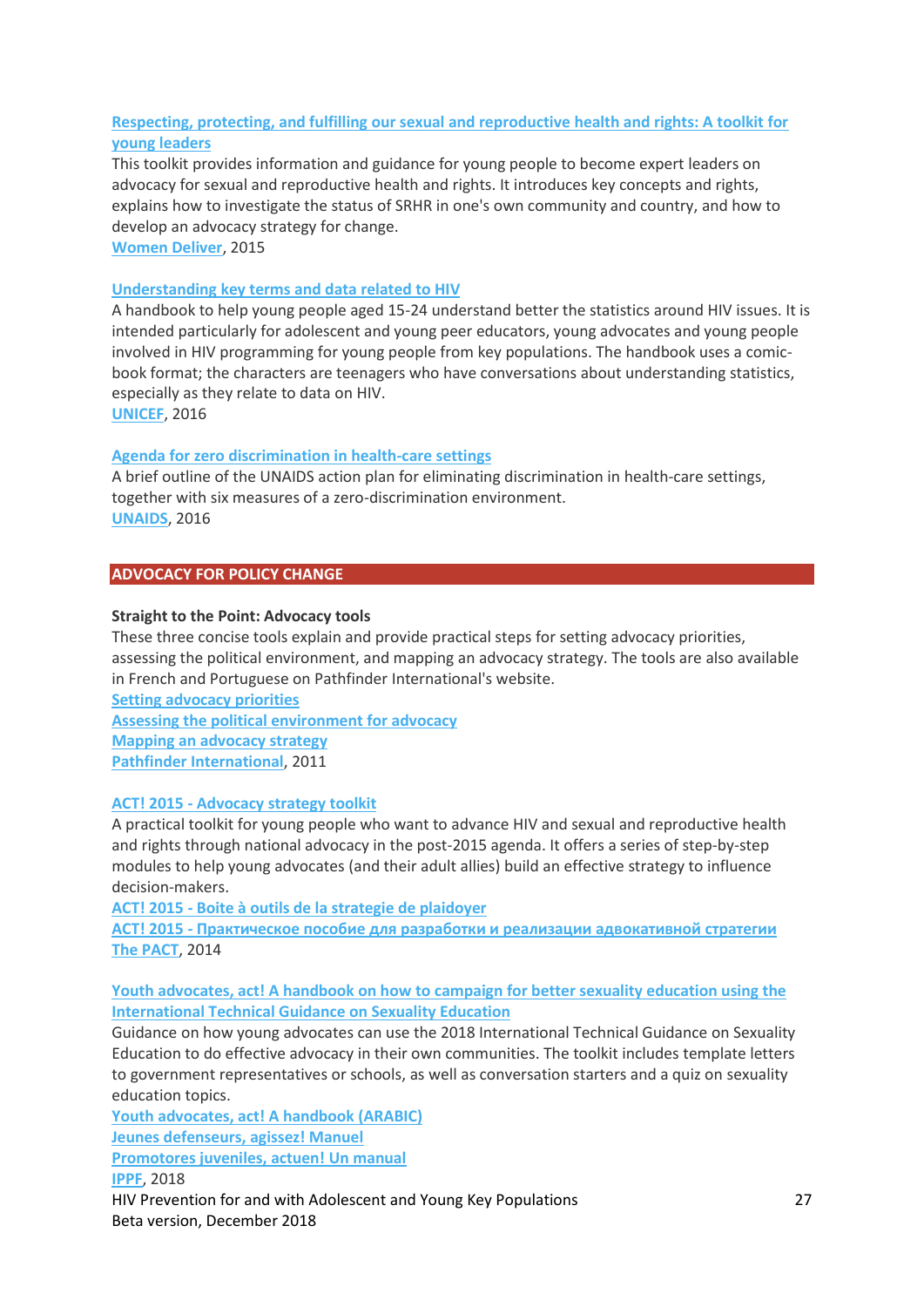# **[A policy advocacy guide on sexual reproductive health and rights \(SRHR\) for young key](http://childrenandaids.org/sites/default/files/2018-11/A%20policy%20advocacy%20guide%20on%20sexual%20and%20reproductive%20health%20and%20rights%20for%20young%20key%20populations.pdf)  [populations \(YKPs\)](http://childrenandaids.org/sites/default/files/2018-11/A%20policy%20advocacy%20guide%20on%20sexual%20and%20reproductive%20health%20and%20rights%20for%20young%20key%20populations.pdf)**

A step-by-step guide to planning and implementing an advocacy campaign for policy changes regarding the sexual and reproductive health and rights of young people from key populations. The guide explains concepts, details the activities that are involved in advocacy, and lists additional resources.

**[AMSHeR](https://www.amsher.org/)**, 2018

**["Hands off our clients!" An activism and advocacy guide for challenging the "Swedish Model" of](http://childrenandaids.org/sites/default/files/2018-11/Hands%20Off%20Our%20Clients%21%20An%20activism%20and%20advocacy%20guide%20for%20challenging%20the%20Swedish%20Model%20of%20criminalising%20the%20clients%20of%20sex%20workers%20in%20Europe.pdf)  [criminalising the clients of sex workers in Europe](http://childrenandaids.org/sites/default/files/2018-11/Hands%20Off%20Our%20Clients%21%20An%20activism%20and%20advocacy%20guide%20for%20challenging%20the%20Swedish%20Model%20of%20criminalising%20the%20clients%20of%20sex%20workers%20in%20Europe.pdf)**

This toolkit contains information, ideas and resources to help sex-worker rights collectives, organizations and activists carry out advocacy and activism to influence or challenge policy or legislation on the "Swedish model" of criminalizing the clients of sex workers. Ten worksheets are included, as well as templates for activities.

**[ICRSE](http://www.sexworkeurope.org/)**, 2016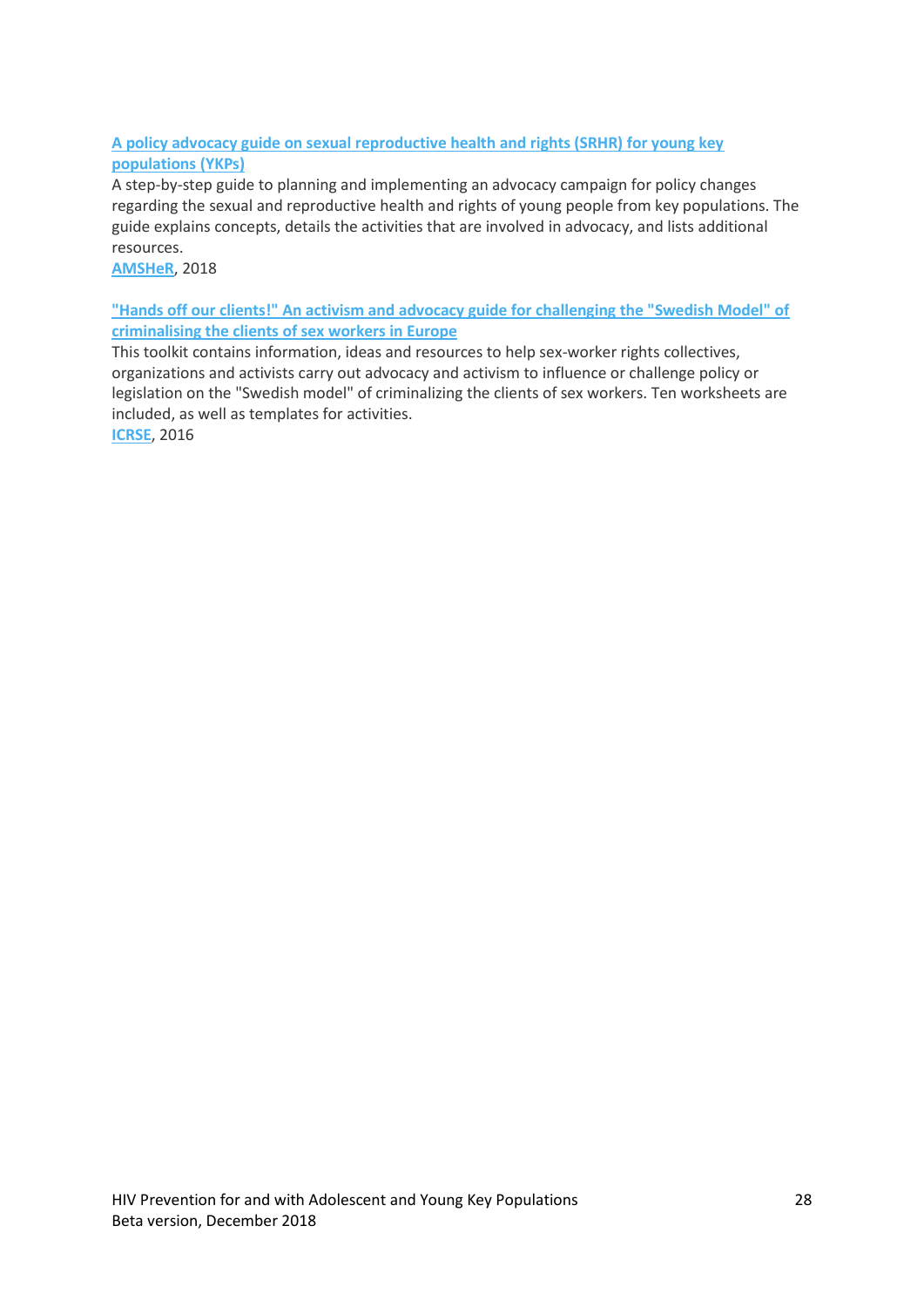# **COLLABORATE**

<span id="page-28-0"></span>

Partnerships are key to expanding HIV prevention programmes. Government, UN organizations, donors, businesses, and civil society organizations - including youth networks - can work together to reach more young people more efficiently with HIV prevention services.

# **SOCIAL CONTRACTING**

**[A global consultation on social contracting: Working toward sustainable responses to HIV, TB, and](http://childrenandaids.org/sites/default/files/2018-11/A%20global%20consultation%20on%20social%20contracting.pdf)  [malaria through government financing of programmes implemented by civil society](http://childrenandaids.org/sites/default/files/2018-11/A%20global%20consultation%20on%20social%20contracting.pdf)** This report discusses existing models of social contracting in nine countries, and the challenges, lessons learned and next steps to promote government uptake of social contracting. **[Open Society Foundations](https://www.opensocietyfoundations.org/)**, **[Global Fund](https://www.theglobalfund.org/en/)**, **[UNDP](http://www.undp.org/)**, 2017

# **[Agreement between NGO/CBO and the State AIDS Control Society \(SACS\) for implementation of](http://childrenandaids.org/sites/default/files/2018-11/Agreement%20between%20NGO-CBO%20and%20the%20State%20AIDS%20Control%20Society%20for%20implementation%20of%20targeted%20interventions.pdf)  [targeted interventions](http://childrenandaids.org/sites/default/files/2018-11/Agreement%20between%20NGO-CBO%20and%20the%20State%20AIDS%20Control%20Society%20for%20implementation%20of%20targeted%20interventions.pdf)**

Template for a social contracting agreement between a government entity and a civil society organization, to implement a government-funded programme. **[National AIDS Control Organisation](http://www.naco.gov.in/)**, India, 2016

### **COLLABORATION AMONG SECTORS**

### **[Multisectoral coordination: Resource guide](http://childrenandaids.org/sites/default/files/2018-11/Multisectoral%20coordination%20-%20Resource%20guide.pdf)**

Defines multisectoral coordination and describes the key capabilities required for it, both for individuals and organizations.

**[USAID](http://www.usaid.gov/)**, 2014

# **[Multisectoral and intersectoral action for improved health and well-being for all: Mapping of the](http://childrenandaids.org/sites/default/files/2018-11/Multisectoral%20and%20intersectoral%20action%20for%20improved%20health%20and%20well-being%20for%20all%20-%20Mapping%20of%20the%20WHO%20European%20Region.pdf)  [WHO European Region](http://childrenandaids.org/sites/default/files/2018-11/Multisectoral%20and%20intersectoral%20action%20for%20improved%20health%20and%20well-being%20for%20all%20-%20Mapping%20of%20the%20WHO%20European%20Region.pdf)**

Based on case examples from 36 countries, this report discusses how multisectoral collaboration is triggered, the range of policy areas covered by collaboration, and the issues raised and lessons learned from implementation.

**[WHO](http://www.who.int/)**, 2018

# **[Mainstreaming & partnerships: A multi-sectoral approach to strengthen HIV/AIDS response in](http://childrenandaids.org/sites/default/files/2018-11/Mainstreaming%20and%20Partnerships.pdf)  [India](http://childrenandaids.org/sites/default/files/2018-11/Mainstreaming%20and%20Partnerships.pdf)**

This report describes the strategy of the Government of India to form partnerships among 26 government ministries, civil society and the private sector to reduce HIV risk, improve access to prevention and care services and social protection, and to reduce stigma. **[National AIDS Control Organisation](http://www.naco.gov.in/)**, India, 2013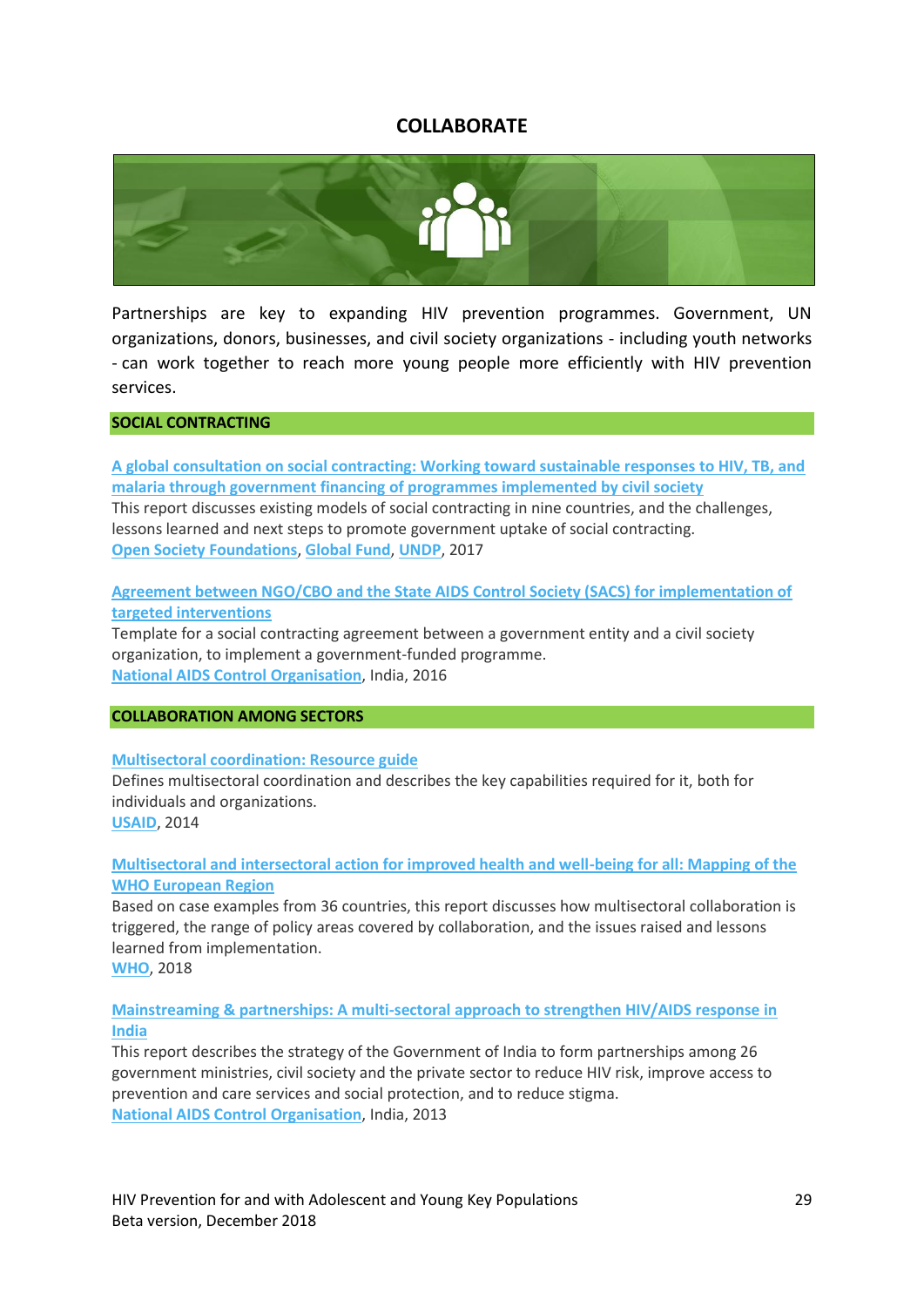# **Memorandums of Understanding on mainstreaming of HIV**

These three MoUs outline how the respective ministries of the Government of India will mainstream HIV prevention into their policies and programmes. **[Ministry of Housing and Urban Poverty Alleviation](http://childrenandaids.org/sites/default/files/2018-11/MoU%20Ministry%20of%20Housing%20and%20Urban%20Poverty%20Alleviation.pdf) [Ministry of Labour and Employment](http://childrenandaids.org/sites/default/files/2018-11/MoU%20Ministry%20of%20Labour%20and%20Employment.pdf) [Department of Empowerment of Persons with Disabilities](http://childrenandaids.org/sites/default/files/2018-11/MoU%20Department%20of%20Empowerment%20of%20Persons%20with%20%20Disabilities.pdf) [National AIDS Control Organisation](http://www.naco.gov.in/)**, India, 2013-2017

# **[National case management system for the welfare and protection of children in Zimbabwe](http://childrenandaids.org/sites/default/files/2018-11/National%20Case%20Management%20System%20for%20the%20Welfare%20and%20Protection%20of%20Children%20in%20Zimbabwe.pdf)**

A framework for a system to streamline and coordinate children's access to services for social welfare, social protection, justice and health. It provides standard operating procedures and associated forms, details on case conferencing, and a list of the roles and responsibilities of various ministries.

**[Ministry of Public Services, Labour and Social Welfare](http://www.mpslsw.gov.zw/)**, Zimbabwe, 2017

# **[Joint memorandum circular on minimum initial service packet for sexual and reproductive health](http://childrenandaids.org/sites/default/files/2018-11/Joint%20memorandum%20circular%20on%20minimum%20initial%20service%20package%20for%20sexual%20and%20reproductive%20health%20in%20emergencies%20and%20disasters.pdf)  [in emergencies and disasters](http://childrenandaids.org/sites/default/files/2018-11/Joint%20memorandum%20circular%20on%20minimum%20initial%20service%20package%20for%20sexual%20and%20reproductive%20health%20in%20emergencies%20and%20disasters.pdf)**

Guidelines issued by four government departments on their roles in integrating sexual and reproductive health services into disaster risk reduction and management protocols. **Government of the Philippines**, 2017

### **[Stepping Up, Stepping Out: Best practices on economic empowerment for sex workers](http://childrenandaids.org/sites/default/files/2018-11/Stepping%20Up%2C%20Stepping%20Out%20-%20Best%20practises%20on%20economic%20empowerment%20for%20sex%20workers.pdf)**

A selection of economic empowerment initiatives developed around the world as part of the Stepping Up, Stepping Out project, implemented by Aidsfonds with sex worker organizations, and backed up by sex-worker led research. It includes results, practical tips and lessons learned. **[Aidsfonds](http://www.aidsfonds.org/)**, 2016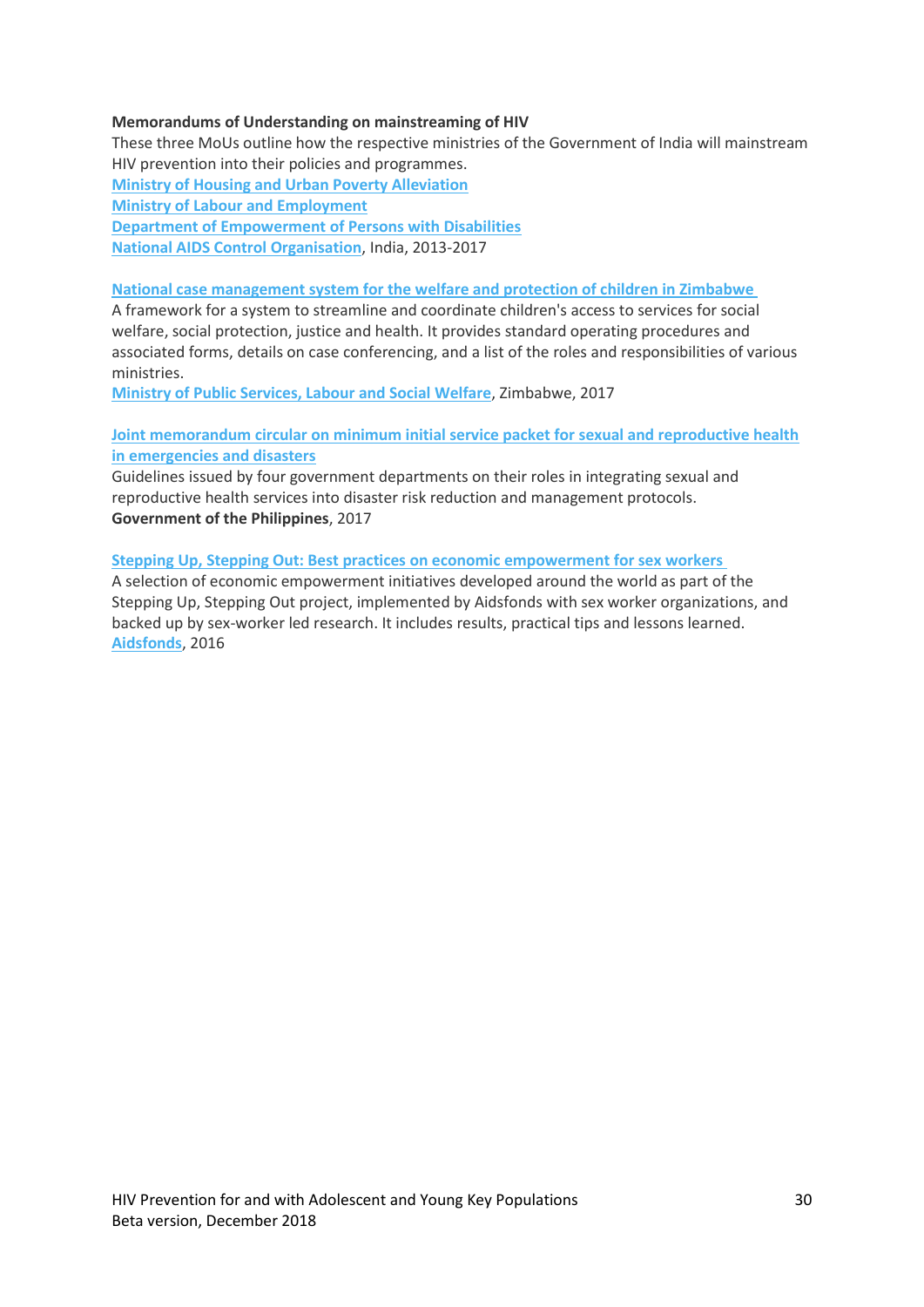# **INNOVATE**

<span id="page-30-0"></span>

Programmes around the world are generating exciting new ideas and approaches for HIV prevention. New products, novel ways of designing and delivering programmes, digital tools and other innovations are changing the way we implement programmes for adolescents and young people.

### **INNOVATION ECOSYSTEM**

### **[Development impact & you: Practical tools to trigger & support social innovation](http://childrenandaids.org/sites/default/files/2018-11/Development%20impact%20%26%20you%20-%20Practical%20tools%20to%20trigger%20%26%20support%20social%20innovation.pdf)**

This is a toolkit on how to invent, adopt or adapt ideas that can deliver better results. It features 30 practical social innovation tools that are quick to use and simple to apply. The original toolkit was designed for people working in development, but the tools are relevant for any project or group. Nesta's website offers an introductory video, and translations of the toolkit into Arabic, Chinese, French, Russian and Spanish.

**[NESTA](https://www.nesta.org.uk/toolkit/diy-toolkit/)**

#### **DESIGN THINKING**

#### **[The field guide to human-centered design](http://childrenandaids.org/sites/default/files/2018-11/The%20field%20guide%20to%20human-centered%20design.pdf)**

This guide describes the ways in which human-centered design can impact the social sector, and provides dozens of simple exercises that can be used by groups to clarify goals and design and implement programmes, keeping the values and needs of people at the centre of what they do. **[IDEO](https://www.ideo.com/post/design-kit)**, 2015

#### **GUIDANCE, BRIEFS AND BLUEPRINTS**

#### **[HIV self testing knowledge base](https://aidsfree.usaid.gov/resources/hts-kb/hiv-self-testing/all)**

A selection of tools and guidance documents to help with the introduction or implementation of HIV self-testing, including tools, curricula and country experiences. **[USAID](http://www.usaid.gov/)**

**[HIV self-testing strategies: Issues and priorities for the implementation of HIV self-testing among](http://childrenandaids.org/sites/default/files/2018-11/HIV%20self-testing%20strategies%20-%20Issues%20and%20priorities%20for%20the%20implementation%20of%20HIV%20self-testing%20among%20men%20who%20have%20sex%20with%20men.pdf)  [men who have sex with men](http://childrenandaids.org/sites/default/files/2018-11/HIV%20self-testing%20strategies%20-%20Issues%20and%20priorities%20for%20the%20implementation%20of%20HIV%20self-testing%20among%20men%20who%20have%20sex%20with%20men.pdf)**

Reviews the findings of research into the acceptability of HIV self-testing among men who have sex with men in various countries.

**[Ministry of Health](http://www.health.go.ke/)**, Kenya, 2018

**[Meet us on the phone: Mobile phone programs for adolescent sexual and reproductive health in](http://childrenandaids.org/sites/default/files/2018-11/Meet%20us%20on%20the%20phone%20-%20Mobile%20phone%20programs%20for%20adolescent%20sexual%20and%20reproductive%20health%20in%20low-to-middle%20income%20countries.pdf)  [low-to-middle income countries](http://childrenandaids.org/sites/default/files/2018-11/Meet%20us%20on%20the%20phone%20-%20Mobile%20phone%20programs%20for%20adolescent%20sexual%20and%20reproductive%20health%20in%20low-to-middle%20income%20countries.pdf)**

A global landscape analysis on how programmes are using mHealth interventions to improve adolescent sexual and reproductive health in low- to middle-income countries. **[Reproductive Health](https://reproductive-health-journal.biomedcentral.com/)**, 2017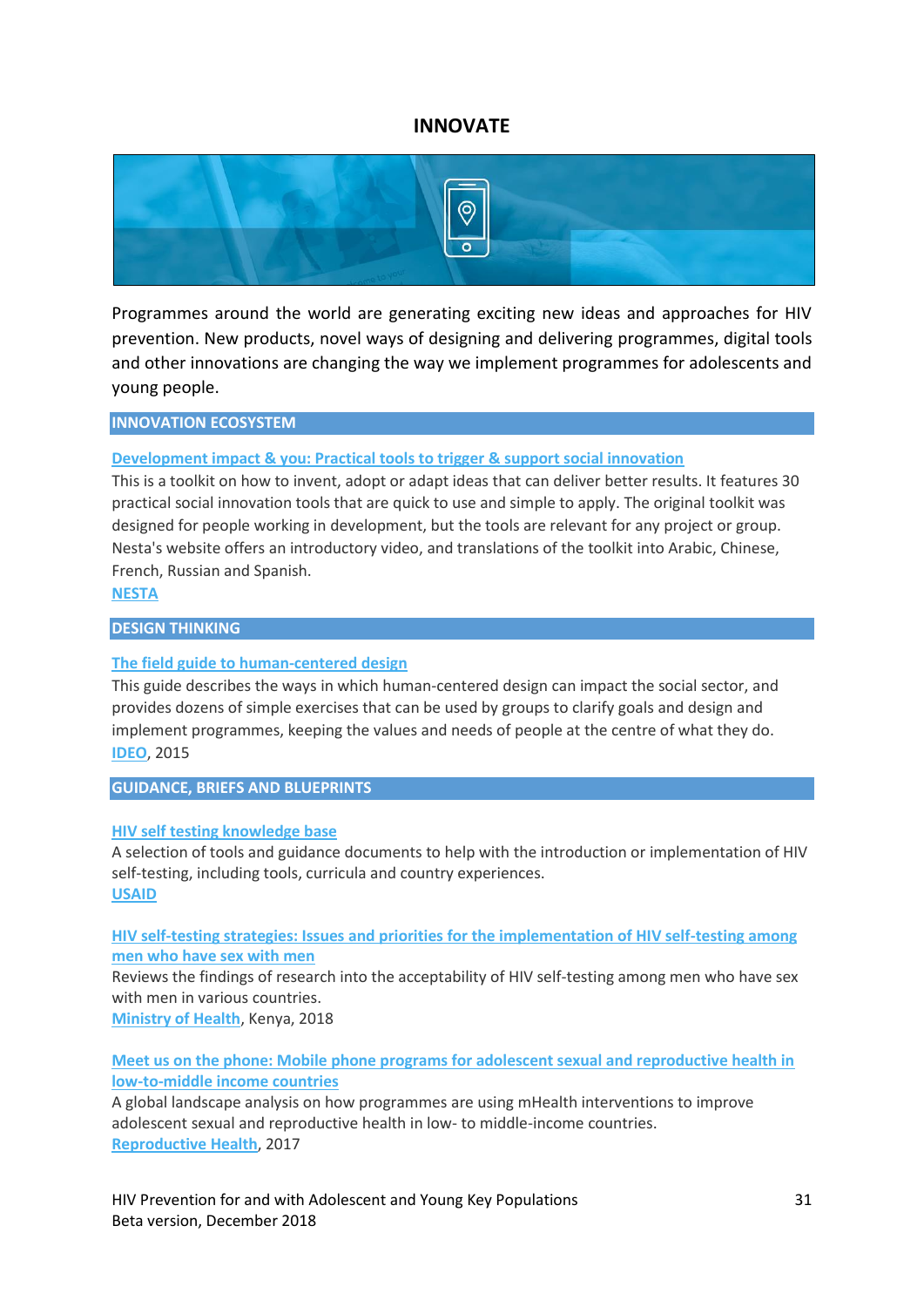### **[Connecting the dots: Blueprint for a technology-based regional community engagement strategy](http://childrenandaids.org/sites/default/files/2018-11/Connecting%20the%20dots%20-%20Blueprint%20for%20a%20technology-based%20regional%20community%20engagement%20strategy.pdf)**

Connecting The Dots is a blueprint for regional community engagement using Web 2.0 technologies. It is designed to support the well-being of young people from sexual and gender minorities by increasing shared knowledge, promoting and improving safe spaces, and strengthening community engagement. The guide presents principles for a multisectoral approach, and describes how to implement it.

**[B-Change Foundation](http://www.b-change.org/)**, 2013

# **[Effective use of digital platforms for HIV prevention among men who have sex with men in the](http://childrenandaids.org/sites/default/files/2018-11/Effective%20use%20of%20digital%20platforms%20for%20HIV%20prevention%20among%20men%20who%20have%20sex%20with%20men%20in%20the%20European%20Union%20%26%20European%20Economic%20Area%20-%20Introductory%20guide.pdf)  [European Union/European Economic Area](http://childrenandaids.org/sites/default/files/2018-11/Effective%20use%20of%20digital%20platforms%20for%20HIV%20prevention%20among%20men%20who%20have%20sex%20with%20men%20in%20the%20European%20Union%20%26%20European%20Economic%20Area%20-%20Introductory%20guide.pdf)**

An introduction and series of six guides (downloadable from the website) to using various digital platforms for STI and HIV prevention among men who have sex with men in Europe. The guides help users understand what digital platforms are available and how to use them for effective HIV prevention; the costs associated with a successful advertising campaign; how to reach men who have sex with men and optimize content for maximum impact; and how to measure the success of outreach.

**[ECDPC](https://ecdc.europa.eu/en/publications-data/effective-use-digital-platforms-hiv-prevention-among-men-who-have-sex-men)**, 2017

### **Quick online surveys: [For planning online HIV outreach and service delivery](http://childrenandaids.org/sites/default/files/2018-11/Quick%20online%20surveys%20-%20For%20planning%20online%20HIV%20outreach%20and%20service%20delivery.pdf)**

This brief explains how online surveys can be used to understand the audiences that can be reached online for HIV services, optimize programmes to meet audience preferences, and assess which online outreach approaches will be more effective for HIV service delivery. **[FHI 360 LINKAGES](https://www.fhi360.org/projects/linkages-across-continuum-hiv-services-key-populations-affected-hiv-linkages)**, 2018

### **Social media mapping: [For planning online HIV outreach and service delivery](http://childrenandaids.org/sites/default/files/2018-11/Social%20media%20mapping%20-%20For%20planning%20online%20HIV%20outreach%20and%20service%20delivery.pdf)**

This technical brief explains how social media mapping can help HIV programmes find and list the online places (e.g. Facebook groups and pages, social media influencers, and group chats) where members of young key populations can be reached. It describes the implementation steps, outputs, and an overview of results from the use of this strategy in a number of countries. **[FHI 360 LINKAGES](https://www.fhi360.org/projects/linkages-across-continuum-hiv-services-key-populations-affected-hiv-linkages)**, 2018

#### **Social network outreach: [For HIV programs reaching at-risk populations online](http://childrenandaids.org/sites/default/files/2018-11/Social%20network%20outreach%20-%20For%20HIV%20programs%20reaching%20at-risk%20populations%20online.pdf)**

This technical brief explains how social network outreach can be used to reach people online who are at risk for HIV and who have not previously been reached by HIV prevention and testing services. The approach offers the young person both anonymity, and person-centered contact, if they wish. The brief describes the implementation steps, outputs, and an overview of results from the use of this strategy in a number of countries by the LINKAGES programme. **[FHI 360 LINKAGES](https://www.fhi360.org/projects/linkages-across-continuum-hiv-services-key-populations-affected-hiv-linkages)**, 2018

#### **IN-PERSON PEER OUTREACH**

**LINKAGES enhanced peer outreach approach: Implementation guide** This guide describes the essential components of the enhanced peer outreach approach (EPOA) to reaching members of key populations who might not be accessible through conventional outreach. The guide describes implementation steps and potential challenges. It includes a checklist for preparing to implement EPOA, and examples of programme tools and forms. The curriculum provides a detailed training programme.

**[LINKAGES enhanced peer outreach approach](http://childrenandaids.org/sites/default/files/2018-11/LINKAGES%20enhanced%20peer%20outreach%20approach%20-%20Implementation%20guide.pdf) - Implementation guide LINKAGES enhanced peer outreach approach - [Training curriculum for peer outreach workers](http://childrenandaids.org/sites/default/files/2018-11/LINKAGES%20enhanced%20peer%20outreach%20approach%20-%20Training%20curriculum%20for%20peer%20outreach%20workers.pdf) [FHI 360 LINKAGES](https://www.fhi360.org/projects/linkages-across-continuum-hiv-services-key-populations-affected-hiv-linkages)**, 2017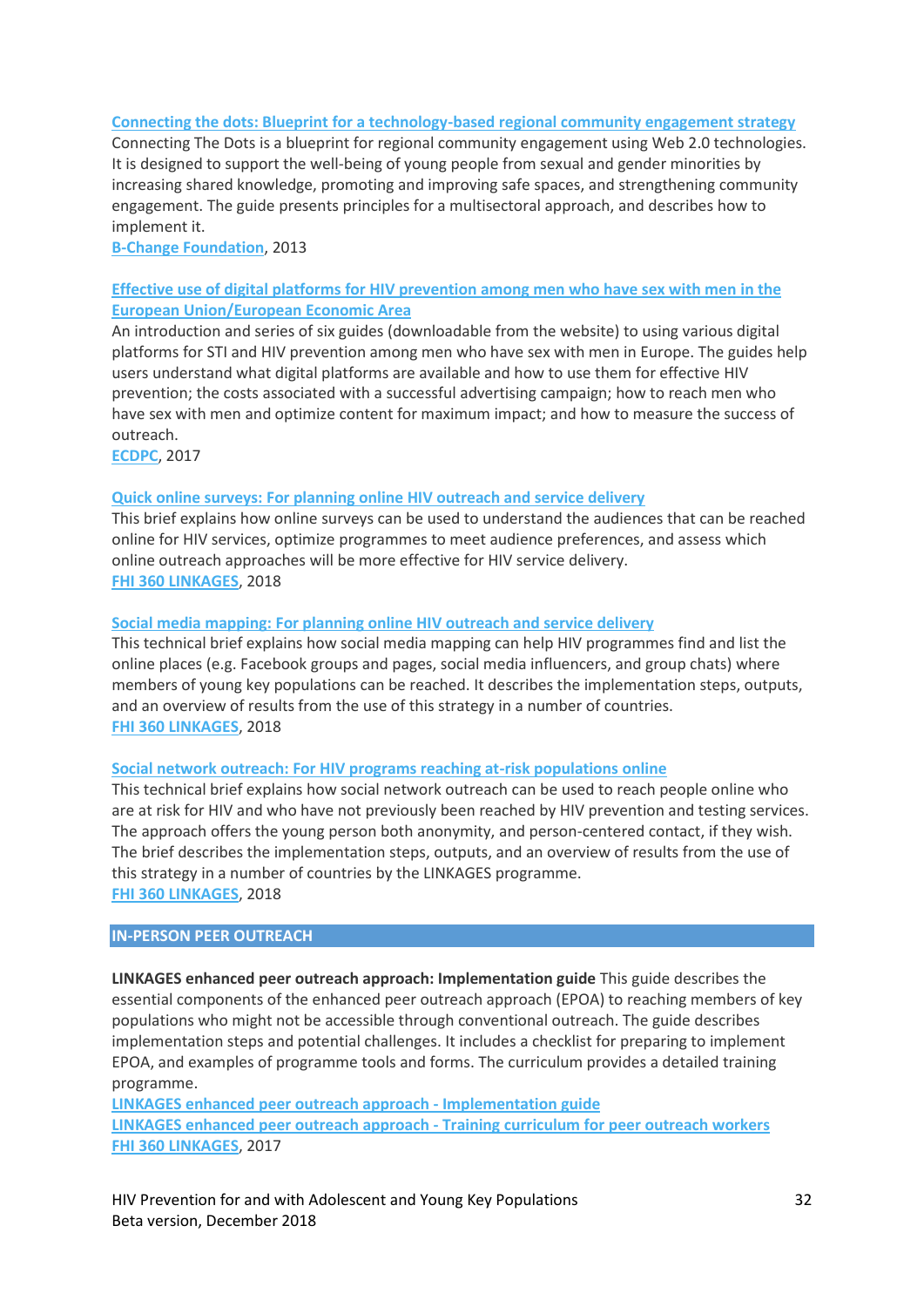### **Peer navigation for key populations: Implementation guide**

A guide and training curriculum for programmes implementing peer navigation (using HIV positive peers to engage and retain people living with HIV in the health care system) as part of a core package of HIV-related interventions for key populations. It describes the role of the peer navigator, how to hire and manage navigators, and how to implement the programme. Sample tools and forms are provided.

**[Peer navigation for key populations -](http://childrenandaids.org/sites/default/files/2018-11/Peer%20navigation%20for%20key%20populations%20-%20Implementation%20guide.pdf) Implementation guide [Peer navigation training core modules -](http://childrenandaids.org/sites/default/files/2018-11/Peer%20navigation%20training%20core%20modules%20-%20Facilitator%27s%20guide.pdf) Facilitator's guide [FHI 360 LINKAGES](https://www.fhi360.org/projects/linkages-across-continuum-hiv-services-key-populations-affected-hiv-linkages)**, 2017

### **SBCC AIDES**

### **[Behavior change strategy cards](http://childrenandaids.org/sites/default/files/2018-11/Behavior%20change%20strategy%20cards.pdf)**

A set of 23 cards to help designers, researchers, and anyone facing a behaviour-change challenge think through strategies to nudge people toward positive behavioural outcomes. The set is divided into five thematic sections, each featuring strategies and examples to show why the strategies are effective, and prompt users to think about how they might be used. **[Artefact](http://artefactgroup.com/)**

**DIGITAL SOLUTIONS – GLOBAL**

#### **[HIVsmart! app](https://www.muhcfoundation.com/current-projects/hiv-smart-app/)**

An open-access mobile health application that guides an individual through the process of performing an HIV self-test, with links to offline healthcare facilities and counsellors. **[McGill University Health Centre Foundation](https://www.muhcfoundation.com/)**

#### **[PrEPme](https://itunes.apple.com/gb/app/prepme-by-emocha/id1132206321?mt=8)**

PrEPme is a free mobile app that connects patients in the US state of Maryland to PrEP resources, including a location-based list of providers that prescribe PrEP. Resources include general information about PrEP, frequently asked questions, and research on PrEP, in English and Spanish. **[emocha mobile health](https://www.emocha.com/)**

#### **[Safebox](http://gaytest.info/)**

Russian-language website with information about HIV for men who have sex with men, and providing access to HIV self-testing kits. It is supported by a digital campaign. **Phoenix Plus**

#### **[Hornet media kit](http://childrenandaids.org/sites/default/files/2018-11/Hornet%20media%20kit.pdf)**

Guides businesses and organizations on how to advertise on the Hornet gay dating app, including guidance on the variety of ad formats and estimated costs. **[Hornet](https://hornet.com/)**

#### **[It starts with me](https://www.startswithme.org.uk/)**

A web-based campaign to raise HIV awareness and communicate messages about HIV testing and condoms to black African men and gay men and other men who have sex with men in the United Kingdom.

**[Terrence Higgins Trust](https://www.tht.org.uk/)**, **[HIV Prevention England](https://www.hivpreventionengland.org.uk/)**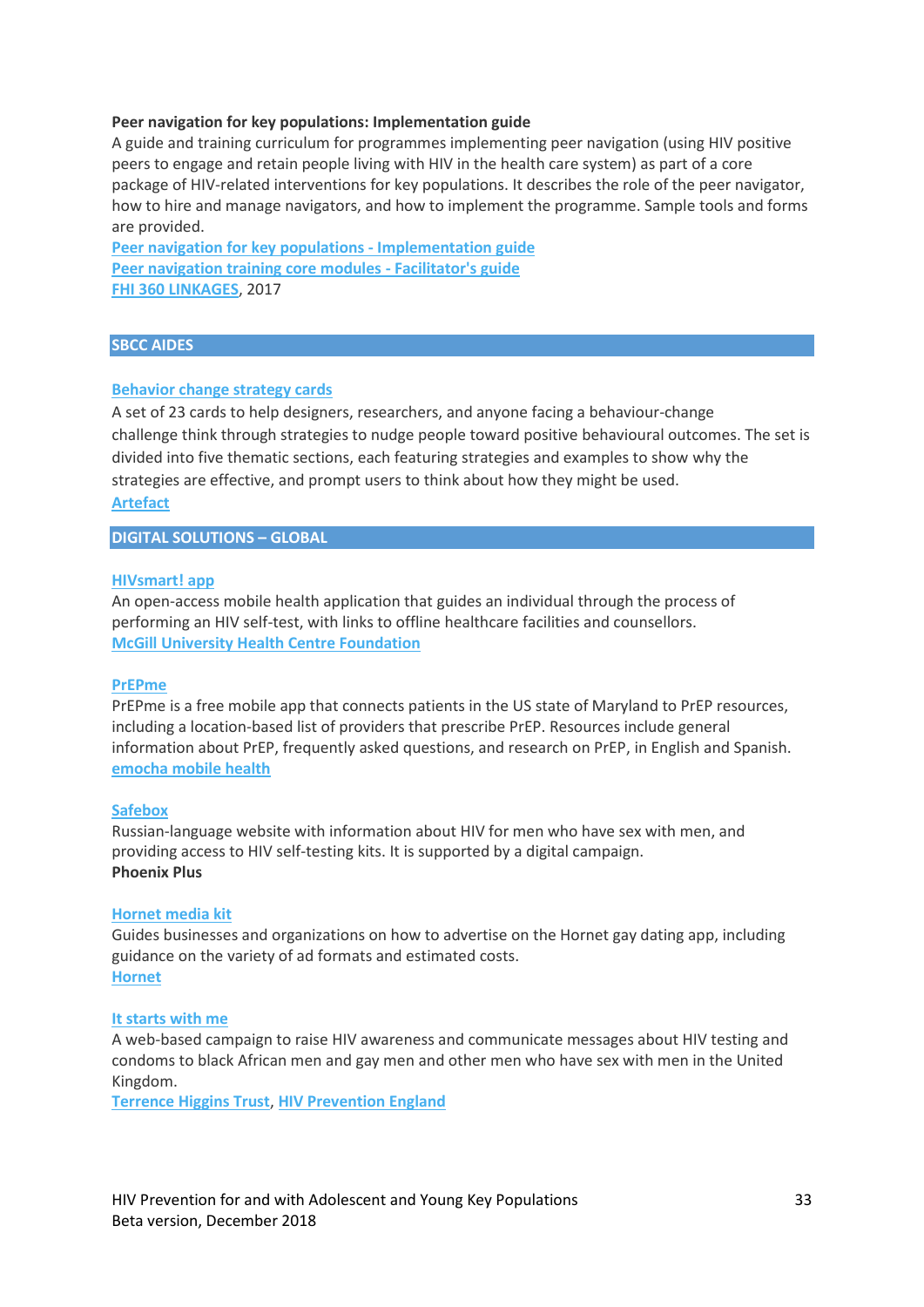### **DIGITAL SOLUTIONS – EAST ASIA AND THE PACIFIC**

### **[LoveYourself](http://www.loveyourself.ph/)**

A Philippines-based website with information on sexual health, safe sex, and HIV testing for young men who have sex with men. It offers a combination of online outreach, activities and campaigns, with an offline venue for testing and other HIV services, conducted by the NGO LoveYourself. The NGO has also created an app called safespace (available from the website) to help young people identify safe places where they can access free condoms. **[LoveYourself](http://www.loveyourself.ph/)**

### **Online to offline HIV testing model to reach young key populations**

Guidance and a description of a programme to help community-based organization provide youthfriendly HIV testing services for young members of key populations, with outreach online. **[Online to offline HIV testing model to reach young key populations in China](http://childrenandaids.org/sites/default/files/2018-11/Online%20to%20offline%20HIV%20testing%20model%20to%20reach%20young%20key%20populations%20in%20China.pdf) [Online to offline HIV testing model -](http://childrenandaids.org/sites/default/files/2018-11/Online%20to%20offline%20HIV%20testing%20model%20-%20Slide%20presentation.pdf) Slide presentation [Online to offline HIV testing \(CHINESE\)](http://childrenandaids.org/sites/default/files/2018-11/Online%20to%20offline%20HIV%20testing%20-%20CHINESE.pdf) [Chinese Association of STD/AIDS Prevention and Control](http://www.aids.org.cn/)**

### **[Test XXX](https://apcom.org/what-we-do/encouraging-testing/)**

Example of a comprehensive digital campaign to get young men who have sex with men to test for HIV, using tailored, provocative messaging. Starting from a pilot campaign, TestXXX has been adapted and rolled out in half a dozen cities in South-East Asia. These country-specific websites are accessible from the TestXXX website. **[APCOM](http://www.apcom.org/)**

# **[AdamsLove](http://www.adamslove.org/tw/en-index.php)**

A website offering HIV information to men who have sex with men and encouraging them to adopt safer sex practices and more frequent HIV testing. It provides online counselling and advice on HIV, AIDS and related subjects via videos, podcasts and forums, games and quizzes. There are linked websites with material specific to Indonesia, Malaysia, Taiwan and Thailand. **[AdamsLove](http://www.adamslove.org/)**

### **DIGITAL SOLUTIONS – EASTERN AND SOUTHERN AFRICA**

### **[Anova's Young Heroes programme](http://childrenandaids.org/sites/default/files/2018-11/Anova%27s%20Young%20Heroes%20programme.pdf)**

A report on a formative demonstration project of a group intervention addressing the psychosocial needs of young men who have sex with men in South Africa. Outreach campaigns took place through multiple media and in schools. The report discusses the different components of the campaign, and key lessons learned. The Young Heroes website offers videos and information materials that have been tested with focus groups of young men who have sex with men. **[Anova Health Institute](https://www.anovahealth.co.za/)**, South Africa, 2016-2018

### **DIGITAL SOLUTIONS – WESTERN AND CENTRAL AFRICA**

### **[No Hoodie, No Honey social media campaign](https://c4d.org/case_studies/no-hoodie-no-honey-social-media-campaign-united-nations-popu-lation-fund-unfpa-2013-present-nigeria)**

Case study of a social media campaign run by UNFPA in Nigeria which used online videos to educate adolescents and young people, particularly girls, on the importance of practising safe sex. **[C4D](https://c4d.org/)**, 2013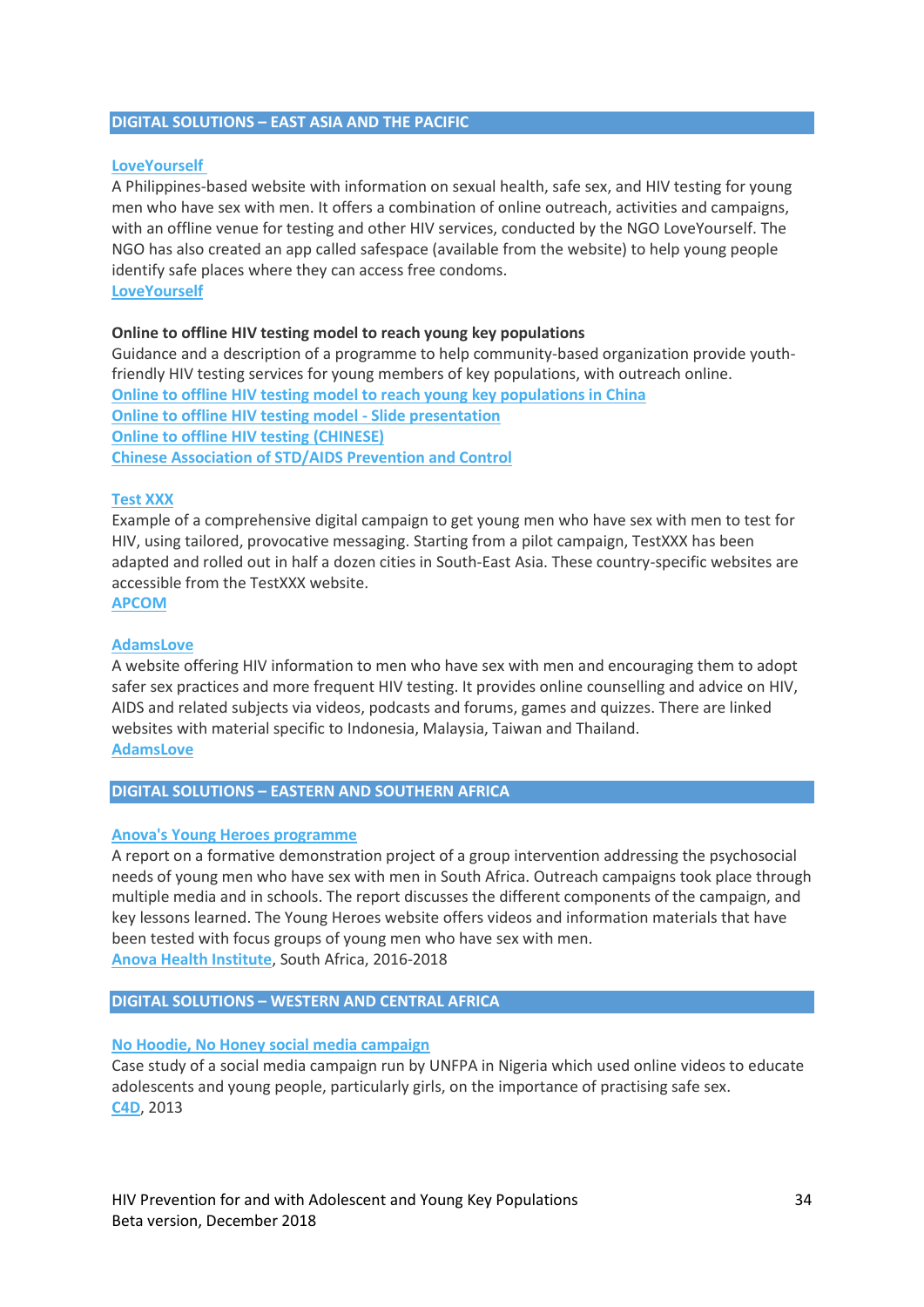# **EXCHANGE**

<span id="page-34-0"></span>

What works, what looks promising, and how can programmes learn from each other? Peerreviewed articles and case studies help build the evidence base for programming, while there are various approaches to learning and sharing knowledge.

### **GENERATE AND SHARE KNOWLEDGE**

### **[South-to-South mentoring toolkit for key populations](http://childrenandaids.org/sites/default/files/2018-11/South-to-South%20mentoring%20toolkit%20for%20key%20populations.pdf)**

A toolkit to support mentors from key-population-led organizations in the global South to mentor other organizations in the global South. It explains what S2S mentoring is, the mentor's role, how to choose among different approaches, and the technical skills needed to mentor effectively. **[FHI 360 LINKAGES](https://www.fhi360.org/projects/linkages-across-continuum-hiv-services-key-populations-affected-hiv-linkages)**, **[Pact](https://www.pactworld.org/)**, 2016

#### **[A guide to evidence-based programs for adolescent health: Programs, tools, and more](http://childrenandaids.org/sites/default/files/2018-11/A%20guide%20to%20evidence-based%20programs%20for%20adolescent%20health%20-%20Programs%2C%20tools%2C%20and%20more.pdf)**

This guide provides an annotated list of resources for effective behavioural and social interventions in adolescent health (including sexual health), with links to evidence-based practices. It also identifies implementing tools that are available from the listed resources for evidence-based practices.

**[National Adolescent and Young Adult Health Information Center](http://nahic.ucsf.edu/)**, USA, 2014

#### **[Locating information for HIV programs: Grey literature and open access scholarly publications](http://childrenandaids.org/sites/default/files/2018-11/Locating%20information%20for%20HIV%20programs%20-%20Grey%20literature%20and%20open%20access%20scholary%20publications.pdf)**

This guide gives step-by-step instructions on conducting a search of Google Advanced and Google Scholar - databases that are free to access - in order to find grey literature and open-access publications on any topic, including adolescent and young key populations and HIV. **[University of Manitoba Libraries](http://umanitoba.ca/libraries/)**, 2018

# **[Becoming a knowledge-sharing organization: A handbook for scaling up solutions through](http://childrenandaids.org/sites/default/files/2018-11/Becoming%20a%20knowledge-sharing%20organization%20-%20A%20handbook%20for%20scaling%20up%20solutions%20through%20knowledge%20capturing%20and%20sharing.pdf)  [knowledge capturing and sharing](http://childrenandaids.org/sites/default/files/2018-11/Becoming%20a%20knowledge-sharing%20organization%20-%20A%20handbook%20for%20scaling%20up%20solutions%20through%20knowledge%20capturing%20and%20sharing.pdf)**

A set of guidelines on creating knowledge-sharing practices in development-sector organizations. It shows how to build an enabling environment and develop the skills needed to capture and share knowledge gained from operational experiences to improve performance and scale up successes. Ares covered include leadership, governance, budgets and financing, and partnership. It also covers how to identify and format knowledge, how to share it, and how to use it for learning and scale-up. **[World Bank Group](http://www.worldbank.org/)**, 2016

### **EVIDENCE – RISK AND VULNERABILITY**

# **[Social and structural factors increase inconsistent condom use by sex workers' one](https://www.tandfonline.com/doi/abs/10.1080/09540121.2017.1394966?journalCode=caic20)-time and [regular clients in northern Uganda](https://www.tandfonline.com/doi/abs/10.1080/09540121.2017.1394966?journalCode=caic20)**

Structural and interpersonal factors strongly influence inconsistent condom use by clients, with violence by clients and police, low sexual control by workers, migration and single-parenthood all

HIV Prevention for and with Adolescent and Young Key Populations 35 Beta version, December 2018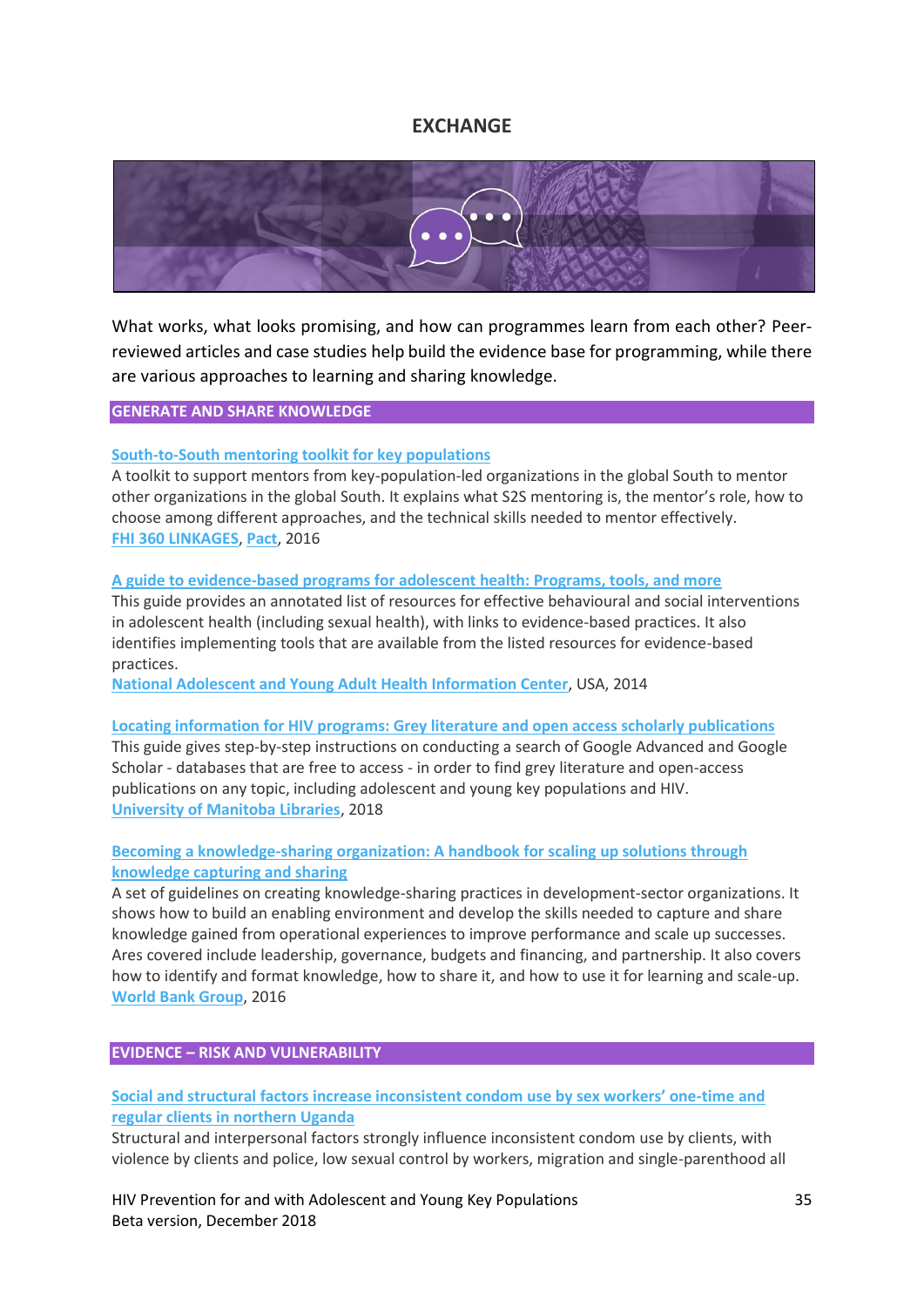linked to non-condom use. There is a need for peer-led structural interventions that improve access to occupational health and safety standards. Shifts away from the current punitive approaches towards sex workers are integral to the success of such interventions, as they continue to undermine HIV prevention efforts.

**[AIDS Care](https://www.tandfonline.com/toc/caic20/current)** Duff et al, 2018

# **[HIV risks and needs related to the Sustainable Development Goals among female sex workers who](http://childrenandaids.org/sites/default/files/2018-11/HIV%20risks%20and%20needs%20related%20to%20the%20SDGs%20among%20female%20sex%20workers%20commercially%20sexually%20exploited%20as%20children.pdf)  [were commercially sexually exploited as children in Lesotho](http://childrenandaids.org/sites/default/files/2018-11/HIV%20risks%20and%20needs%20related%20to%20the%20SDGs%20among%20female%20sex%20workers%20commercially%20sexually%20exploited%20as%20children.pdf)**

Risk determinants for HIV and violence among sexually exploited children can be studied retrospectively through research with adult female sex workers. Further research working directly with sexually exploited children will improve understanding of their needs. Preventing commercial sexual exploitation of children and addressing the social and healthcare needs of those who are exploited are necessary to fully achieve SDGs 5, 8 and 16 and an AIDS-Free Generation. **[Journal of the International AIDS Society](https://onlinelibrary.wiley.com/journal/17582652)** Grosso et al, 2018

# **[A scoping review of prevalence, incidence and risk factors for HIV infection amongst young people](http://childrenandaids.org/sites/default/files/2018-11/Scoping%20review%20of%20risk%20factors%20for%20HIV%20infection%20in%20young%20people%20in%20Brazil.pdf)  [in Brazil](http://childrenandaids.org/sites/default/files/2018-11/Scoping%20review%20of%20risk%20factors%20for%20HIV%20infection%20in%20young%20people%20in%20Brazil.pdf)**

Few published studies have examined HIV among young people in Brazil, and those published have been largely cross-sectional and focused on traditional risk groups and the south of the country. Despite these limitations, the literature shows raised HIV prevalence among men who have sex with men and female sex workers, as well as among those using drugs. Improved surveillance of HIV incidence, prevalence and risk factors is a key component of efforts to eliminate HIV in Brazil. **[BMC Infectious Diseases](https://bmcinfectdis.biomedcentral.com/)** Saffier et al, 2013

# **[HIV prevalence and high-risk behaviour of young brothel and non-brothel based female sex](http://childrenandaids.org/sites/default/files/2018-11/HIV%20prevalence%20of%20female%20sex%20workers%20in%20Nigeria.pdf)  [workers in Nigeria](http://childrenandaids.org/sites/default/files/2018-11/HIV%20prevalence%20of%20female%20sex%20workers%20in%20Nigeria.pdf)**

Existing and future interventions on HIV prevention should focus on empowering young female sex workers with innovative and sustainable approaches aimed at improving their health and well-being. **[BMC Research Notes](https://bmcresnotes.biomedcentral.com/)** Okafor et al, 2017

# **[Young women's perceptions of transactional sex and sexual agency: A qualitative study in the](http://childrenandaids.org/sites/default/files/2018-11/Young%20women%27s%20perceptions%20of%20transactional%20sex%20and%20sexual%20agency.pdf)  [context of rural South Africa](http://childrenandaids.org/sites/default/files/2018-11/Young%20women%27s%20perceptions%20of%20transactional%20sex%20and%20sexual%20agency.pdf)**

Transactional sex is embedded in adolescent romantic relationships, but certain aspects make young women particularly vulnerable to HIV. This is especially true in situations of restricted choice and circumscribed employment opportunities. HIV prevention educational programmes could be coupled with income generation trainings, in order to leverage youth resilience and protective skills within the confines of difficult economic and social circumstances. **[BMC Public Health](https://bmcpublichealth.biomedcentral.com/)** Ranganathan et al, 2017

#### **[HIV-Risk Index: Development and validation of a brief risk index for Hispanic young people](https://link.springer.com/article/10.1007%2Fs10461-016-1411-0)**

The purpose of this study was to develop and validate a risk index to assess the different sexual HIV risk exposure among Hispanic young people. The index developed seems to be a rigorous and valid measure to estimate HIV risk exposure.

**[AIDS and Behavior](https://link.springer.com/journal/10461)** Ballester-Arnal et al, 2016

### **[Assessing girls HIV vulnerability: Evidence from Botswana, Malawi and Mozambique](http://childrenandaids.org/sites/default/files/2018-11/Assessing%20girls%20HIV%20vulnerability%20-%20Botswana%2C%20Malawi%20and%20Mozambique.pdf)**

This study characterized, developed and tested a set of indicators to measure girls' vulnerability to HIV, resulting in the vulnerable girls index (VGI). The VGI can be used to assess girls' vulnerability levels across time and space for policy and programme planning purposes, and as part of programme evaluations.

**[Health Policy and Planning](https://academic.oup.com/heapol)** Underwood et al, 2016

HIV Prevention for and with Adolescent and Young Key Populations 36 Beta version, December 2018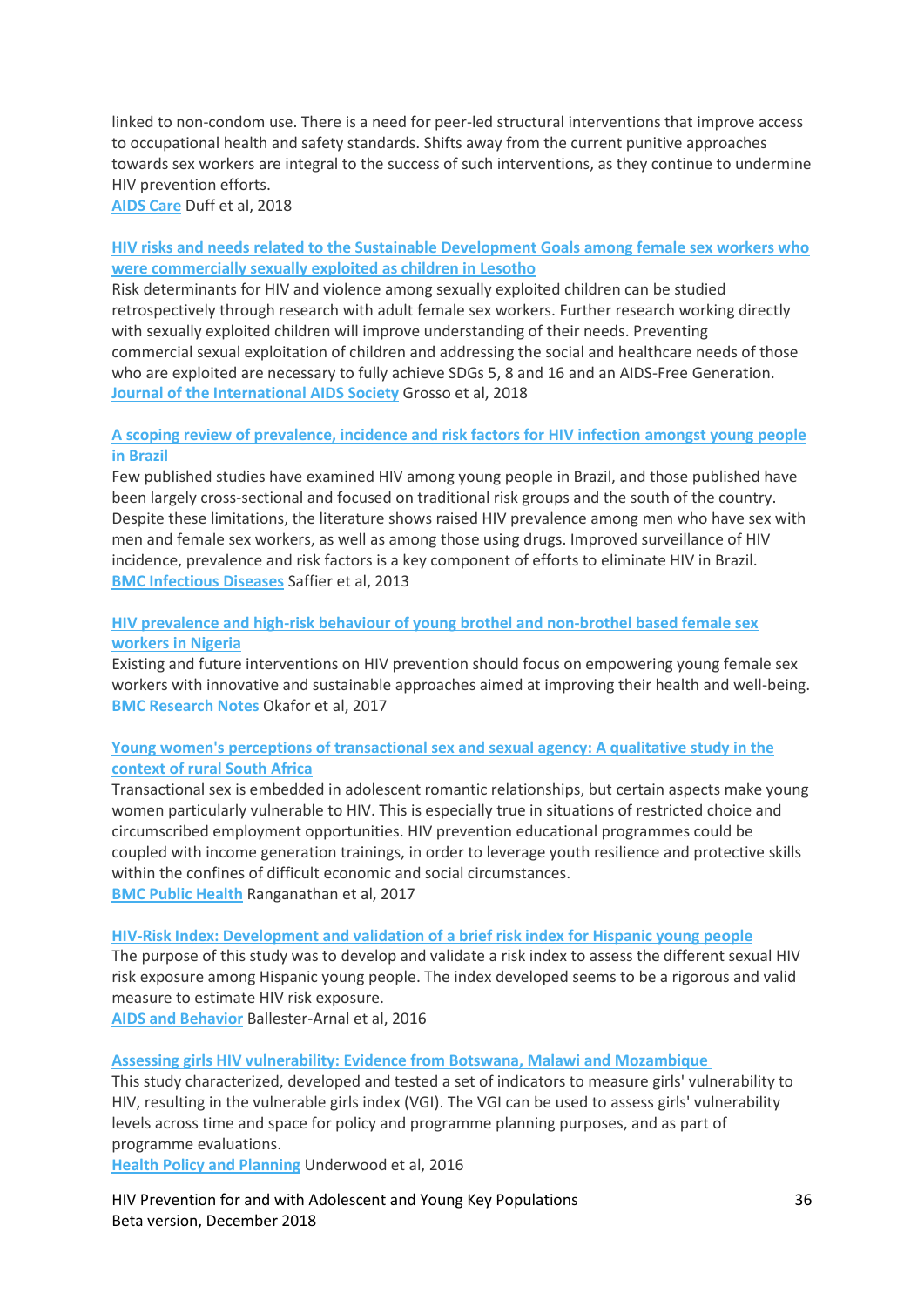### **EVIDENCE – EFFECTIVENESS OF INTERVENTIONS**

# **[Systematic review: A review of adolescent behavior change interventions \[BCI\] and their](http://childrenandaids.org/sites/default/files/2018-11/Adolescent%20behavior%20change%20interventions%20and%20their%20effectiveness%20in%20HIV%20prevention.pdf)  [effectiveness in HIV and AIDS prevention in sub-Saharan Africa](http://childrenandaids.org/sites/default/files/2018-11/Adolescent%20behavior%20change%20interventions%20and%20their%20effectiveness%20in%20HIV%20prevention.pdf)**

There are mixed findings about the effectiveness of psychosocial behaviour change interventions targeting adolescents in sub-Saharan Africa. Some studies portray intervention effectiveness and others limited efficacy. Peer education as an intervention stands out as being more effective than other psychosocial regimens, like life skills, in facilitating HIV risk reduction. **[BMC Public Health](https://bmcpublichealth.biomedcentral.com/)** Mwale et al, 2017

#### **[What works in youth HIV](https://www.whatworksinyouthhiv.org/)**

A website compiling emerging and evidence-based interventions for those who work with young people to prevent HIV. The areas covered are strategies, youth and HIV, and engaging youth. Resources include videos, webinars, podcasts, websites, reports, toolkits and factsheets. The website is updated to mid-2018.

**[JSI](https://www.jsi.com/)**, 2018

#### **[HIV and adolescents: Focus on young key populations](http://childrenandaids.org/sites/default/files/2018-11/HIV%20and%20adolescents%20-%20Focus%20on%20young%20key%20populations.pdf)**

This journal supplement contains articles addressing various aspects of HIV prevention and adolescents and young people from key populations, including PrEP, HIV testing and links to services, adherence and retention in care, mental health and support, and access to harm reduction services for young people who inject drugs.

**[Journal of the International AIDS Society](https://onlinelibrary.wiley.com/journal/17582652)**, 2015

# **[Feasibility, acceptability, and preliminary efficacy of an online HIV prevention program for diverse](http://childrenandaids.org/sites/default/files/2018-12/The%20Keep%20It%20Up%21%20Intervention.pdf)  [young men who have sex with men: The Keep It Up! intervention](http://childrenandaids.org/sites/default/files/2018-12/The%20Keep%20It%20Up%21%20Intervention.pdf)**

Results of a trial evaluating an online, interactive HIV prevention program in the USA called Keep It Up! The intervention was designed to be delivered to diverse young men who have sex with men (aged 18-24) after they received an an HIV negative text result, to encourage them to "Keep It Up" and stay negative.

**[AIDS and Behavior](https://link.springer.com/journal/10461)** Mustanski et al, 2013

# **[Efficacy of an empowerment-based, group-delivered HIV prevention intervention for young](http://childrenandaids.org/sites/default/files/2018-12/The%20Project%20LifeSkills.pdf)  [transgender women: The Project LifeSkills randomized clinical trial](http://childrenandaids.org/sites/default/files/2018-12/The%20Project%20LifeSkills.pdf)**

This trial is the first to date to demonstrate evidence of efficacy for a behavioural intervention to reduce sexual risk in young transgender women (aged 16-29 years). **[JAMA Pediatrics](https://jamanetwork.com/journals/jamapediatrics)** Garofalo et al, 2018

#### **[Economic strengthening for HIV prevention and risk reduction: A](http://childrenandaids.org/sites/default/files/2018-12/Economic%20strengthening%20for%20HIV%20prevention%20and%20risk%20reduction.pdf) review of the evidence**

Conditional and unconditional cash transfers, and educational support were each associated with reductions in self-reported risk behaviours, particularly among adolescents. Food assistance in combination with other support also shows a positive trend for adolescent risk reduction. Welldesigned vocational/entrepreneurial training and savings interventions could bolster HIV prevention efforts for female sex workers, while findings are less conclusive for adolescents. **[AIDS Care](https://www.tandfonline.com/toc/caic20/current)** Swann, 2018

# **[The association between being currently in school and HIV prevalence among young women in](http://childrenandaids.org/sites/default/files/2018-11/Association%20between%20being%20in%20school%20and%20HIV%20prevalence%20among%20young%20women.pdf)  [nine eastern and southern African countries](http://childrenandaids.org/sites/default/files/2018-11/Association%20between%20being%20in%20school%20and%20HIV%20prevalence%20among%20young%20women.pdf)**

Although the relationship is not uniform across countries or over time, these data are supportive of the hypothesis that young women in school are at lower risk of being HIV positive than those who

HIV Prevention for and with Adolescent and Young Key Populations 37 Beta version, December 2018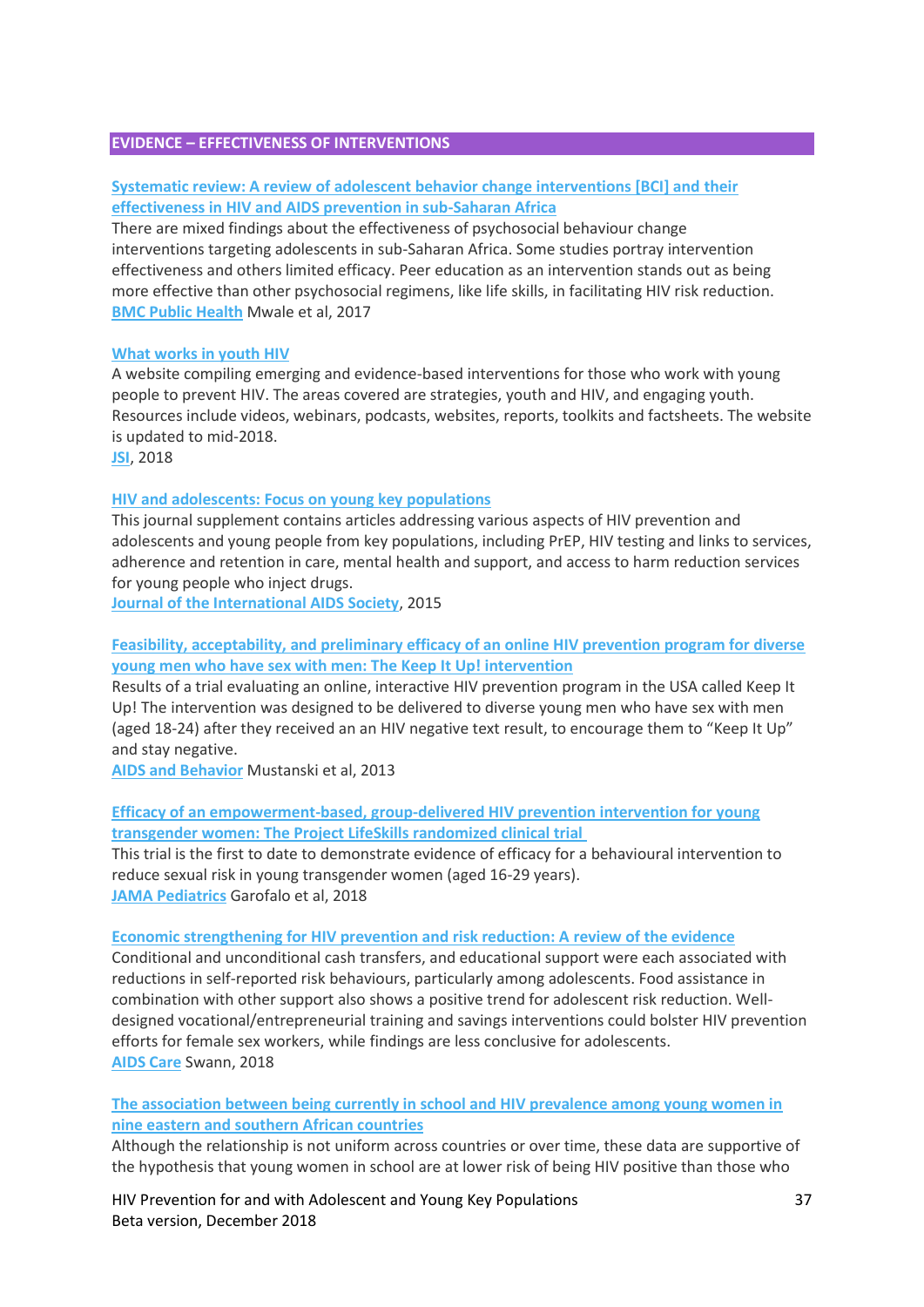leave school in some sub-Saharan African settings. There is a possibility of reverse causality, with pre-existing HIV infection leading to school dropout. Further investigation of the contextual factors behind this variation will be important in interpreting the results of HIV prevention interventions promoting retention in school.

**[PLoS One](https://journals.plos.org/plosone/)** Mee et al, 2018

**[Conditional cash transfers and the reduction in partner violence for young women: An](http://childrenandaids.org/sites/default/files/2018-11/Conditional%20cash%20transfers%20and%20the%20reduction%20in%20partner%20violence%20for%20young%20women.pdf)  [investigation of causal pathways using evidence from a randomized experiment in South Africa](http://childrenandaids.org/sites/default/files/2018-11/Conditional%20cash%20transfers%20and%20the%20reduction%20in%20partner%20violence%20for%20young%20women.pdf)**

A conditional cash transfer for high-school girls has protective effects on their experience of intimate partner violence (IPV), and the effect is due in part to girls choosing not to engage in sexual partnerships, thereby reducing the opportunity for IPV. As a lower exposure to IPV and safer sexual behaviours also protect against HIV acquisition, this study adds to the growing body of evidence on how cash transfers may reduce young women's HIV risk.

**Journal [of the International AIDS Society](https://onlinelibrary.wiley.com/journal/17582652)** Kilburn et al, 2018

# **[Gendered childcare norms: Evidence from rural Swaziland to inform innovative structural HIV](http://childrenandaids.org/sites/default/files/2018-12/Gendered%20childcare%20norms.pdf)  [prevention approaches for young women](http://childrenandaids.org/sites/default/files/2018-12/Gendered%20childcare%20norms.pdf)**

Innovative approaches to prevent HIV in young women should incorporate structural approaches that aim to transform gendered norms, economically empower women and implement policies guaranteeing women equal rights.

**[African Journal of AIDS Research](https://www.tandfonline.com/toc/raar20/current)** Shabangu et al, 2017

### **Parent–[youth communication to reduce at-risk sexual behavior: A systematic literature review](https://www.tandfonline.com/doi/abs/10.1080/10911359.2017.1313149?journalCode=whum20)**

Some research has shown that parent–youth communication can reduce youth's at-risk sexual behaviours. This is a systematic review of the literature on parent–youth sexual communication and family-level interventions designed to reduce risky sexual behaviour in youth. **[Journal of Human Behavior in the Social Environment](https://www.tandfonline.com/toc/whum20/current)** Coakley et al, 2017

**[Sexual learning among East African adolescents in the context of generalized HIV epidemics: A](http://childrenandaids.org/sites/default/files/2018-11/Sexual%20learning%20among%20East%20African%20adolescents%20in%20the%20context%20of%20generalized%20HIV%20epidemics.pdf)  [systematic qualitative meta-synthesis](http://childrenandaids.org/sites/default/files/2018-11/Sexual%20learning%20among%20East%20African%20adolescents%20in%20the%20context%20of%20generalized%20HIV%20epidemics.pdf)**

The three phases of sexual learning **–** being primed for sex, making sense of sex, and having sexual experiences **–** interact to shape adolescents' sexual lives and their risk for HIV infection. This framework will contribute to the development of sexual education programmes that address HIV risk within the broader context of sexual learning.

**[PLoS One](https://journals.plos.org/plosone/)** Knopf et al, 2018

# **[A church-based intervention for families to promote mental health and prevent HIV among](http://childrenandaids.org/sites/default/files/2018-11/Church-based%20intervention%20for%20families%20to%20promote%20mental%20health%20and%20prevent%20HIV%20among%20adolescents.pdf)  [adolescents in rural Kenya: Results of a randomized trial](http://childrenandaids.org/sites/default/files/2018-11/Church-based%20intervention%20for%20families%20to%20promote%20mental%20health%20and%20prevent%20HIV%20among%20adolescents.pdf)**

This intervention holds promise for strengthening positive family processes to protect against negative future outcomes for adolescents. Implementation with religious congregations may be a promising strategy for improving sustainability and scalability of interventions in low-resource settings.

**[Journal of Consulting and Clinical Psychology](http://psycnet.apa.org/PsycARTICLES/journal/ccp/86/11)** Puffer et al, 2016

**[Preferences for ARV-based HIV prevention methods among men and women, adolescent girls and](http://childrenandaids.org/sites/default/files/2018-11/Preferences%20for%20ARV-based%20HIV%20prevention%20methods%20-%20Protocol%20for%20an%20experiment.pdf)  [female sex workers in Gauteng Province, South Africa: A protocol for a discrete choice experiment](http://childrenandaids.org/sites/default/files/2018-11/Preferences%20for%20ARV-based%20HIV%20prevention%20methods%20-%20Protocol%20for%20an%20experiment.pdf)** This study will explore potential users' preferences regarding HIV prevention products; quantify the importance of product attributes; and predict the uptake of products to inform estimates of their potential impact on the HIV epidemic in South Africa. We consider preferences for oral pre-exposure prophylaxis; a vaginal microbicide gel; a long-acting vaginal ring; a SILCS diaphragm used in concert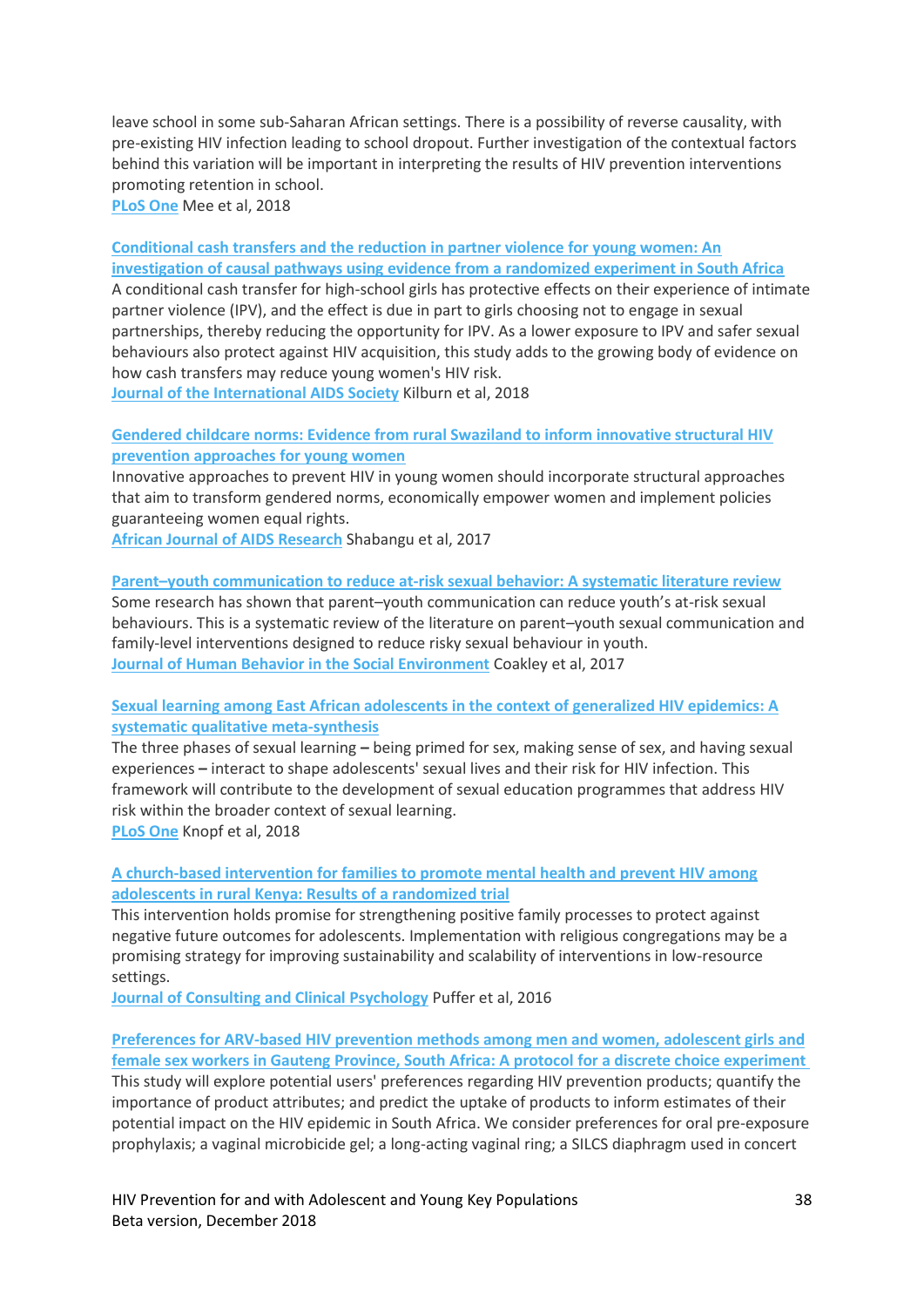with gel; and a long-acting ARV-based injectable. **[BMJ Open](https://bmjopen.bmj.com/)** Quaife et al, 2018

### **EVIDENCE – NEW INTERVENTIONS**

# **[A smartphone game-based intervention \(Tumaini\) to prevent HIV among young Africans: Pilot](http://childrenandaids.org/sites/default/files/2018-11/A%20smartphone%20game-based%20intervention%20-Tumaini.pdf)  [randomized controlled trial](http://childrenandaids.org/sites/default/files/2018-11/A%20smartphone%20game-based%20intervention%20-Tumaini.pdf)**

If proven efficacious, smartphone games have the potential to dramatically increase the reach of culturally adapted behavioural interventions while ensuring fidelity to intervention design. **[JMIR mHealth and uHealth](https://mhealth.jmir.org/)** Winskell et al, 2018

# **[Technology-based interventions to reduce sexually transmitted infections and unintended](https://www.jahonline.org/article/S1054-139X(18)30089-2/abstract)  [pregnancy among youth](https://www.jahonline.org/article/S1054-139X(18)30089-2/abstract)**

After 15 years of research on youth-focused technology-based interventions, this meta-analysis demonstrates their promise to improve safer sex behaviour and cognitions. Future work should adapt interventions to extend their protective effects over time. **[Journal of Adolescent Health](https://www.jahonline.org/)** Widman et al, 2018

# **[Values and preferences on the use of oral pre-exposure prophylaxis \(PrEP\) for HIV prevention](http://childrenandaids.org/sites/default/files/2018-11/Values%20and%20preferences%20on%20the%20use%20of%20PrEP%20among%20multiple%20populations.pdf)  [among multiple populations](http://childrenandaids.org/sites/default/files/2018-11/Values%20and%20preferences%20on%20the%20use%20of%20PrEP%20among%20multiple%20populations.pdf)**

Findings from a rapidly expanding evidence base suggest that the majority of populations most likely to benefit from PrEP feel positively towards it. These same populations would benefit from overcoming current implementation challenges with the shortest possible delay. **[AIDS and Behavior](https://link.springer.com/journal/10461)** Koechlin et al, 2017

### **[Effectiveness and safety of oral HIV preexposure prophylaxis for all populations](http://childrenandaids.org/sites/default/files/2018-11/Effectiveness%20and%20safety%20of%20oral%20HIV%20preexposure%20prophylaxis%20for%20all%20populations.pdf)**

PrEP is protective against HIV infection across populations, presents few significant safety risks, and there is no evidence of behavioural risk compensation. The effective and cost-effective use of PrEP will require development of best practices for fostering uptake and adherence among people at substantial HIV risk.

**[AIDS](https://journals.lww.com/aidsonline/pages/default.aspx)** Fonner et al, 2016

### **[A review of social media technologies across the global HIV care continuum](http://childrenandaids.org/sites/default/files/2018-11/A%20review%20of%20social%20media%20technologies%20across%20the%20global%20HIV%20care%20continuum.pdf)**

Social media (SM) is immensely popular and is increasingly being used as a tool in HIV research. However, the use of SM to address issues along the HIV care continuum remains an underresearched topic, especially in regard to the various different combinations of SM platforms and interventions. There is an even greater need for statistically rigorous studies on efficacy, effectiveness, and long-term effects.

**[Current Opinion in Psychology](https://www.journals.elsevier.com/current-opinion-in-psychology)** Garett et al, 2016

### **[Project gel a randomized rectal microbicide safety and acceptability study in young men and](http://childrenandaids.org/sites/default/files/2018-11/Randomized%20rectal%20microbicide%20safety%20and%20acceptability%20study%20in%20young%20men%20and%20transgender%20women.PDF)  [transgender women](http://childrenandaids.org/sites/default/files/2018-11/Randomized%20rectal%20microbicide%20safety%20and%20acceptability%20study%20in%20young%20men%20and%20transgender%20women.PDF)**

This study enrolled a sexually active population of young men who have sex with men and transgender women who were willing to use rectal microbicides. TFV gel was safe and acceptable and should be further developed as an alternative HIV prevention intervention for this population. **[PLoS One](https://journals.plos.org/plosone/)** McGowan et al, 2016

### **[eHealth for HIV prevention, diagnosis, treatment and care for key populations and young people:](http://evidencemap.aidsalliance.org/map.html)  [Systematic evidence map](http://evidencemap.aidsalliance.org/map.html)**

This tool maps the available evidence about the use of information and communication technology (eHealth) to improve HIV prevention, diagnosis, treatment and care for key populations and young

HIV Prevention for and with Adolescent and Young Key Populations 39 Beta version, December 2018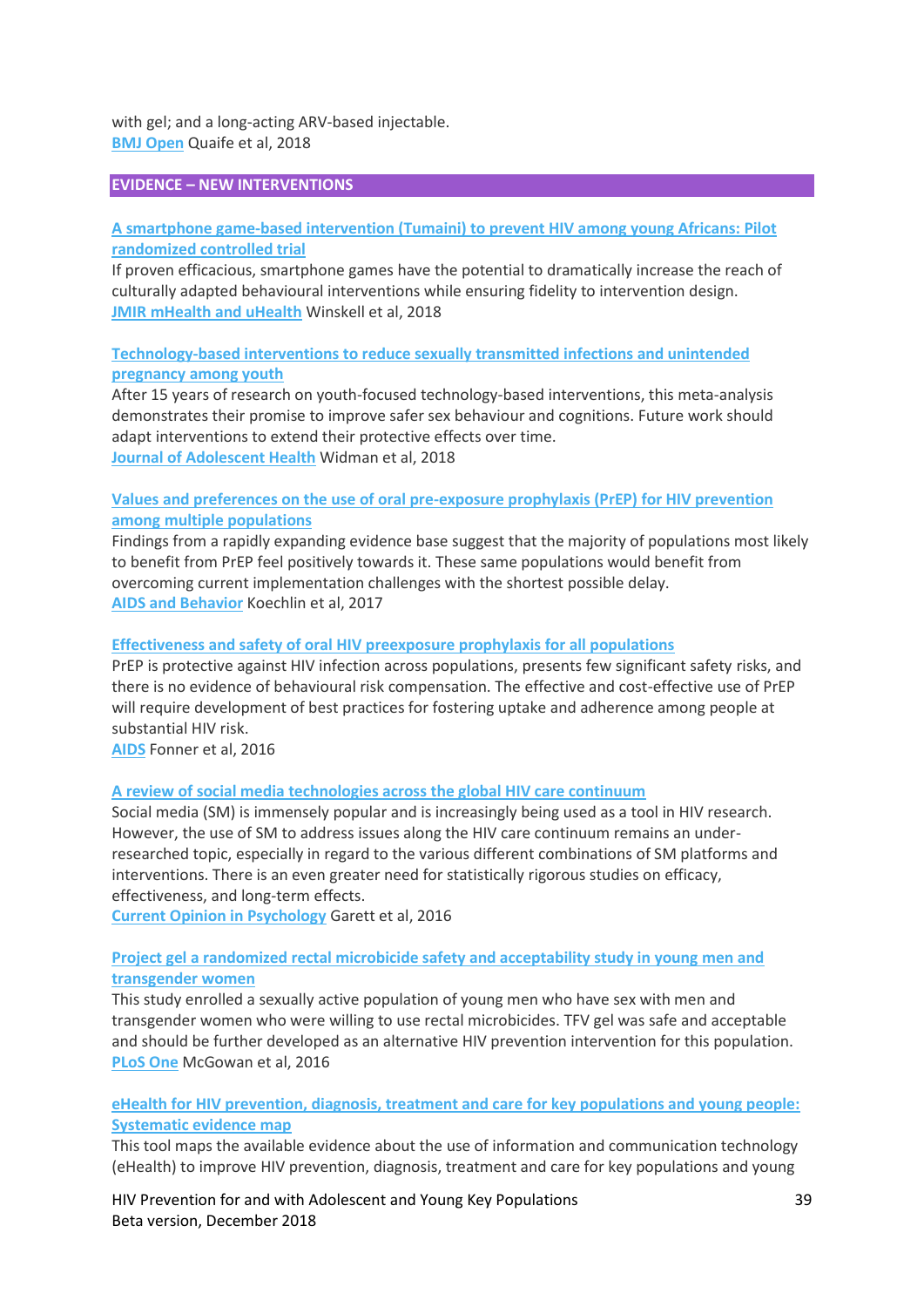people. It provides abstracts of journal articles that can be filtered by country, region, date, target group, study design and effectiveness. **[International HIV/AIDS Alliance](http://www.aidsalliance.org/)**, 2018

### **CASE STUDIES**

#### **Best practices for adolescent- [and youth-friendly HIV services](http://childrenandaids.org/sites/default/files/2018-11/Best%20practices%20for%20adolescent%20and%20youth-friendly%20HIV%20services.pdf)**

A compendium of selected projects in PEPFAR-supported countries. The report details seven best practices, four promising practices and two emerging practices in adolescent- and youth-friendly HIV services, in African countries and in the Dominican Republic. These include interventions that are clinic-based; clinic- and school-based; community-based; and mobile and web-based. **[USAID](http://www.usaid.gov/)**, **[PEPFAR](https://www.pepfar.gov/)**, **[Measure Evaluation](https://www.measureevaluation.org/)**, 2017

**[Synthesis report of the rapid assessment of adolescent and HIV](http://childrenandaids.org/sites/default/files/2018-11/Synthesis%20report%20of%20the%20rapid%20assessment%20of%20adolescent%20and%20HIV%20programme%20context%20in%20five%20countries.pdf) programme context in five [countries: Botswana, Cameroon, Jamaica, Swaziland and Zimbabwe \[ALL IN Initiative\]](http://childrenandaids.org/sites/default/files/2018-11/Synthesis%20report%20of%20the%20rapid%20assessment%20of%20adolescent%20and%20HIV%20programme%20context%20in%20five%20countries.pdf)**

This report introduces the ALL IN agenda to end adolescent AIDS, and describes the methods, process and main findings of rapid, data-driven assessments conducted in five countries. It offers cross-cutting recommendations for programmes. **[UNICEF](http://www.unicef.org/)**, 2018

**[Case studies: Young people across sub-Saharan Africa and the use of ICTs for HIV and sexual and](https://c4d.org/unaids)  [reproductive health](https://c4d.org/unaids)**

A compendium of 13 case studies focusing on young people across sub-Saharan Africa and the use of information and communication technologies (ICTs) for HIV and sexual and reproductive health programming. It includes full technical details on a range of ICT-relevant software and content. **[C4D](http://www.c4d.org/)**, 2018

### **[Serving the needs of key populations: Case examples of innovation and good practice in HIV](http://childrenandaids.org/sites/default/files/2018-11/Serving%20the%20needs%20of%20key%20populations.pdf)  [prevention, diagnosis, treatment and care](http://childrenandaids.org/sites/default/files/2018-11/Serving%20the%20needs%20of%20key%20populations.pdf)**

Examples of innovative programmes around the world that seek to increase access to vital health and supportive services for key populations and to protect their rights. **[WHO](http://www.who.org/)**, 2016

#### **REPORTS**

## **[Strengthening HIV programmes for adolescents: Early lessons from adolescent assessments to](http://childrenandaids.org/sites/default/files/2018-11/Strengthening%20HIV%20programmes%20for%20adolescents.pdf)  [guide fast tracking of adolescent responses through ALL IN](http://childrenandaids.org/sites/default/files/2018-11/Strengthening%20HIV%20programmes%20for%20adolescents.pdf)**

A report on assessments conducted in 2015-2016 of countries involved in the ALL IN initiative to strengthen national responses to HIV in adolescents. The report summarizes programme impacts, policy impacts, resource mobilization, and the influence of the initiative on leadership, advocacy and national and regional agendas.

**[UNICEF](http://www.unicef.org/)**, **[UNAIDS](http://www.unaids.org/)** , 2016

#### **[HIV prevention with adolescent girls and young women: Data brief](http://childrenandaids.org/sites/default/files/2018-11/HIV%20prevention%20with%20adolescent%20girls%20and%20young%20women%20-%20Data%20brief.pdf)**

Analysis of the PEPFAR DREAMS Partnership to prevent new HIV infections among adolescent girls and young women, with information on strategies and approaches that work, and ones that do not. **[Center for Health and Gender Equity](http://www.genderhealth.org/)**, 2018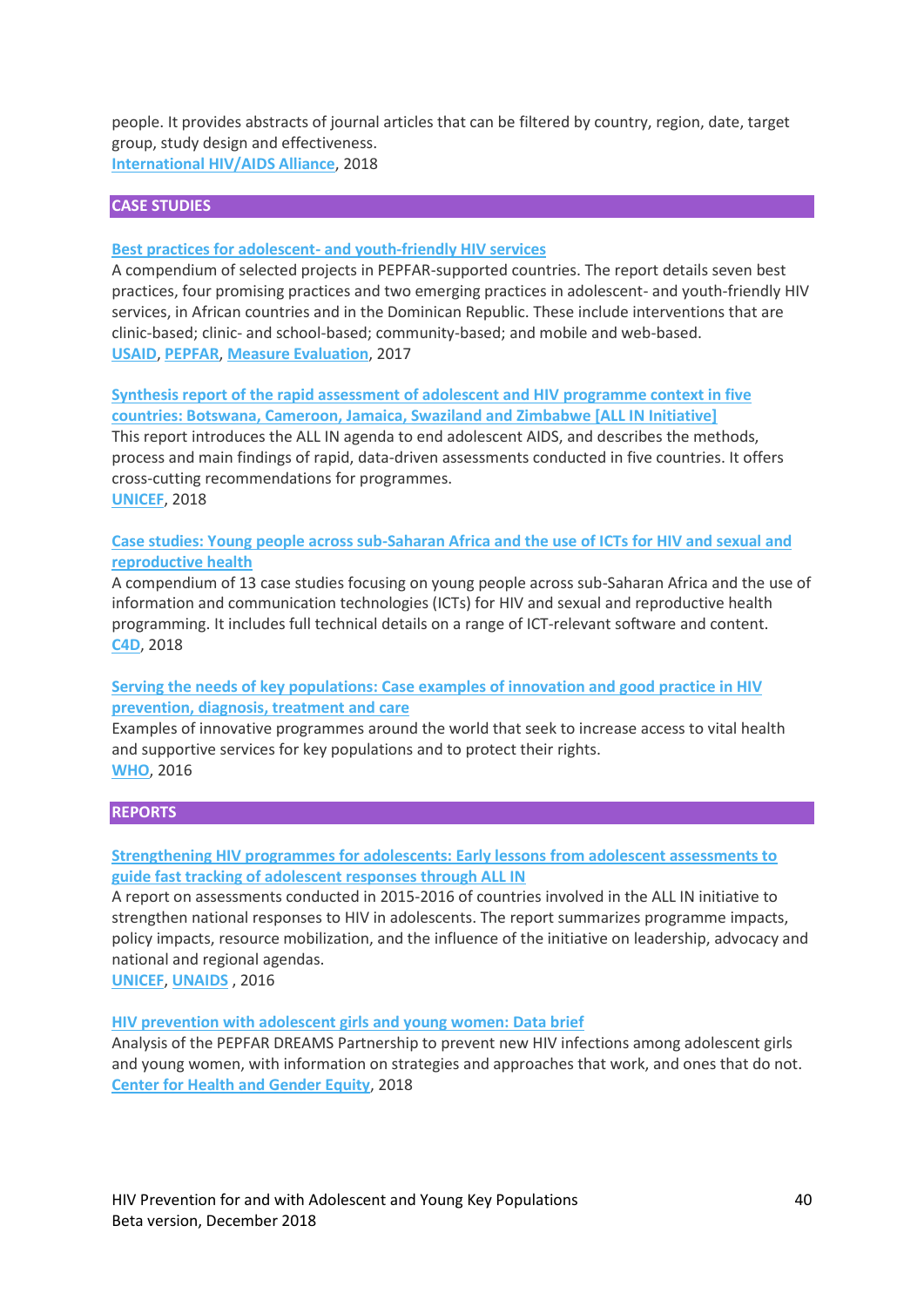# **OVERARCHING GUIDANCE DOCUMENTS**

# <span id="page-40-0"></span>**[HIV and young people who sell sex:](http://childrenandaids.org/sites/default/files/2018-11/HIV%20and%20young%20people%20who%20sell%20sex%20-%20Technical%20brief.pdf) Technical brief**

This technical brief describes the HIV risk and vulnerability of young people who sell sex; the barriers and constraints they face to appropriate services; examples of programmes that may work well in addressing their needs and rights; and considerations for providing services that draw upon and build the competencies and capacities of young people who sell sex. **[WHO](http://childrenandaids.org/who.int)**, 2015

### **[HIV and young men who have sex with men:](http://childrenandaids.org/sites/default/files/2018-11/HIV%20and%20young%20men%20who%20have%20sex%20with%20men%20-%20Technical%20brief.pdf) Technical brief**

This technical brief describes the HIV risk and vulnerability of young men who have sex with men; the barriers and constraints they face to appropriate services; examples of programmes that may work well in addressing their needs and rights; and considerations for providing services that draw upon and build the competencies and capacities of young men who have sex with men. **[WHO](http://childrenandaids.org/who.int)**, 2015

# **[HIV and young transgender people:](http://childrenandaids.org/sites/default/files/2018-11/HIV%20and%20young%20transgender%20people%20-%20Technical%20brief.pdf) Technical brief**

This technical brief describes the HIV risk and vulnerability of young transgender people; the barriers and constraints they face to appropriate services; examples of programmes that may work well in addressing their needs and rights; and considerations for providing services that draw upon and build the competencies and capacities of young transgender people. **[WHO](http://childrenandaids.org/who.int)**, 2015

# **HIV and [young people who inject drugs:](http://childrenandaids.org/sites/default/files/2018-11/HIV%20and%20young%20people%20who%20inject%20drugs%20-%20Technical%20brief.pdf) Technical brief**

This technical brief describes the HIV risk and vulnerability of young people who inject drugs; the barriers and constraints they face to appropriate services; examples of programmes that may work well in addressing their needs and rights; and considerations for providing services that draw upon and build the competencies and capacities of young people who inject drugs. **[WHO](http://childrenandaids.org/who.int)**, 2015

# **[Implementing comprehensive HIV-STI programmes with sex workers:](http://childrenandaids.org/sites/default/files/2018-11/Implementing%20comprehensive%20HIV-STI%20programmes%20with%20sex%20workers%20-%20Practical%20approaches%20from%20collaborative%20interventions.pdf) Practical approaches from [collaborative interventions](http://childrenandaids.org/sites/default/files/2018-11/Implementing%20comprehensive%20HIV-STI%20programmes%20with%20sex%20workers%20-%20Practical%20approaches%20from%20collaborative%20interventions.pdf)**

This publication (known as the "SWIT") offers practical advice on implementing HIV and STI programmes for sex workers, aligned with UN guidance. It covers community empowerment, biobehavioural interventions, structural interventions (including addressing violence), community-led services, and programme management. It contains examples of good practice from around the world.

**[WHO](http://childrenandaids.org/who.int)**. **[UNFPA](http://childrenandaids.org/unfpa.org)**, **[UNAIDS](http://childrenandaids.org/unaids.org)**, **[NSWP](http://childrenandaids.org/nswp.org)**, **[World Bank](http://childrenandaids.org/worldbank.org)**, **[UNDP](http://childrenandaids.org/undp.org)**, 2013

# **[Implementing comprehensive HIV and STI programmes with men who have sex with men:](http://childrenandaids.org/sites/default/files/2018-11/Implementing%20comprehensive%20HIV%20and%20STI%20programmes%20with%20%20men%20who%20have%20sex%20with%20men%20-%20Practical%20guidance%20for%20collaborative%20interventions_1.pdf) [Practical guidance for collaborative interventions](http://childrenandaids.org/sites/default/files/2018-11/Implementing%20comprehensive%20HIV%20and%20STI%20programmes%20with%20%20men%20who%20have%20sex%20with%20men%20-%20Practical%20guidance%20for%20collaborative%20interventions_1.pdf)**

This publication (known as the "MSMIT") offers practical advice on implementing HIV and STI programmes for men who have sex with men, aligned with UN guidance. It covers community empowerment, bio-behavioural interventions, structural interventions (including addressing violence), community-led services, the use of information and communication technology, and programme management. It contains examples of good practice from around the world. **[UNFPA](http://childrenandaids.org/unfpa.org)**, **[MPact \(formerly MSMGF\)](https://mpactglobal.org/)**, **[UNDP](http://childrenandaids.org/undp.org)**, **[UNAIDS](http://childrenandaids.org/unaids.org)**, **[WHO](http://childrenandaids.org/who.int)**, **[USAID](http://childrenandaids.org/usaid.gov)**, **[PEPFAR](http://childrenandaids.org/pepfar.gov)**, **[World Bank](http://childrenandaids.org/worldbank.org)**, 2016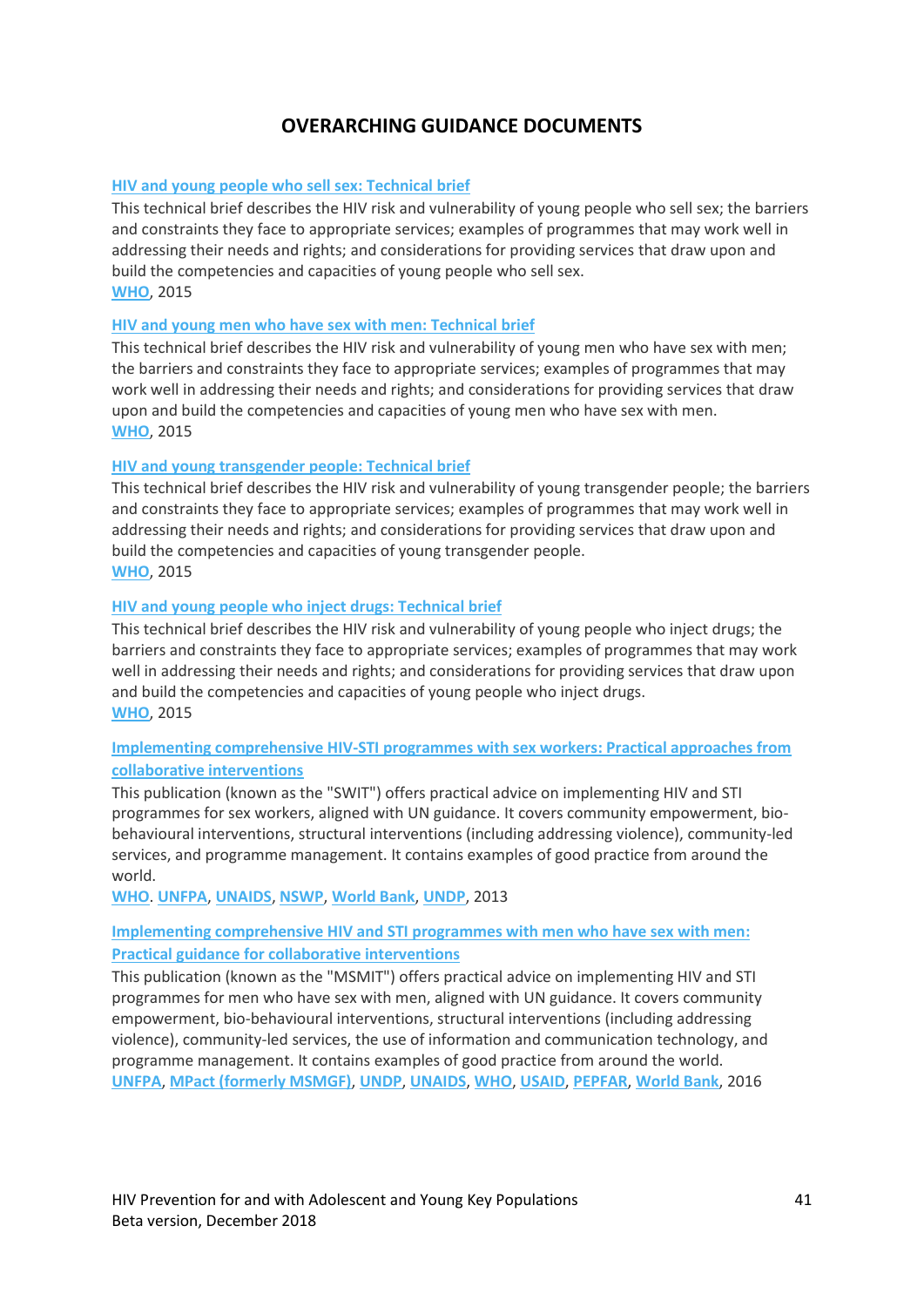# **[Implementing comprehensive HIV and STI programmes with transgender people:](http://childrenandaids.org/sites/default/files/2018-11/Implementing%20comprehensive%20HIV%20and%20STI%20programmes%20with%20transgender%20people%20-%20Practical%20guidance%20for%20collaborative%20interventions.pdf) Practical [guidance for collaborative interventions](http://childrenandaids.org/sites/default/files/2018-11/Implementing%20comprehensive%20HIV%20and%20STI%20programmes%20with%20transgender%20people%20-%20Practical%20guidance%20for%20collaborative%20interventions.pdf)**

This publication (known as the "TRANSIT") offers practical advice on implementing HIV and STI programmes for transgender people, aligned with UN guidance. It covers community empowerment, bio-behavioural interventions, structural interventions (including addressing violence), communityled services, the use of information and communication technology, and programme management. It contains examples of good practice from around the world.

**[UNDP](http://childrenandaids.org/undp.org)**, **[IRGT](http://transglobalactivism.org/)**, **[UNFPA](http://childrenandaids.org/unfpa.org)**, **[UNAIDS](http://childrenandaids.org/unaids.org)**, **[WHO](http://childrenandaids.org/who.int)**, **[USAID](http://childrenandaids.org/usaid.gov)**, **[PEPFAR](https://www.pepfar.gov/)**, 2017

# **[Implementing comprehensive HIV and HCV programmes with people who inject drugs:](http://childrenandaids.org/sites/default/files/2018-11/Implementing%20comprehensive%20HIV%20and%20HCV%20programmes%20with%20people%20who%20inject%20drugs%20-%20Practical%20guidance%20for%20collaborative%20interventions.pdf) Practical [guidance for collaborative interventions](http://childrenandaids.org/sites/default/files/2018-11/Implementing%20comprehensive%20HIV%20and%20HCV%20programmes%20with%20people%20who%20inject%20drugs%20-%20Practical%20guidance%20for%20collaborative%20interventions.pdf)**

This publication (known as the "IDUIT") offers practical advice on implementing HIV and HCV programmes for people who inject drugs, aligned with UN guidance. It covers community empowerment, bio-behavioural interventions, structural interventions (including legal reform), community-led services, and programme management. It contains examples of good practice from around the world.

**[UNODC](http://childrenandaids.org/unodc.org)**, **[INPUD](http://www.inpud.net/)**, **[UNAIDS](http://childrenandaids.org/unaids.org)**, **[UNDP](http://childrenandaids.org/undp.org)**, **[UNFPA](http://childrenandaids.org/unfpa.org)**, **[WHO](http://childrenandaids.org/who.int)**, **[USAID](http://childrenandaids.org/usaid.gov)**, **[PEPFAR](http://childrenandaids.org/pepfar.gov)**, 2017

# **[Consolidated guidelines on HIV prevention, diagnosis, treatment and care for key populations:](http://childrenandaids.org/sites/default/files/2018-11/Consolidated%20guidelines%20on%20HIV%20prevention%2C%20diagnosis%2C%20treatment%20and%20care%20for%20key%20populations%20-%202016%20update.pdf) [2016 update](http://childrenandaids.org/sites/default/files/2018-11/Consolidated%20guidelines%20on%20HIV%20prevention%2C%20diagnosis%2C%20treatment%20and%20care%20for%20key%20populations%20-%202016%20update.pdf)**

These guidelines aim to provide a comprehensive package of evidence-based HIV-related recommendations for all key populations; outline the needs of and issues important to key populations; and describe how to improve access, coverage and uptake of effective and acceptable services.

**[WHO](http://childrenandaids.org/who.int)**, 2016

# **[WHO, UNODC, UNAIDS technical guide for countries to set targets for universal access to HIV](http://childrenandaids.org/sites/default/files/2018-11/WHO%2C%20UNODC%2C%20UNAIDS%20technical%20guide%20for%20countries%20to%20set%20targets%20for%20universal%20access%20to%20HIV%20prevention%2C%20treatment%20and%20care%20for%20injecting%20drug%20users%20%E2%80%93%202012%20revision.pdf)  [prevention, treatment and care for injecting drug users:](http://childrenandaids.org/sites/default/files/2018-11/WHO%2C%20UNODC%2C%20UNAIDS%20technical%20guide%20for%20countries%20to%20set%20targets%20for%20universal%20access%20to%20HIV%20prevention%2C%20treatment%20and%20care%20for%20injecting%20drug%20users%20%E2%80%93%202012%20revision.pdf) 2012 revision**

This "target-setting guide" provides technical guidance to countries on monitoring efforts to prevent and treat HIV infection among people who inject drugs, and for setting ambitious but achievable national targets for scaling up towards universal access.

**[WHO](http://childrenandaids.org/who.int)**, **[UNODC](http://childrenandaids.org/unodc.org)**, **[UNAIDS](http://childrenandaids.org/unaids.org)**, 2012

# **Health, rights and well-being: [A practical tool for HIV and sexual and reproductive health](http://childrenandaids.org/sites/default/files/2018-11/Health%2C%20rights%20and%20well-being%20-%20A%20practical%20tool%20for%20HIV%20and%20sexual%20and%20reproductive%20health%20programmes%20with%20young%20key%20populations%20in%20Eastern%20Europe%20and%20Central%20Asia.pdf)  [programmes with young key populations in Eastern Europe and Central Asia](http://childrenandaids.org/sites/default/files/2018-11/Health%2C%20rights%20and%20well-being%20-%20A%20practical%20tool%20for%20HIV%20and%20sexual%20and%20reproductive%20health%20programmes%20with%20young%20key%20populations%20in%20Eastern%20Europe%20and%20Central%20Asia.pdf)**

A tool to support regional and country programming on HIV prevention with young people from key populations, based on work done by IPPF, UNFPA and partners in eight countries in Eastern Europe and Central Asia. It describes the regional contexts, strategies to address empowerment, participation and rights, and outlines a comprehensive package of services for young members of key populations, and the ways they can be delivered. Examples of such services from the region and elsewhere are provided.

**[IPPF,](http://childrenandaids.org/ippf.org) [UNFPA](http://childrenandaids.org/unfpa.org)**, 2017

# **[UNAIDS Prevention gap report 2016](http://childrenandaids.org/sites/default/files/2018-11/UNAIDS%20Prevention%20gap%20report%202016.pdf)**

Presents detailed data on the progress in curbing the HIV epidemic globally, and discusses the areas of focus required in order to improve outcomes. **[UNAIDS](http://childrenandaids.org/unaids.org)**, 2016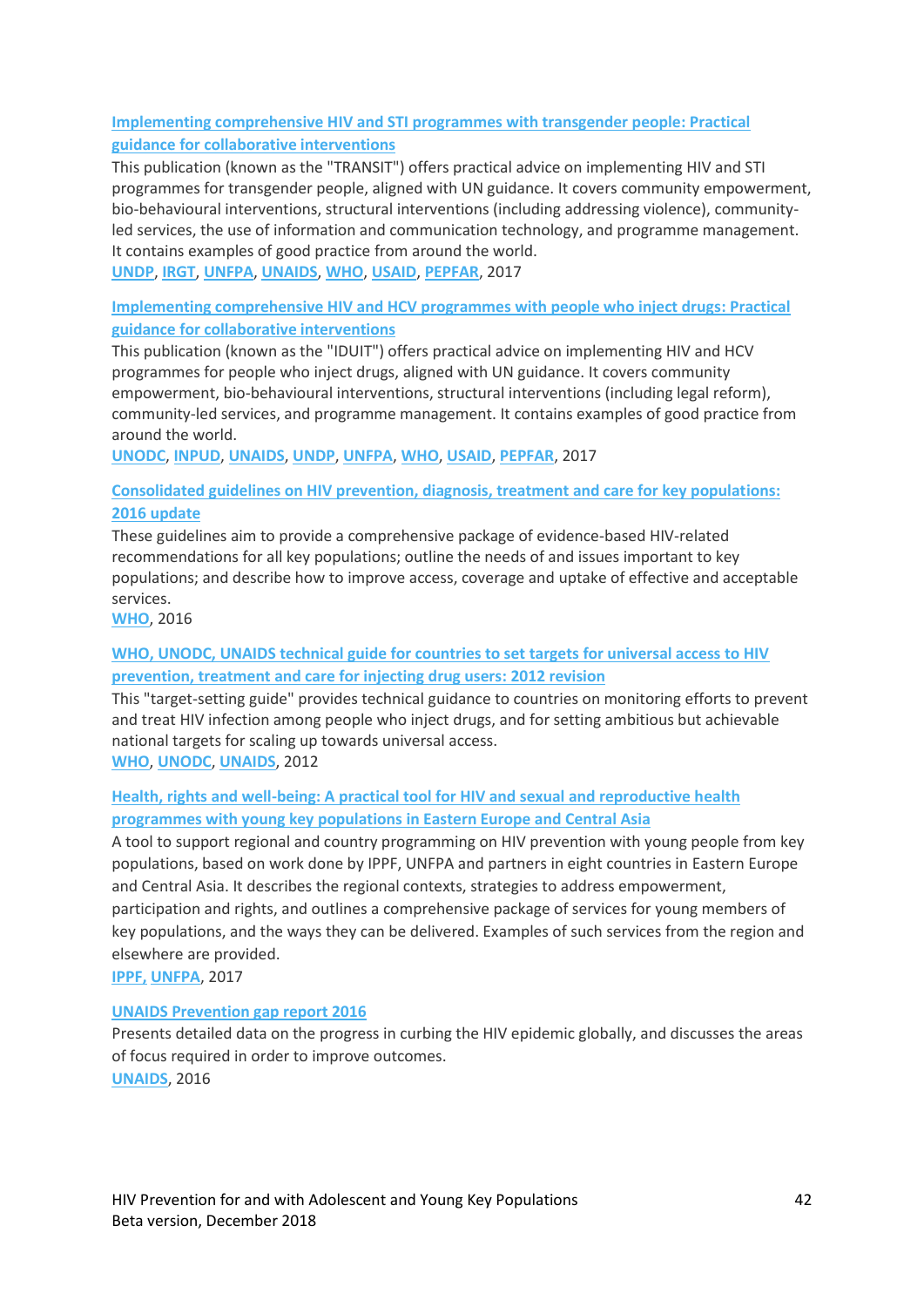# **[Biobehavioural survey guidelines for populations at risk for HIV](http://childrenandaids.org/sites/default/files/2018-11/Biobehavioural%20survey%20guidelines%20for%20populations%20at%20risk%20for%20HIV.pdf)**

# **[Biobehavioural survey guidelines for populations at risk for HIV:](http://childrenandaids.org/sites/default/files/2018-11/Biobehavioural%20survey%20guidelines%20for%20populations%20at%20risk%20for%20HIV%20-%20Supplemental%20materials.pdf) Supplemental materials**

Guidelines and tools for the design and implementation of bio-behavioural surveys of HIV prevalence in key populations. They standardize the conduct of BBS permit comparisons between as well as within countries over time. For a range of supplemental tools, including questionnaires, budget calculators and timelines, click on the Working Group's title above. **[Global HIV Strategic Information Working Group](http://www.who.int/hiv/pub/guidelines/biobehavioral-hiv-survey/en/)**, 2017

### **[Expedited biobehavioral surveys and data availability](https://www.pepfarsolutions.org/tools-2/2018/7/5/expedited-biobehavioral-surveys-and-data-availability)**

A set of tools to make the planning and implementation of BBS, and the provision of results, efficient and prompt. The tools downloadable from this website include technical considerations, a priority results table, a budget template, and a collection of guidelines, forms and checklists for surveys. **[PEPFAR](https://www.pepfar.gov/)**, 2018

# **[Tool to set and monitor targets for HIV prevention, diagnosis, treatment and care for key](http://childrenandaids.org/sites/default/files/2018-11/Tool%20to%20set%20and%20monitor%20targets%20for%20HIV%20prevention%2C%20diagnosis%2C%20treatment%20and%20care%20for%20key%20populations.pdf)  [populations](http://childrenandaids.org/sites/default/files/2018-11/Tool%20to%20set%20and%20monitor%20targets%20for%20HIV%20prevention%2C%20diagnosis%2C%20treatment%20and%20care%20for%20key%20populations.pdf)**

This document provides guidance on monitoring and evaluating implementation of the comprehensive package of interventions to address HIV among key populations. The framework helps plan and assess progress at the national and subnational levels. It includes a set of harmonized indicators, and guidance on setting targets for them. **[WHO](http://childrenandaids.org/who.int)**, 2015

**[Operational guidelines for M&E of HIV programmes for sex workers, MSM, and transgender](http://childrenandaids.org/sites/default/files/2018-11/Operational%20guidelines%20for%20M%26E%20of%20HIV%20programmes%20for%20sex%20workers%2C%20MSM%2C%20and%20transgender%20people%20-%20Vol%20I.pdf)  [people:](http://childrenandaids.org/sites/default/files/2018-11/Operational%20guidelines%20for%20M%26E%20of%20HIV%20programmes%20for%20sex%20workers%2C%20MSM%2C%20and%20transgender%20people%20-%20Vol%20I.pdf) Vol I**

**[Operational guidelines for M&E of HIV programmes for sex workers, MSM, and transgender](http://childrenandaids.org/sites/default/files/2018-11/Operational%20guidelines%20for%20M%26E%20of%20HIV%20programmes%20for%20sex%20workers%2C%20MSM%2C%20and%20transgender%20people%20-%20Vol%20II.pdf)  [people:](http://childrenandaids.org/sites/default/files/2018-11/Operational%20guidelines%20for%20M%26E%20of%20HIV%20programmes%20for%20sex%20workers%2C%20MSM%2C%20and%20transgender%20people%20-%20Vol%20II.pdf) Vol II**

Provides detailed guidance on monitoring and evaluation of HIV prevention programmes, methods to estimate indicators, and generic forms for collecting data.

**[UNAIDS](http://childrenandaids.org/unaids.org)**, **[Measure Evaluation](https://www.measureevaluation.org/)**, **[UNFPA](http://childrenandaids.org/unfpa.org)**, **[PEPFAR](http://childrenandaids.org/pepfar.gov)**, **[UNDP](http://childrenandaids.org/undp.org)**, **[Global Fund](http://childrenandaids.org/globalfund.org)**, **[ICASO](http://childrenandaids.org/icaso.org)**, 2013

**[Operational guidelines for monitoring and evaluation of HIV programmes for people who inject](http://childrenandaids.org/sites/default/files/2018-11/Operational%20guidelines%20for%20monitoring%20and%20evaluation%20of%20HIV%20programmes%20for%20people%20who%20inject%20drugs%20-%20National%20%26%20subnational%20level.pdf)  drugs: [National & subnational level](http://childrenandaids.org/sites/default/files/2018-11/Operational%20guidelines%20for%20monitoring%20and%20evaluation%20of%20HIV%20programmes%20for%20people%20who%20inject%20drugs%20-%20National%20%26%20subnational%20level.pdf)**

**[Operational guidelines for monitoring and evaluation of HIV programmes for people who inject](http://childrenandaids.org/sites/default/files/2018-11/Operational%20guidelines%20for%20monitoring%20and%20evaluation%20of%20HIV%20programmes%20for%20people%20who%20inject%20drugs%20-%20Service%20delivery%20level.pdf)  drugs: [Service delivery level](http://childrenandaids.org/sites/default/files/2018-11/Operational%20guidelines%20for%20monitoring%20and%20evaluation%20of%20HIV%20programmes%20for%20people%20who%20inject%20drugs%20-%20Service%20delivery%20level.pdf)**

**[Operational guidelines for monitoring and evaluation of HIV programmes for people who inject](http://childrenandaids.org/sites/default/files/2018-11/Operational%20guidelines%20for%20monitoring%20and%20evaluation%20of%20HIV%20programmes%20for%20people%20who%20inject%20drugs%20-%20Tools%20%26%20annexes.pdf)  drugs: [Tools & annexes](http://childrenandaids.org/sites/default/files/2018-11/Operational%20guidelines%20for%20monitoring%20and%20evaluation%20of%20HIV%20programmes%20for%20people%20who%20inject%20drugs%20-%20Tools%20%26%20annexes.pdf)**

Provides detailed guidance on monitoring and evaluation of HIV prevention programmes, methods to estimate indicators, and generic forms for collecting data.

**[UNAIDS](http://childrenandaids.org/unaids.org)**, 2011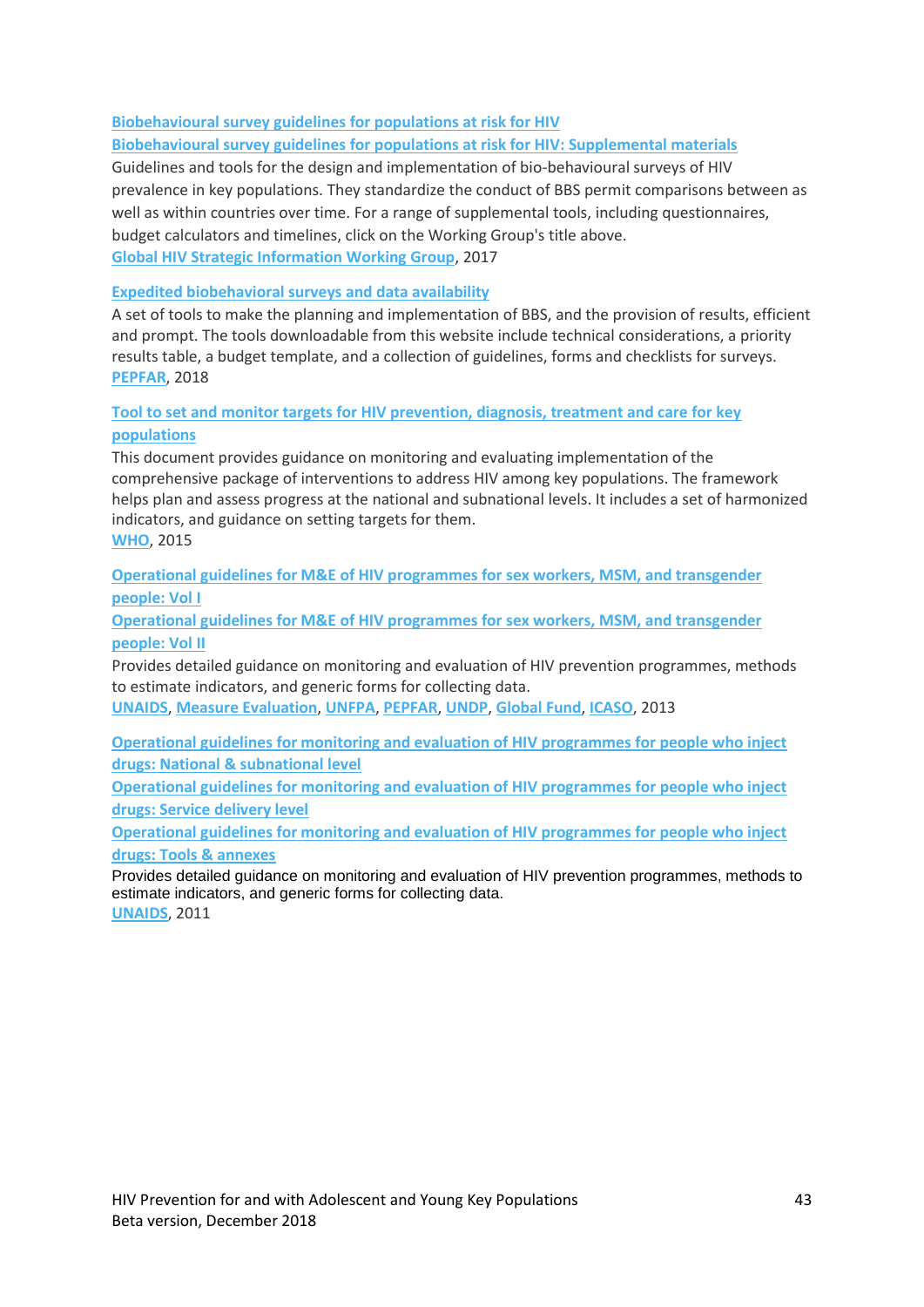# **FURTHER TOOLS**

<span id="page-43-0"></span>**Risks [and vulnerabilities to HIV of young key populations:](http://childrenandaids.org/sites/default/files/2018-11/Risk%20and%20vulnerabilities%20to%20HIV%20of%20young%20key%20populations%20-%20Findings%20from%20a%20national%20survey%20in%20Kenya%20%28Polling%20Booth%20Survey%29.pdf) Findings from a national survey in Kenya [\[Polling Booth Survey\]](http://childrenandaids.org/sites/default/files/2018-11/Risk%20and%20vulnerabilities%20to%20HIV%20of%20young%20key%20populations%20-%20Findings%20from%20a%20national%20survey%20in%20Kenya%20%28Polling%20Booth%20Survey%29.pdf)**

This brief presents the findings from a national polling-booth survey among young key populations in Kenya, on their risk and vulnerability to HIV. It describes the behavioural, health-services and structural factors identified by the survey. **[NASCOP](http://nascop.or.ke/)**, **[University of Manitoba](http://phdaf.org/)**, 2018

**[Geographic mapping of most at risk populations for HIV in Kenya](http://childrenandaids.org/sites/default/files/2018-11/Geographic%20mapping%20of%20most%20at%20risk%20populations%20for%20HIV%20in%20Kenya.pdf)**

Describes how mapping of key populations is done in the Kenya HIV programme. **[NASCOP](http://nascop.or.ke/)**, 2013

**[Unique identifier code for key population programmes](http://childrenandaids.org/sites/default/files/2018-11/Unique%20Identifier%20code%20for%20Key%20Population%20Programmes%20in%20Kenya.pdf) in Kenya**

Describes the benefits of using unique identifier codes (UICs) and the procedures for generating these for service recipients of Kenya's HIV programme. **[NASCOP](http://nascop.or.ke/)**, 2017

**Standard operating procedures for [establishing and running key populations clinics in Kenya](http://childrenandaids.org/sites/default/files/2018-11/STANDARD%20OPERATING%20PROCEDURES%20for%20Establishing%20and%20Running%20Key%20Populations%20Clinics%20in%20Kenya.pdf)**

Provides guidance on planning, setting up and running clinics, including making and tracking referrals to other service providers, and documenting clinic attendance and activities. **[NASCOP](http://nascop.or.ke/)**, **[University of Manitoba](http://phdaf.org/)**, 2016

**[Key considerations for differentiated antiretroviral therapy delivery for specific population](http://childrenandaids.org/sites/default/files/2018-11/KEY%20CONSIDERATIONS%20FOR%20DIFFERENTIATED%20ANTIRETROVIRAL%20THERAPY%20DELIVERY%20FOR%20SPECIFIC%20POPULATION.pdf)** This document outlines the rationale for, and features of, differentiated delivery of antiretroviral therapy (ART), including to adolescents and key populations. **[WHO](http://www.who.int/hiv/pub/arv/hiv-differentiated-care-models-key-populations/en/)**, 2017

**Out with it: HIV [and other sexual health considerations for young men who have sex with men](http://childrenandaids.org/sites/default/files/2018-11/OUT%20WITH%20IT%20-%20HIV%20and%20Other%20Sexual%20Health%20Considerations%20for%20Young%20Men%20Who%20Have%20Sex%20with%20Men.pdf)** Developed by MPact (formerly MSMGF) with WHO, UNDP and UNFPA, this is an updated, abbreviated adaptation of the 2015 technical brief on HIV and young men who have sex with men. It summarizes information from the technical brief, with photo illustrations to make the document more engaging for non-specialist readers.

**[MPact: Global Action for Gay Men's Health and Rights](https://mpactglobal.org/)**, 2018

**Opioid overdose prevention and [management](http://childrenandaids.org/sites/default/files/2018-11/Opioid-overdose-prevention-and-management-among-injecting-drug-users.pdf) among injecting drug users** Guidelines on providing opioid overdose prevention and management services for people who use drugs.

**[UNODC](http://unodc.org/)**, 2012

**Needle syringe exchange program for injecting drug [users: Standard operating procedure](http://childrenandaids.org/sites/default/files/2018-11/Needle-syringe-exchange-program-for-injecting-drug-users.pdf)**

Guidelines on setting up, running and monitoring needle and syringe exchange programmes for people who inject drugs.

**[UNODC](http://childrenandaids.org/unodc.org)**, 2012

**Drop-in centre for injecting drug [users: Standard operating procedure](http://childrenandaids.org/sites/default/files/2018-11/Drop-in-centre-for-injecting-drug-user.pdf)** Guidelines on setting up, running and monitoring drop-in centres for people who inject drugs. **[UNODC](http://unodc.org/)**, 2012

**Outreach for injecting drug [users: Standard operating procedure](http://childrenandaids.org/sites/default/files/2018-11/Outreach-for-injecting-drug-users.pdf)**

HIV Prevention for and with Adolescent and Young Key Populations 44 Beta version, December 2018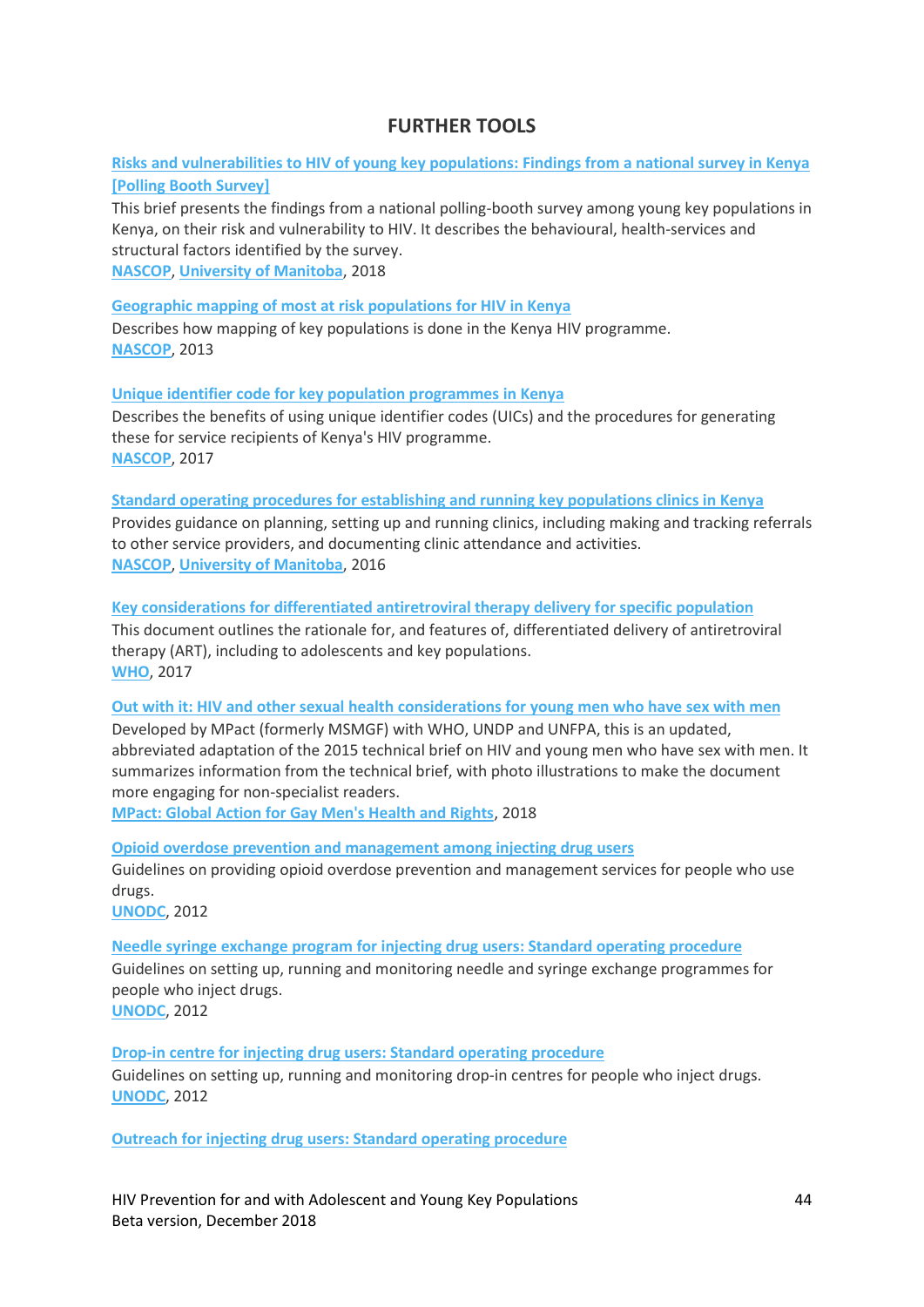Guidelines on planning, establishing, running and monitoring outreach services for people who inject drugs.

**[UNODC](http://unodc.org/)**, 2012

# **[Intervention among female injecting drug users:](http://childrenandaids.org/sites/default/files/2018-12/Intervention%20among%20female%20injecting%20drug%20users%20-%20Standard%20operating%20procedure.pdf) Standard operating procedure**

Guidelines on setting up and running harm reduction and HIV prevention services for women who inject drugs.

# **[UNODC](http://unodc.org/)**, 2012

# **[Addressing\\_the\\_specific\\_needs\\_of\\_women\\_who\\_inject\\_drugs: Practical guide for service](http://childrenandaids.org/sites/default/files/2018-11/Addressing_the_specific_needs_of_women_who_inject_drugs.pdf)  [providers on gender-responsive HIV services](http://childrenandaids.org/sites/default/files/2018-11/Addressing_the_specific_needs_of_women_who_inject_drugs.pdf)**

A guide for service providers, managers and outreach workers in harm reduction and HIV-related services, to help them expand access to women who inject drugs through gender-sensitive and gender-specific services. It also acknowledges that in some settings women require services provided separately from (or in addition to) services targeting men. **[UNODC](http://unodc.org/)**, 2016

# **[A handbook for starting and managing needle and syringe programmes in prisons and other closed](http://childrenandaids.org/sites/default/files/2018-11/A%20handbook%20for%20starting%20and%20managing%20needle%20and%20syringe%20programmes%20in%20prisons%20and%20other%20closed%20settings.pdf)  [settings](http://childrenandaids.org/sites/default/files/2018-11/A%20handbook%20for%20starting%20and%20managing%20needle%20and%20syringe%20programmes%20in%20prisons%20and%20other%20closed%20settings.pdf)**

This guide describes the components of needle and syringe exchange programmes in prisons, with examples from different countries; an advocacy strategy to gain support for establishing programmes; and how to set up, run and monitor them. **[UNODC](http://unodc.org/)**, 2014

# **HIV [prevention, treatment and care in prisons and other closed settings: A comprehensive](http://childrenandaids.org/sites/default/files/2018-11/HIV_comprehensive_package_prison_2013.pdf) package [of interventions](http://childrenandaids.org/sites/default/files/2018-11/HIV_comprehensive_package_prison_2013.pdf)**

Describes key interventions, principles for treatment and care, and other recommendations for creating an enabling environment.

**[UNODC](http://unodc.org/)**, **[ILO](http://ilo.org/)**, **[UNDP](http://undp.org/)**, **[WHO](http://who.int/)**, **[UNAIDS](http://unaids.org/)**, 2013

# **[Good practice guide to integrated sex worker programming](http://childrenandaids.org/sites/default/files/2018-11/Good%20practice%20guide%20to%20integrated%20sex%20worker%20programming.pdf)**

This guide summarizes the experiences of 19 organisations and two years of implementation of the Red Umbrella Programme. The programme's aim is to prevent HIV and sexually transmitted infections among sex workers through a combination prevention approach and bio-behavioural interventions with sex workers. The guide describes principles and practices for implementing sex worker HIV programmes.

**[SWEAT \(Sex Workers Education and Advocacy Taskforce\)](http://www.sweat.org.za/)**, Zimbabwe, 2016

### **[Respect my rights, respect my dignity: Module 3](http://childrenandaids.org/sites/default/files/2018-11/Respect%20my%20rights%2C%20respect%20my%20dignity.PDF) – sexual and reproductive rights are human rights**

This module is part of a series of human rights education resources for young people. It is designed to be used by and with young people and youth activists as they support their peers through individual and collective journeys of reflection, critical analysis and action. **[Amnesty International](http://amnesty.org/)**, 2015

# **[Peer education on youth sexual and reproductive health in humanitarian settings: Training of](http://childrenandaids.org/sites/default/files/2018-11/Peer%20education%20on%20youth%20sexual%20and%20reproductive%20health%20in%20humanitarian%20settings.pdf)  [trainers manual](http://childrenandaids.org/sites/default/files/2018-11/Peer%20education%20on%20youth%20sexual%20and%20reproductive%20health%20in%20humanitarian%20settings.pdf)**

A skills-based curriculum for peer education trainers on issues related to adolescents and youth in humanitarian settings, including sexual and reproductive health, life skills education, and youth empowerment.

**[Y-PEER Network](http://y-peer.org/)**, **[UNFPA](http://unfpa.org/)**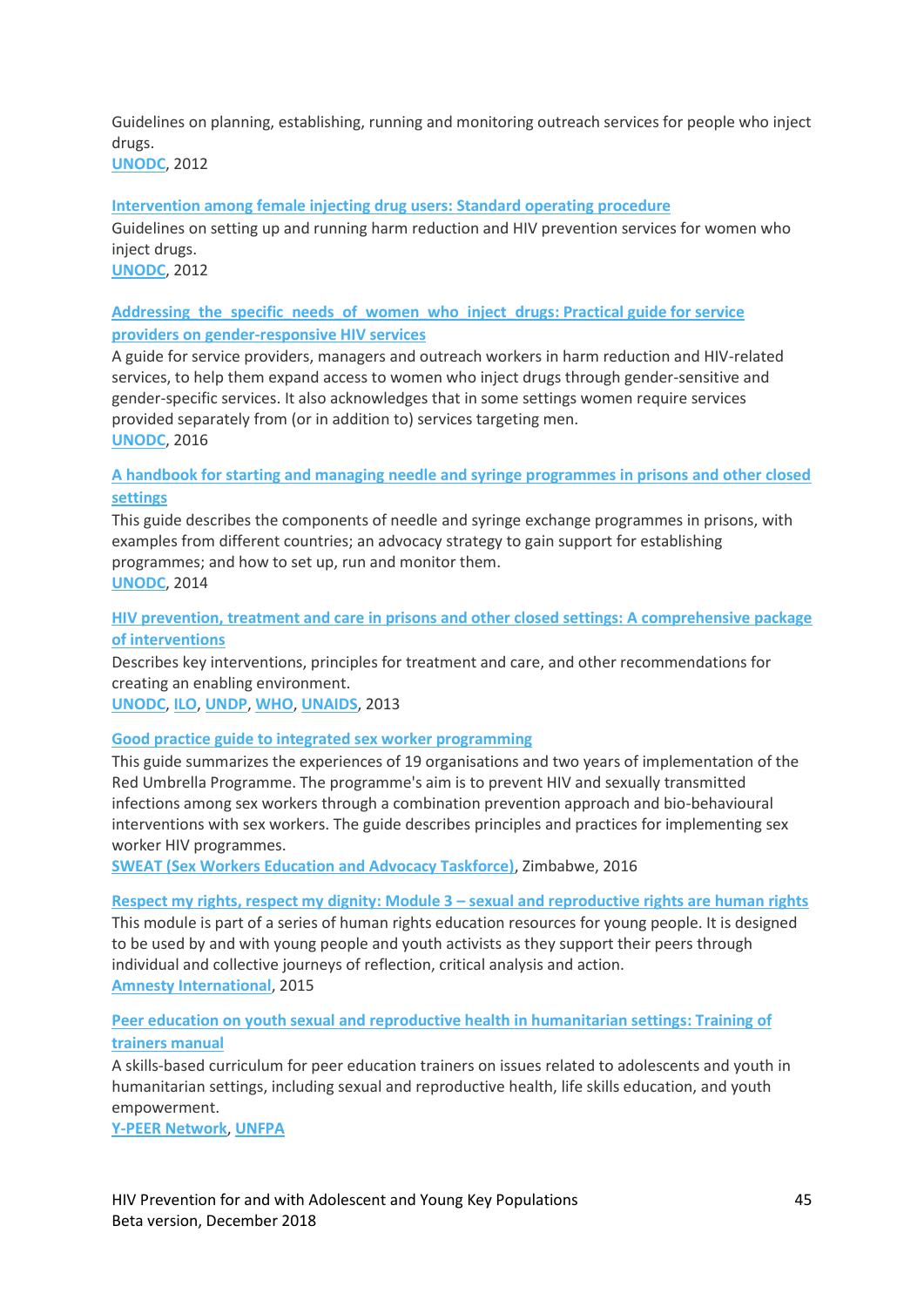### **Data collection tools for peer-led outreach (in French)**

**[Registre des PE animateurs](http://childrenandaids.org/sites/default/files/2018-12/Registre%20des%20PE%20animateurs.doc) [Cahier de rapport mensuel des PE animateurs](http://childrenandaids.org/sites/default/files/2018-12/Cahier%20de%20rapport%20mensuel%20des%20PE%20animateurs.pdf) [Rapport mensuel d'activités du superviseur du PE](http://childrenandaids.org/sites/default/files/2018-12/Rapport%20mensuel%20d%27activit%C3%A9s%20du%20superviseur%20du%20PE.pdf) [Cadre de collecte des problèmes liés a l'offre de service VIH](http://childrenandaids.org/sites/default/files/2018-12/Cadre%20de%20collecte%20des%20probl%C3%A8mes%20li%C3%A9s%20a%20l%E2%80%99offre%20de%20service%20VIH%20aux%20populations%20cl%C3%A9s.doc) aux populations clés** Forms used by peer educators and peer supervisors to track outreach to key population members.

#### **[HEEADSS rapid questionnaire](http://childrenandaids.org/sites/default/files/2018-12/HEEADSS%20rapid%20questionnaire.pdf)**

**[Afrique Arc En Ciel](https://www.afrique-arcenciel.org/)**, Togo

A psychosocial interview guide for young people aged 10-24 years, with questions on home, education, employment, activities, substance use, and reproductive health. The document is in Tagalog and English.

**[Philippines Department of Health](https://www.doh.gov.ph/)**, 2017

### **[HIVST.org \(HIV self-testing research and policy hub\)](http://hivst.org/)**

This website contains a searchable database of guidance, implementation guidance, presentations, and research and funding opportunities, all on the topic of HIV self-testing. It is a collaborative effort to generate and share information and resources with the global public health community, civil society groups, health policymakers, and programme managers.

# **HIV self-testing: [Awareness, acceptability and perceptions of HIV self-testing among MSM in](http://childrenandaids.org/sites/default/files/2018-12/HIV%20self-testing%20-%20Awareness%2C%20acceptability%20and%20perceptions%20of%20HIV%20self-testing%20among%20MSM%20in%20Kenya.pdf)**

**[Kenya](http://childrenandaids.org/sites/default/files/2018-12/HIV%20self-testing%20-%20Awareness%2C%20acceptability%20and%20perceptions%20of%20HIV%20self-testing%20among%20MSM%20in%20Kenya.pdf)**

This brief describes the findings and recommendations from a rapid qualitative assessment of the feasibility of HIV self-testing as an approach among men who have sex with men in three counties in Kenya.

**[NASCOP](http://www.nascop.or.ke/)**, **[University of Manitoba](http://www.phdaf.org/)**, 2018

### **Counselling in targeted intervention for injecting drugs users**

**[Counselling in targeted intervention for injecting drugs users:](http://childrenandaids.org/sites/default/files/2018-12/Counselling%20in%20targeted%20intervention%20for%20injecting%20drugs%20users%20-%20Counsellor%27s%20handbook.pdf) Counsellor's handbook [Counselling in targeted intervention for injecting drugs users:](http://childrenandaids.org/sites/default/files/2018-12/Counselling%20in%20targeted%20intervention%20for%20injecting%20drugs%20users%20-%20Facilitator%27s%20manual.pdf) Facilitator's manual [Counselling in targeted intervention for injecting drugs users:](http://childrenandaids.org/sites/default/files/2018-12/Counselling%20in%20targeted%20intervention%20for%20injecting%20drugs%20users%20-%20A%20resource%20guide.pdf) A resource guide**

Resources for training counsellors of people who inject drugs, in the context of harm reduction and HIV prevention. The counsellor's handbook contains detailed information on injecting drug use, the counsellor's role, and practical tips on effective counselling in. The facilitator's manual provides a detailed plan for a three-day training of counsellors. The resource guide provides additional training materials.

**[UNODC](http://unodc.org/)**, 2011

# **Getting started: [A toolkit for preventing and tackling homophobic, biphobic and transphobic](http://childrenandaids.org/sites/default/files/2018-12/Getting%20started%20-%20A%20toolkit%20for%20preventing%20and%20tackling%20homophobic%2C%20biphobic%20and%20transphobic%20bullying%20in%20secondary%20schools.pdf)  [bullying in secondary schools](http://childrenandaids.org/sites/default/files/2018-12/Getting%20started%20-%20A%20toolkit%20for%20preventing%20and%20tackling%20homophobic%2C%20biphobic%20and%20transphobic%20bullying%20in%20secondary%20schools.pdf)**

This toolkit provides a framework and practical tools for leaders and teachers in secondary schools. It shows how to tackle homophobic, biphobic and transphobic bullying across the school's policies and procedures. Each step includes a set of tools, templates and checklists. These can be used to communicate with parents, conduct surveys of pupils, track the school's progress over time, highlight problem areas and develop a tailored approach. **[Stonewall](https://www.stonewall.org.uk/)**, UK, 2015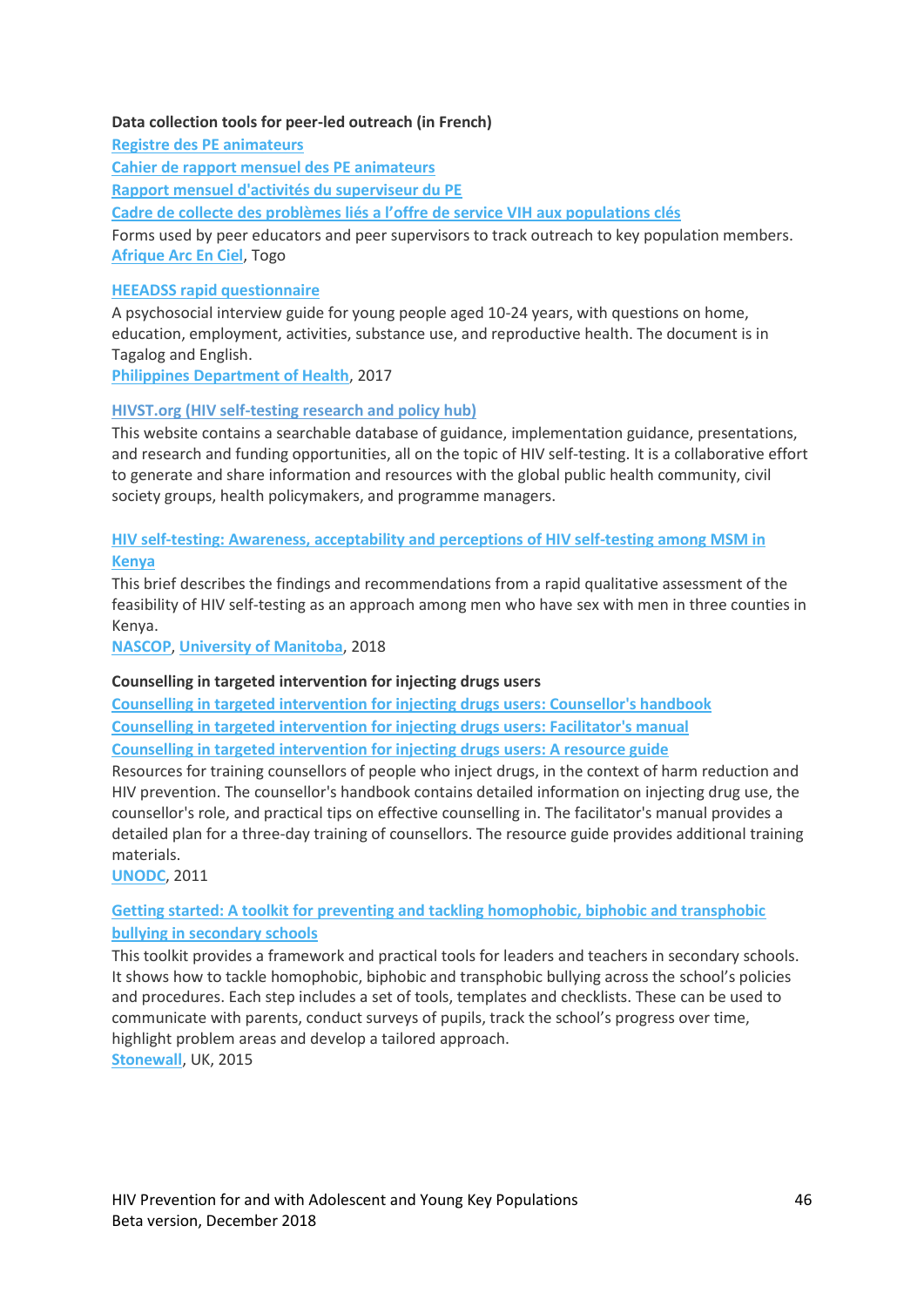### **[How to mobilize communities for health and social change](http://childrenandaids.org/sites/default/files/2018-12/How%20to%20mobilize%20communities%20for%20health%20and%20social%20change.pdf)**

A guide for health programme directors and managers of community-based programmes who wish to use community mobilization to improve health at the individual, family and community level. It contains examples and lessons from community mobilization experiences around the world, with a focus on marginalized groups in developing countries.

**[Health Communication Partnership](https://ccp.jhu.edu/tag/health-communication-partnership/)**, 2015

# **[M&E participatory self-assessment tool](http://childrenandaids.org/sites/default/files/2018-11/M%26E%20participatory%20self-assessment%20tool.pdf)**

A tool to help civil-society organizations identify gaps in monitoring and evaluation. It covers planning, structures and human resources, process and procedures, and data and information management.

**[Management Sciences for Health](http://msh.org/)**

### **[Resource mobilization implementation kit: A primer for SBCC organizations](https://sbccimplementationkits.org/resource-mobilization/?utm_source=HC3%20Mailing%20List&utm_campaign=30b4ac6f95-Resource_Mobilization_I_Kit_is_Live9_28_2015&utm_medium=email&utm_term=0_4b733d489e-30b4ac6f95-83416341)**

An online toolkit for social and behaviour change (SBCC) practitioners and organizations. It takes the user through the steps required to broaden their funding base, including strategic planning, grant proposals and writing a business plan.

**[Health Communication Capacity Collaborative \(HC3\)](https://healthcommcapacity.org/)**

# **[LINKAGES Integrated Technical Organizational Capacity Assessment \(ITOCA\) and action planning:](http://childrenandaids.org/sites/default/files/2018-11/LINKAGES%20Integrated%20Technical%20Organizational%20Capacity%20Assessment%20%28ITOCA%29%20and%20Action%20Planning.pdf)  [Facilitator's](http://childrenandaids.org/sites/default/files/2018-11/LINKAGES%20Integrated%20Technical%20Organizational%20Capacity%20Assessment%20%28ITOCA%29%20and%20Action%20Planning.pdf) guide**

A guide for facilitators implementing the LINKAGES Integrated Technical Organizational Capacity Assessment. The ITOCA is a participatory self-assessment tool that is implemented through a workshop. The guide offers activities and materials in 14 areas of assessment, which organizations can adapt for their work and needs.

**[FHI 360 LINKAGES](https://fhi360.org/projects/linkages-across-continuum-hiv-services-key-populations-affected-hiv-linkages)**, **[Pact](https://www.pactworld.org/)**, 2016

# **[Guide for trainers: Strengthen and support CSOs to work towards evidence-](http://childrenandaids.org/sites/default/files/2018-11/Strengthen%20and%20support%20CSOs%20to%20work%20towards%20evidence-%20and%20rights-based%20sexual%20and%20reproductive%20health%20education%20and%20HIV%20prevention%20for%20young%20people.pdf) and rights-based [sexual and reproductive health education and HIV prevention for young people](http://childrenandaids.org/sites/default/files/2018-11/Strengthen%20and%20support%20CSOs%20to%20work%20towards%20evidence-%20and%20rights-based%20sexual%20and%20reproductive%20health%20education%20and%20HIV%20prevention%20for%20young%20people.pdf)**

A guide for trainers working with local organizations to train their members to become experts on evidence-informed and rights-based programmes for youth for sexual and reproductive health and HIV prevention. Each chapter provides training materials, exercises and an agenda for the training session.

**[Aidsfonds \(formerly Stop Aids Now\)](http://www.aidsfonds.org/)**, **[Rutgers International](https://www.rutgers.international/)**

### **[Ideas for a change: Developing policy](http://childrenandaids.org/sites/default/files/2018-11/Ideas%20for%20a%20change%20-%20Developing%20policy.pdf)**

This publication, from Olive (Organisation Development and Training) in South Africa, explores the idea of policy, how it differs from principles, procedure and practice, and how it links with these. It takes the reader step by step through the process of developing a policy.

### **[Comprehensive sexuality education: A foundation for life and love campaign](https://en.unesco.org/themes/education-health-and-well-being/cse-campaign)**

UNESCO's Foundation for Life and Love campaign (#CSEandMe) aims to highlight the benefits of good quality CSE for all young people. The campaign website includes interviews, videos, stories and related reading material. A Spanish-language version of the campaign is also available **[here](https://es.unesco.org/themes/educacion-salud-y-bienestar/campana-eis)**. **[UNESCO](https://en.unesco.org/)**, 2018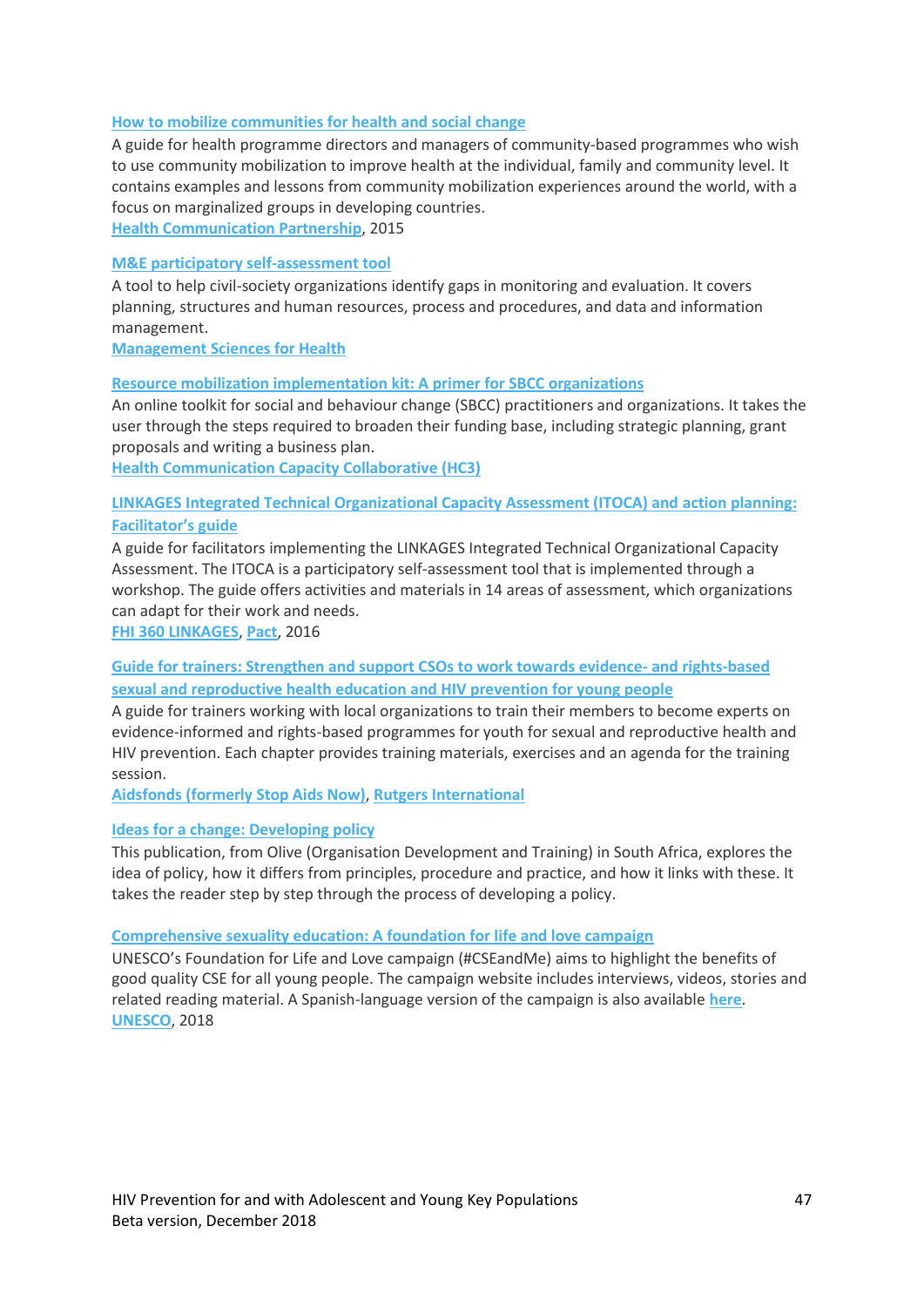### **[We demand more! A sexuality education advocacy handbook for young people](http://childrenandaids.org/sites/default/files/2018-11/We%20demand%20more%21%20A%20sexuality%20education%20advocacy%20handbook%20for%20young%20people.pdf)**

A handbook for young people who want to improve the sexuality education that is provided in their school, town or country. It includes background information and evidence to argue for the importance of providing all young people with good-quality comprehensive sexuality education (CSE). It gives advice on how to make change happen where you live, as well as examples of successful CSE advocacy efforts.

**[The PACT](https://www.theyouthpact.org/)**, 2017

### **[CSE and me](http://childrenandaids.org/sites/default/files/2018-11/CSE%20and%20me.pdf)**

A follow-up to "We Demand More!", this guide shares the experiences of CSE advocates working in restrictive or conservative environments, and provides further tips for advocacy. **[The PACT](https://www.theyouthpact.org/)**, 2017

### **[Commission on Narcotic Drugs Resolution 61-4](http://childrenandaids.org/sites/default/files/2018-11/Commission%20on%20Narcotic%20Drugs%20Resolution%2061-4.pdf)**

This high-level resolution promotes measures for preventing mother-to-child transmission of HIV, hepatitis B and C and syphilis among women who use drugs **[UNODC](http://www.unodc.org/)**, 2018

### **[Commission on Narcotic Drugs Resolution 61-4](http://childrenandaids.org/sites/default/files/2018-11/Commission%20on%20Narcotic%20Drugs%20Resolution%2061-4.pdf)**

This high-level resolution promotes measures for preventing mother-to-child transmission of HIV, hepatitis B and C and syphilis among women who use drugs **[UNODC](http://www.unodc.org/)**, 2018

### **Capacity and consent: [Empowering adolescents to exercise their reproductive rights](http://childrenandaids.org/sites/default/files/2018-11/Capacity%20and%20consent%20-%20Empowering%20adolescents%20to%20exercise%20their%20reproductive%20rights.pdf)**

This publication outlines the barriers adolescents face in realizing their sexual and reproductive health and rights, discusses recent critical developments in the human-rights framework underpinning these rights, and proposes a way forward for guaranteeing all adolescents the full exercise of their sexual and reproductive health and rights. **[Center for Reproductive Rights](https://www.reproductiverights.org/)**, 2017

#### **[Advocating for adolescent reproductive health in Eastern Europe and Central Asia:](http://childrenandaids.org/sites/default/files/2018-12/Advocating%20for%20adolescent%20reproductive%20health%20in%20Eastern%20Europe%20and%20Central%20Asia%20-%20Advocacy%20kit.pdf) Advocacy kit**

This kit is designed to help young advocates in Eastern Europe and Central Asia develop the skills to advocate for young people's sexual health education and services. It describes some of the steps in organizing campaigns, and provides information on developing, implementing and evaluating a successful advocacy strategy.

**[UNFPA](http://unfpa.org/)**, 2004

#### **[Post 2015 negotiation briefs](http://childrenandaids.org/sites/default/files/2018-11/Post%202015%20negotiation%20briefs.pdf)**

This compilation of eight briefs provides youth advocates with an overview of priority themes for follow-up accountability efforts related to the SDG agenda. The topics are: 1) Comprehensive sexuality education, 2) Drug-related harm reduction, 3) Youth and HIV, 4) Mental health, 5) Sexual and reproductive health and rights; 6) Social determinants of health, 7) Youth engagement and accountability mechanisms, and 8) Youth-friendly services in Universal Health Coverage. **[The PACT](https://www.theyouthpact.org/)**, 2014

**[Convention on the Elimination of all forms of Discrimination](http://childrenandaids.org/sites/default/files/2018-11/Convention%20on%20the%20Elimination%20of%20all%20forms%20of%20Discrimination%20Against%20Women%20%28CEDAW%29%20for%20youth.pdf) Against Women (CEDAW) for youth** This resource explains why CEDAW is important to youth, and describes the convention's impact in advancing gender equality and human rights for women and girls around the world. It summarizes the articles of CEDAW, including the specific forms of discrimination that must be ended and how CEDAW is implemented and monitored. **[UN Women](http://www.unwomen.org/en)**, 2014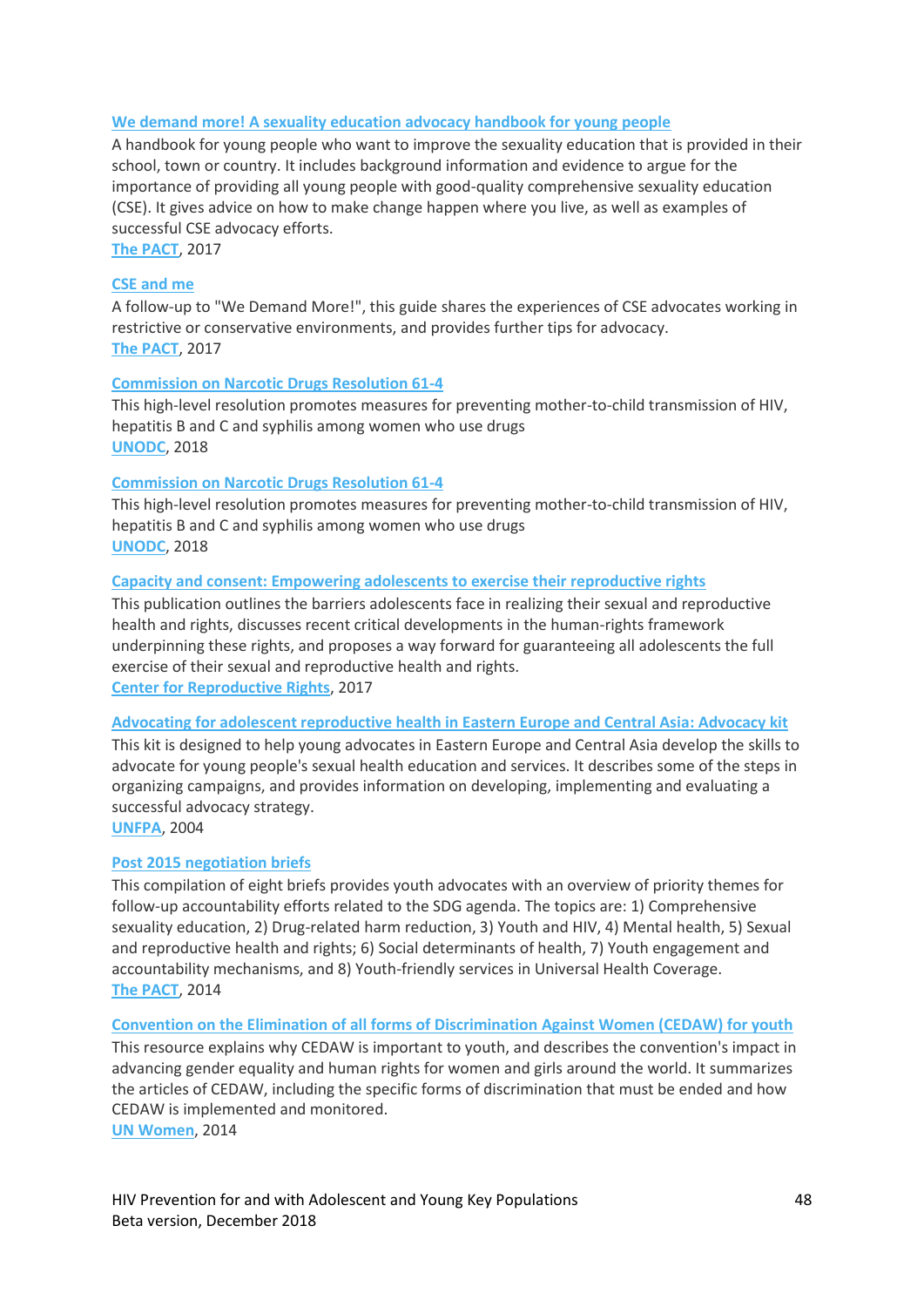# **[Sustainable Development Agenda and young people](http://childrenandaids.org/sites/default/files/2018-11/Sustainable%20Development%20Agenda%20and%20young%20people.pdf)**

This publication contains a series of briefs covering each of the Sustainable Development Goals (SDGs). They examine the evidence base related specifically to the SDGs and young people, with a focus on ensuring their sexual and reproductive health. The briefs recommend action to address the challenges faced by young people to address the issues raised in each goal. **The Asian-Pacific [Resource and Research Centre for Women \(ARROW\)](http://www.arrow.org.my/)**, 2018

# **[Child marriage and HIV:](http://childrenandaids.org/sites/default/files/2018-11/Child%20marriage%20and%20HIV%20-%20An%20information%20sheet.pdf) An information sheet**

# **[Le mariage des enfants et le sida](http://childrenandaids.org/sites/default/files/2018-11/Le%20mariage%20des%20enfants%20et%20le%20sida%20-%20Spanish.pdf)**

This brief highlights why the links between child marriage and HIV must be addressed. It recommends further research, targeting and prioritising adolescent girls in HIV responses, and policy approaches to tackle both issues. The brief comes with an infographic and social media toolkit on the Girls Not Brides website.

**[Girls Not Brides](https://www.girlsnotbrides.org/resource-centre/child-marriage-and-hiv-a-relationship-ignored-for-too-long/)**, 2017

# **[Awareness session module for principals and teachers](http://childrenandaids.org/sites/default/files/2018-11/Awareness%20session%20module%20for%20principals%20and%20teachers.pdf)**

Presentation slides for a training module to raise awareness among college administrators in India about stigma and discrimination faced by young transgender people in college settings, to help create an enabling environment for them in educational institutions. **Gaurav Organisation**

# **Mobilising communities on young people's health and rights**

**[Advocacy toolkit](http://childrenandaids.org/sites/default/files/2018-12/Advocacy%20toolkit.pdf)**

# **[Advocacy training guide](http://childrenandaids.org/sites/default/files/2018-12/Advocacy%20training%20guide.pdf)**

This guide leads the user through the stages of planning and launching an advocacy campaign to ensure that government commitments are translated into programmes that meet young people's sexual and reproductive health needs. The toolkit provides prototype worksheets and other tools at the end of each chapter. The training guide shows how to facilitate a five-day workshop to strengthen the skills of community groups, networks and organizations to design and plan an advocacy campaign.

**[Family Care International](http://www.familycareintl.org/en/home)**, 2008

# **[Advancing combination HIV prevention](http://childrenandaids.org/sites/default/files/2018-11/Advancing%20combination%20HIV%20prevention.pdf)**

Provides information for activists from community-based organizations to argue for evidence-based, scaled-up, adequately funded combination prevention programmes for HIV. There are case examples of successful advocacy from around the world. **[Colectivo Ovejas Negras](http://ovejasnegras.org/es/)**, Uruguay, 2016

### **[Women who inject drugs and HIV:](http://childrenandaids.org/sites/default/files/2018-11/Women%20who%20inject%20drugs%20and%20HIV%20-%20%20Addressing%20specific%20needs.pdf) Addressing specific needs**

This policy brief aims to promote gender equality and human rights in an effective harm reduction response to HIV for women who inject drugs, in both community and prison settings. It outlines a framework for improving the availability, accessibility, affordability and acceptability of womenoriented harm reduction interventions. Suggested good practice tools and guidance are also provided.

**[UNODC](http://www.unodc.org/)**, 2015

# **[Social Protection help desk \(concept note\)](http://childrenandaids.org/sites/default/files/2018-11/Social%20Protection%20help%20desk%20%28concept%20note%29.pdf)**

Outline of a technology-based information hub providing access to government-funded services for low-income workers and community members. **[SWASTI](http://www.swasti.org/)**, 2015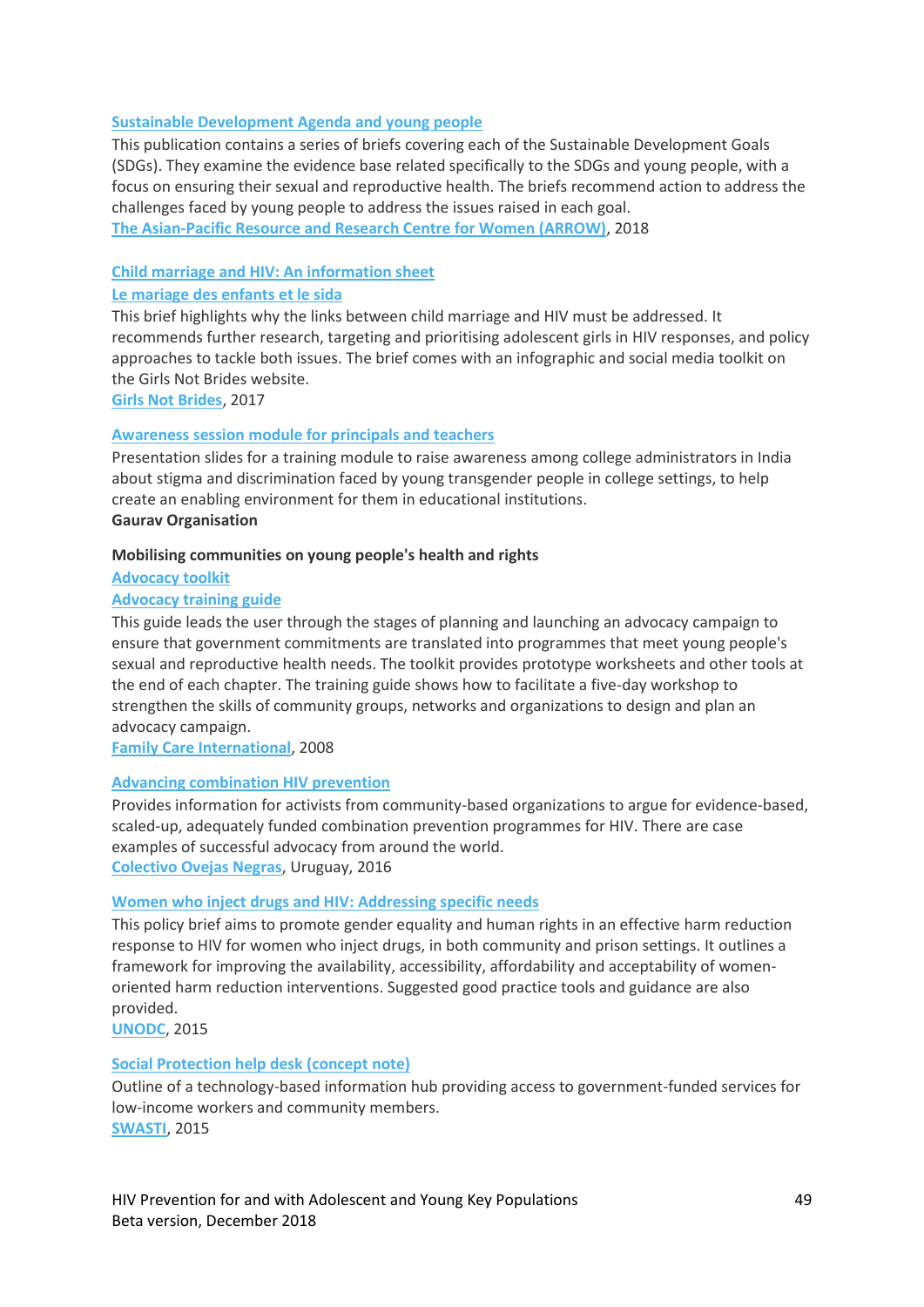### **[Public-private partnerships in the response to HIV](http://childrenandaids.org/sites/default/files/2018-11/Public-private%20partnerships%20in%20the%20response%20to%20HIV.pdf)**

Describes how a public-private partnership led an oil and gas producer to engage in the country's HIV response, including managing an HIV grant from the Global Fund. Authors: Miles K, Conlon M, Stinshoff J, Hutton R, 2014 **[Rural and Remote Health](https://www.rrh.org.au/)**, 2014

### **Kenya's fast[-track plan to end HIV and AIDS among adolescents and young people](http://childrenandaids.org/sites/default/files/2018-11/Kenya%E2%80%99s%20fast-track%20plan%20to%20end%20HIV%20and%20AIDS%20among%20adolescents%20and%20young%20people.pdf)**

An outline of a comprehensive plan to address HIV among adolescents and young people, including situation analysis and the policy and legal environment; education-sector interventions; reducing stigma and discrimination; and monitoring and evaluation. **[Kenya National AIDS Control Council \(NACC\)](https://nacc.or.ke/)**, 2015

# **[Developing an implementation science research agenda to improve the treatment and care](http://childrenandaids.org/sites/default/files/2018-11/Developing%20an%20implementation%20science%20research%20agenda%20to%20improve%20the%20treatment%20and%20care%20outcomes%20among%20adolescents%20living%20with%20HIV%20in%20sub-Saharan%20Africa.pdf)  [outcomes among adolescents living with HIV in sub-Saharan Africa](http://childrenandaids.org/sites/default/files/2018-11/Developing%20an%20implementation%20science%20research%20agenda%20to%20improve%20the%20treatment%20and%20care%20outcomes%20among%20adolescents%20living%20with%20HIV%20in%20sub-Saharan%20Africa.pdf)**

A literature review on HIV continuum of care outcomes among adolescents living with HIV. The report also presents priority questions for further research for the wider HIV community. **[USAID](http://www.usaid.gov/)**, 2016

### **Bangladesh: [Transforming the lives of young people](http://childrenandaids.org/sites/default/files/2018-11/Bangladesh%20-%20Transforming%20the%20lives%20of%20young%20people.pdf)**

A case study of the Link Up project in Bangladesh, which focuses on young men who have sex with men, young transgender people, young people living with HIV, young women who sell sex and vulnerable young people aged 10-24, such as garment workers and pavement dwellers. **[International HIV/AIDS Alliance](http://www.aidsalliance.org/our-impact/link-up)**, 2016

### **[Models of integrated care for young people from key populations in Uganda](http://childrenandaids.org/sites/default/files/2018-11/Models%20of%20integrated%20care%20for%20young%20people%20from%20key%20populations%20in%20Uganda.pdf)**

A case study of the Link Up project in Uganda, which works with four implementing partners to provide integrated sexual and reproductive health and HIV services to young people living with and most affected by HIV. Integrating care has generated both opportunities and challenges for young people and service providers.

**[International HIV/AIDS Alliance](http://www.aidsalliance.org/our-impact/link-up)**, 2016

# **[Overview and analysis of harm reduction approaches and services for children and young people](http://childrenandaids.org/sites/default/files/2018-11/Overview%20and%20analysis%20of%20harm%20reduction%20approaches%20and%20services%20for%20children%20and%20young%20people%20who%20use%20drugs.pdf)  [who use drugs](http://childrenandaids.org/sites/default/files/2018-11/Overview%20and%20analysis%20of%20harm%20reduction%20approaches%20and%20services%20for%20children%20and%20young%20people%20who%20use%20drugs.pdf)**

This report analyses harm reduction interventions and approaches used internationally for children and adolescents (aged 10 to 18 years) who use drugs, based on publications and draft papers. It provides an inventory and analysis of studies of HIV prevention and care and harm reduction; methodologies for delivering harm reduction services; and an inventory of existing harm reduction programmes for children and adolescents who use drugs. **[Alliance for Public Health, Ukraine](https://www.aidsalliance.org/about/where-we-work/79-alliance-for-public-health-aph)**, 2015

# **[Preventing HIV in adolescent girls and young women:](http://childrenandaids.org/sites/default/files/2018-11/Preventing%20HIV%20in%20adolescent%20girls%20and%20young%20women%20-%20Guidance%20for%20PEPFAR%20country%20teams%20on%20the%20DREAMS%20Partnership.pdf) Guidance for PEPFAR country teams on the [DREAMS Partnership](http://childrenandaids.org/sites/default/files/2018-11/Preventing%20HIV%20in%20adolescent%20girls%20and%20young%20women%20-%20Guidance%20for%20PEPFAR%20country%20teams%20on%20the%20DREAMS%20Partnership.pdf)**

This guide presents a core package of interventions for HIV prevention with adolescent girls and young women, focusing also on their families, sexual partners and the larger community. It describes the rationale for each intervention, and gives implementation guidance to countries that are part of the DREAMS partnership.

**[USAID](http://www.usaid.gov/)**, 2015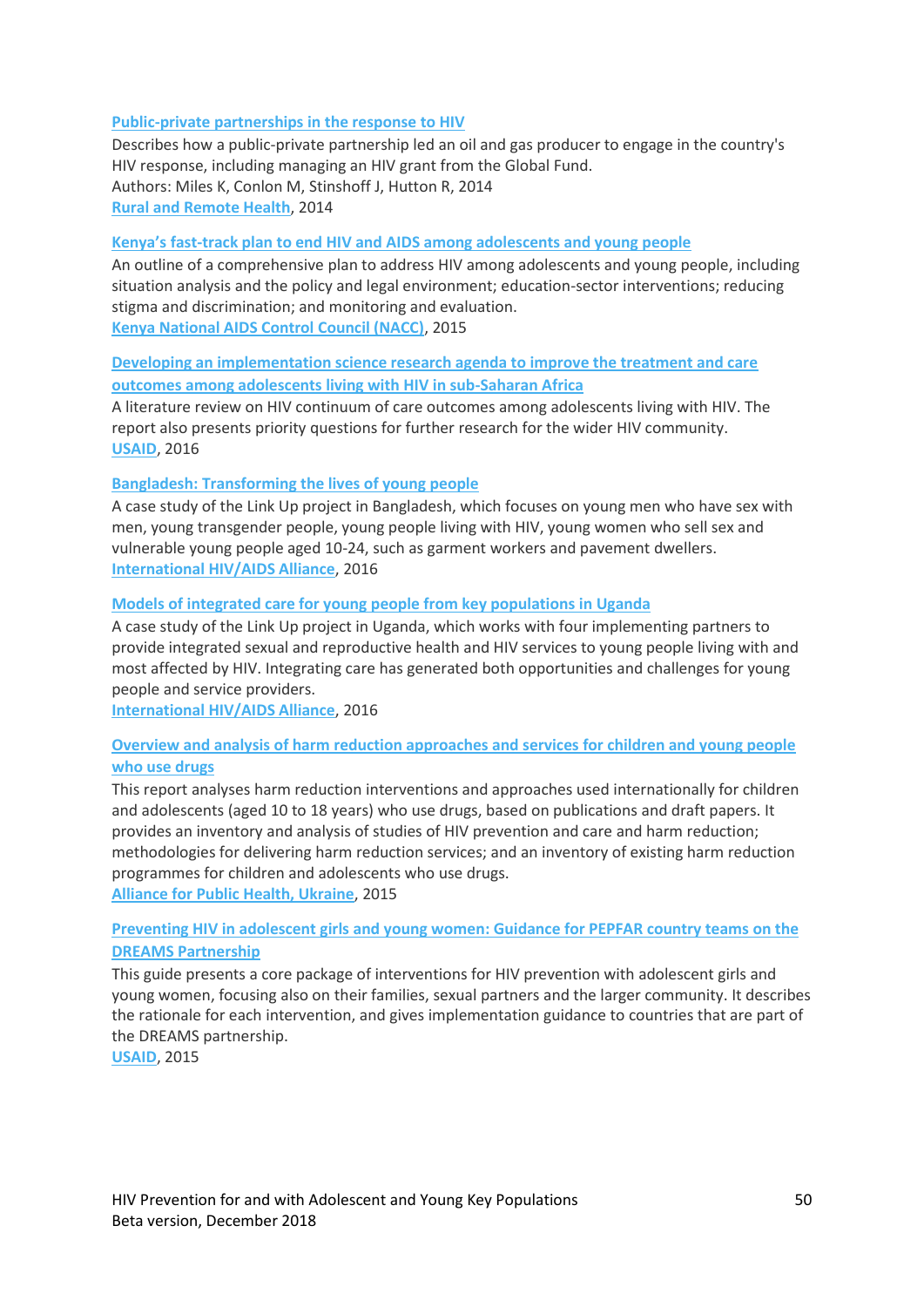# **[Limited effectiveness of HIV prevention for young people in sub-Saharan Africa:](http://childrenandaids.org/sites/default/files/2018-11/Limited%20effectiveness%20of%20HIV%20prevention%20for%20young%20people%20in%20sub-Saharan%20Africa%20-%20Studying%20the%20role%20of%20intervention%20and%20evaluation.pdf) Studying the role [of intervention and evaluation](http://childrenandaids.org/sites/default/files/2018-11/Limited%20effectiveness%20of%20HIV%20prevention%20for%20young%20people%20in%20sub-Saharan%20Africa%20-%20Studying%20the%20role%20of%20intervention%20and%20evaluation.pdf)**

A study assessing the overall effectiveness of HIV prevention interventions for young people in sub-Saharan Africa, and the specific effectiveness of a peer-led, school-based HIV prevention intervention in Rwanda. The study identifies factors contributing to the limited effectiveness of these interventions, and makes recommendations for improving HIV prevention programmes. Author: Michielsen, K

**[Facts, Views & Vision in ObGyn](http://www.fvvo.be/)**, 2013

### **[Knowledge and attitudes of young people in Nigeria about HIV-AIDS:](http://childrenandaids.org/sites/default/files/2018-11/Knowledge%20and%20attitudes%20of%20young%20people%20in%20Nigeria%20about%20HIV-AIDS%20-%20A%20systematic%20review.pdf) A systematic review**

A systematic review of 17 studies conducted in Nigeria on the knowledge and attitudes of young people (aged 10-24) about HIV. Author: Okudo J **[Texas Medical Center Library](https://library.tmc.edu/resources/)**, 2012

### **[Integrated adolescent sexual and reproductive health services towards HIV prevention:](http://childrenandaids.org/sites/default/files/2018-11/Integrated%20adolescent%20sexual%20and%20reproductive%20health%20services%20towards%20HIV%20prevention%20-%20Ilioilo%20City.pdf) Ilioilo City**

This brief describes UNICEF Philippines' approach to working with adolescents vulnerable to HIV. This includes the use of proxy consent to allow adolescents access to HIV testing and treatment services if they are unable to obtain parental consent. **[UNICEF](http://www.unicef.org/)**, 2018

### **[Sex Worker Academy Africa \(SWAA\): Case study](http://childrenandaids.org/sites/default/files/2018-11/Sex%20Worker%20Academy%20Africa%20%28SWAA%29%20-%20Case%20study.pdf)**

Describes the development, learning approach, and content of a workshop to strengthen sex worker-led organizations and communities across Africa, building capacity on local, national and regional levels.

**[NSWP \(Global Network of Sex Work Projects\)](http://www.nswp.org/)**, 2015

#### **[Engaging youth to build a sustainable HIV service delivery mechanism in Jiangsu, China](http://childrenandaids.org/sites/default/files/2018-11/Engaging%20youth%20to%20build%20a%20sustainable%20HIV%20service%20delivery%20mechanism%20in%20Jiangsu%2C%20China.pdf)**

Brief description of a multisectoral campaign to encourage HIV testing among young people through peer educators, and to solicit their feedback on the experience in order to make service-providers more youth-friendly.

**[Chinese Association of STD/AIDS Prevention and Control](http://www.aids.org.cn/)**, 2018

#### **[Pregnancy incidence & contraceptive use among entertainment and sex workers in Cambodia](http://childrenandaids.org/sites/default/files/2018-11/Pregnancy%20incidence%20%26%20contraceptive%20use%20among%20entertainment%20and%20sex%20workers%20in%20Cambodia.pdf)**

Results document high incidence of pregnancy and unmet reproductive health needs among female sex workers in Cambodia. Findings point to an urgent need for multi-level interventions, including venue-based HIV/STI and violence prevention interventions, in the context of legal and policy reform. The exploration of innovative and comprehensive sex worker-tailored sexual and reproductive health service models, also as part of HIV prevention intervention trials, is warranted. Authors: Duff, P., Evans, J.L., Stein, E.S., Page, K., Maher, L., Kaldor, J., et al. **[BMC Pregnancy and Childbirth](https://bmcpregnancychildbirth.biomedcentral.com/)**, 2018

#### **Sex in the shadow of HIV: [Prevalence, risk factors, and interventions among HIV positive youth](http://childrenandaids.org/sites/default/files/2018-11/Sex%20in%20the%20shadow%20of%20HIV%20-%20Prevalence%2C%20risk%20factors%2C%20and%20interventions%20among%20HIV%20positive%20youth.pdf)**

Sexual risk-taking among HIV-positive adolescents and youth is high, with inconclusive evidence on potential determinants. Few known studies test secondary HIV-prevention interventions for HIVpositive youth. Effective and feasible low-cost interventions to reduce risk are urgently needed for this group.

Authors: Toska, E., Pantelic, M., Meinck, F., Keck, K., Haghighat, R., Cluver, L. **[PLoS One](https://journals.plos.org/plosone/)**, 2017